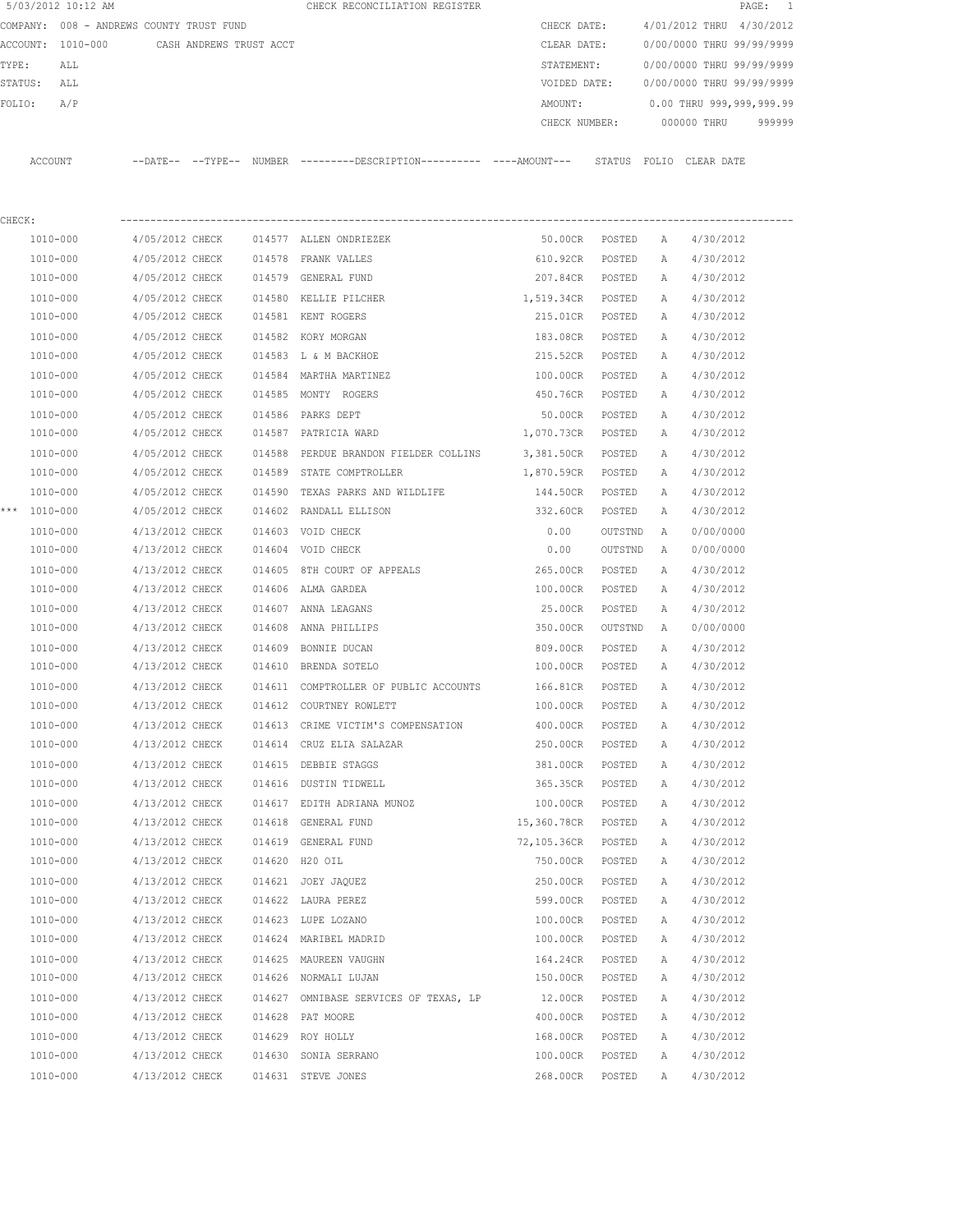|        | 5/03/2012 10:12 AM |                                          |                         |               |                              | CHECK RECONCILIATION REGISTER         |                                                                                             |           |              | PAGE:                     | $\overline{c}$ |
|--------|--------------------|------------------------------------------|-------------------------|---------------|------------------------------|---------------------------------------|---------------------------------------------------------------------------------------------|-----------|--------------|---------------------------|----------------|
|        |                    | COMPANY: 008 - ANDREWS COUNTY TRUST FUND |                         |               |                              |                                       | CHECK DATE:                                                                                 |           |              | 4/01/2012 THRU 4/30/2012  |                |
|        | ACCOUNT: 1010-000  |                                          | CASH ANDREWS TRUST ACCT |               |                              |                                       | CLEAR DATE:                                                                                 |           |              | 0/00/0000 THRU 99/99/9999 |                |
| TYPE:  | ALL                |                                          |                         |               |                              |                                       | STATEMENT:                                                                                  |           |              | 0/00/0000 THRU 99/99/9999 |                |
|        | STATUS: ALL        |                                          |                         |               |                              |                                       | VOIDED DATE:                                                                                |           |              | 0/00/0000 THRU 99/99/9999 |                |
| FOLIO: | A/P                |                                          |                         |               |                              |                                       | AMOUNT:                                                                                     |           |              | 0.00 THRU 999,999,999.99  |                |
|        |                    |                                          |                         |               |                              |                                       | CHECK NUMBER:                                                                               |           |              | 000000 THRU               | 999999         |
|        |                    |                                          |                         |               |                              |                                       |                                                                                             |           |              |                           |                |
|        | ACCOUNT            |                                          |                         |               |                              |                                       | --DATE-- --TYPE-- NUMBER --------DESCRIPTION--------- ----AMOUNT--- STATUS FOLIO CLEAR-DATE |           |              |                           |                |
|        |                    |                                          |                         |               |                              |                                       |                                                                                             |           |              |                           |                |
| CHECK: |                    |                                          |                         |               |                              |                                       |                                                                                             |           |              |                           |                |
|        | 1010-000           | 4/13/2012 CHECK 014632 TARA NUNEZ        |                         |               |                              |                                       | 150.00CR POSTED                                                                             |           | A            | 4/30/2012                 |                |
|        | 1010-000           | 4/13/2012 CHECK                          |                         | 014633 TESSCO |                              |                                       | 680.00CR                                                                                    | OUTSTND   | Α            | 0/00/0000                 |                |
|        | 1010-000           | 4/13/2012 CHECK                          |                         |               |                              |                                       | 014634 TEXAS DEPARTMENT OF HUMAN SERV 1,494.00CR                                            | POSTED    | A            | 4/30/2012                 |                |
|        | 1010-000           | 4/13/2012 CHECK                          |                         |               |                              | 014635 TEXAS DEPT OF STATE HEALTH SER | 18.30CR                                                                                     | POSTED    | Α            | 4/30/2012                 |                |
|        | 1010-000           | 4/13/2012 CHECK                          |                         |               | 014636 WESLEY HARRIS         |                                       | 522.00CR                                                                                    | POSTED    | A            | 4/30/2012                 |                |
|        | *** 1010-000       | 4/20/2012 CHECK                          |                         |               | 014640 DARLENE MCCANE        |                                       | 100.00CR                                                                                    | POSTED    | A            | 4/30/2012                 |                |
|        | 1010-000           | 4/20/2012 CHECK                          |                         |               | 014641 HOLLY MOORE           |                                       | 100.00CR                                                                                    | POSTED    | $\mathbb{A}$ | 4/30/2012                 |                |
|        | 1010-000           | 4/20/2012 CHECK                          |                         |               | 014642 JOHN OLIVER           |                                       | 100.00CR                                                                                    | OUTSTND   | A            | 0/00/0000                 |                |
|        | 1010-000           | 4/20/2012 CHECK                          |                         |               | 014643 MAGGIE MEDRANO        |                                       | 100.00CR                                                                                    | POSTED    | А            | 4/30/2012                 |                |
|        | 1010-000           | 4/20/2012 CHECK                          |                         |               |                              | 014644 OMNIBASE SERVICES OF TEXAS, LP | 102.00CR                                                                                    | POSTED    | Α            | 4/30/2012                 |                |
|        | 1010-000           | 4/20/2012 CHECK                          |                         |               | 014645 RUBY RODRIQUEZ        |                                       | 100.00CR                                                                                    | OUTSTND   | $\mathbb{A}$ | 0/00/0000                 |                |
|        | 1010-000           | 4/20/2012 CHECK                          |                         |               | 014646 SAMMIE LYNN DUNCAN    |                                       | 500.00CR                                                                                    | POSTED    | Α            | 4/30/2012                 |                |
|        | 1010-000           | 4/20/2012 CHECK                          |                         |               | 014647 STATE COMPTROLLER     |                                       | 1.35CR                                                                                      | OUTSTND   | Α            | 0/00/0000                 |                |
|        | *** 1010-000       | 4/27/2012 CHECK                          |                         |               | 014654 CARMEN CASTRO         |                                       | 100.00CR                                                                                    | OUTSTND   | Α            | 0/00/0000                 |                |
|        | 1010-000           | 4/27/2012 CHECK                          |                         |               | 014655 CLARISSA SALAZAR      |                                       | 150.00CR                                                                                    | OUTSTND   | А            | 0/00/0000                 |                |
|        | 1010-000           | 4/27/2012 CHECK                          |                         |               | 014656 CRISSY SALCIDO        |                                       | 100.00CR                                                                                    | OUTSTND   | Α            | 0/00/0000                 |                |
|        | 1010-000           | 4/27/2012 CHECK                          |                         |               | 014657 LESLY HARVEY          |                                       | 100.00CR                                                                                    | OUTSTND   | Α            | 0/00/0000                 |                |
|        | 1010-000           | 4/27/2012 CHECK                          |                         |               | 014658 LIDIA VASQUEZ         |                                       | 100.00CR                                                                                    | OUTSTND   | A            | 0/00/0000                 |                |
|        | 1010-000           | 4/27/2012 CHECK                          |                         |               | 014659 YADIRA ORTIZ          |                                       | 100.00CR                                                                                    | OUTSTND A |              | 0/00/0000                 |                |
|        |                    |                                          |                         |               |                              |                                       |                                                                                             |           |              |                           |                |
|        | MISCELLANEOUS:     | ------------------------------           |                         |               |                              |                                       |                                                                                             |           |              |                           |                |
|        | 1010-000           | 4/18/2012 MISC. 014258 TARA NUNEZ        |                         |               |                              | UNPOST                                | 150.00 POSTED A 4/30/2012                                                                   |           |              |                           |                |
|        |                    | TOTALS FOR ACCOUNT 1010-000              |                         |               | CHECK                        | TOTAL:                                | 108,959.58CR                                                                                |           |              |                           |                |
|        |                    |                                          |                         |               | DEPOSIT                      | TOTAL:                                | 0.00                                                                                        |           |              |                           |                |
|        |                    |                                          |                         |               | INTEREST                     | TOTAL:                                | 0.00                                                                                        |           |              |                           |                |
|        |                    |                                          |                         |               | MISCELLANEOUS                | TOTAL:                                | 150.00                                                                                      |           |              |                           |                |
|        |                    |                                          |                         |               | SERVICE CHARGE               | TOTAL:                                | 0.00                                                                                        |           |              |                           |                |
|        |                    |                                          |                         |               | EFT                          | TOTAL:                                | 0.00                                                                                        |           |              |                           |                |
|        |                    |                                          |                         |               | BANK-DRAFT                   | TOTAL:                                | 0.00                                                                                        |           |              |                           |                |
|        |                    | TOTALS FOR ANDREWS COUNTY TRUST FUND     |                         |               |                              |                                       | 108,959.58CR                                                                                |           |              |                           |                |
|        |                    |                                          |                         |               | CHECK<br>DEPOSIT             | TOTAL:<br>TOTAL:                      | 0.00                                                                                        |           |              |                           |                |
|        |                    |                                          |                         |               |                              |                                       |                                                                                             |           |              |                           |                |
|        |                    |                                          |                         |               | INTEREST                     | TOTAL:                                | 0.00<br>150.00                                                                              |           |              |                           |                |
|        |                    |                                          |                         |               | MISCELLANEOUS                | TOTAL:                                |                                                                                             |           |              |                           |                |
|        |                    |                                          |                         |               | SERVICE CHARGE TOTAL:<br>EFT | TOTAL:                                | 0.00<br>0.00                                                                                |           |              |                           |                |
|        |                    |                                          |                         |               | BANK-DRAFT                   | TOTAL:                                | 0.00                                                                                        |           |              |                           |                |
|        |                    |                                          |                         |               |                              |                                       |                                                                                             |           |              |                           |                |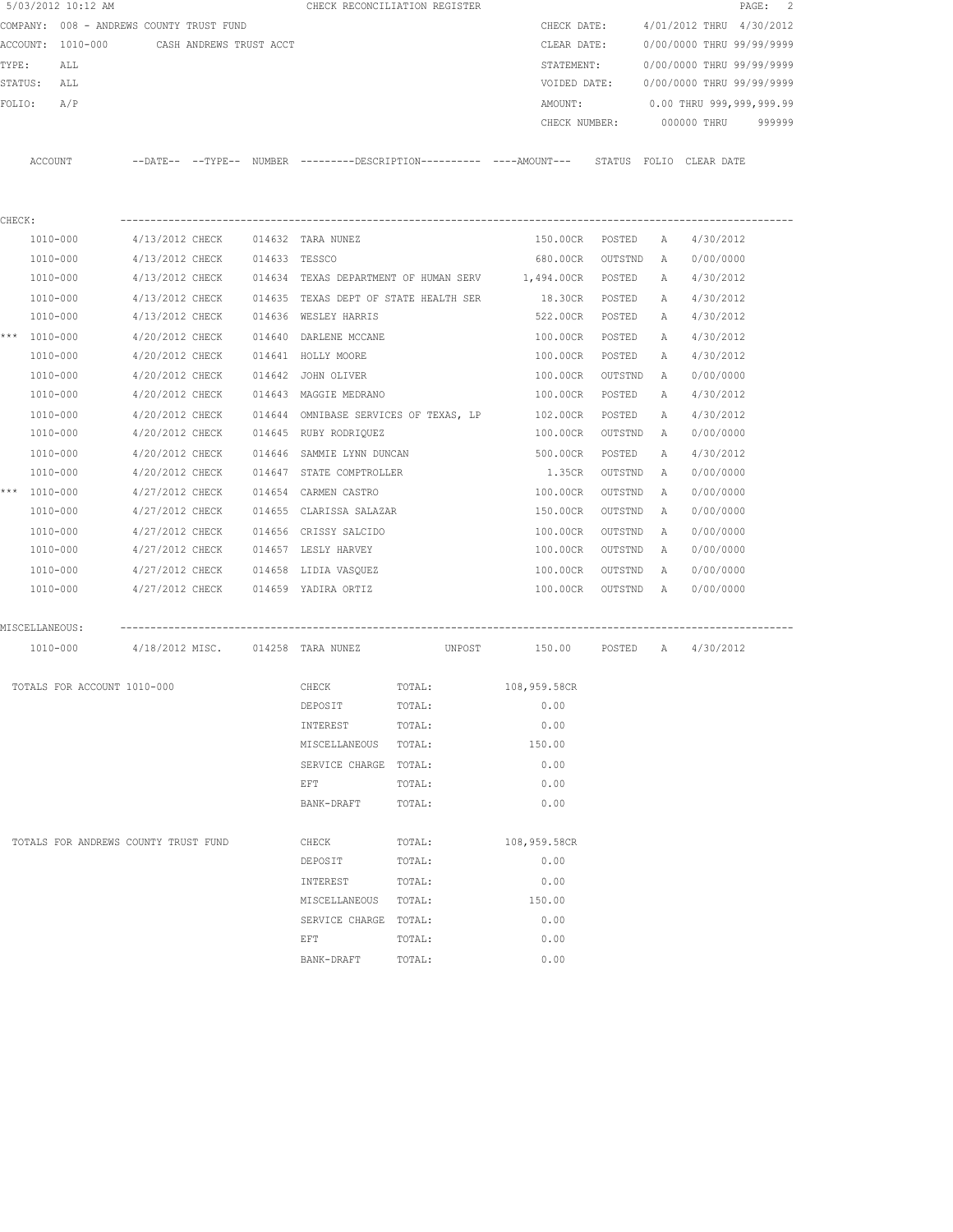|             | 5/03/2012 10:12 AM                       |  |                                                                                                                 | CHECK RECONCILIATION REGISTER                                                              |          |              |                                       | PAGE: 3 |  |
|-------------|------------------------------------------|--|-----------------------------------------------------------------------------------------------------------------|--------------------------------------------------------------------------------------------|----------|--------------|---------------------------------------|---------|--|
|             | COMPANY: 010 - ANDREWS CO. FEXIBLE SPEND |  |                                                                                                                 |                                                                                            |          |              | CHECK DATE: 4/01/2012 THRU 4/30/2012  |         |  |
|             | ACCOUNT: 1010-000 CASH FLEXIBLE SPENDING |  |                                                                                                                 |                                                                                            |          |              | CLEAR DATE: 0/00/0000 THRU 99/99/9999 |         |  |
| TYPE: ALL   |                                          |  |                                                                                                                 |                                                                                            |          |              | STATEMENT: 0/00/0000 THRU 99/99/9999  |         |  |
| STATUS: ALL |                                          |  |                                                                                                                 |                                                                                            |          | VOIDED DATE: | 0/00/0000 THRU 99/99/9999             |         |  |
| FOLIO:      | A/P                                      |  |                                                                                                                 |                                                                                            |          |              | AMOUNT: 0.00 THRU 999,999,999.99      |         |  |
|             |                                          |  |                                                                                                                 |                                                                                            |          |              | CHECK NUMBER: 000000 THRU 999999      |         |  |
|             |                                          |  |                                                                                                                 |                                                                                            |          |              |                                       |         |  |
|             | ACCOUNT                                  |  |                                                                                                                 | --DATE-- --TYPE-- NUMBER --------DESCRIPTION--------- ----AMOUNT--- STATUS FOLIO CLEARDATE |          |              |                                       |         |  |
|             |                                          |  |                                                                                                                 |                                                                                            |          |              |                                       |         |  |
| CHECK:      |                                          |  |                                                                                                                 |                                                                                            |          |              |                                       |         |  |
|             | 1010-000                                 |  | 4/10/2012 CHECK 000140 CINDY JONES                                                                              |                                                                                            |          |              | 289.00CR POSTED A 4/30/2012           |         |  |
|             |                                          |  | 1010-000 4/30/2012 CHECK 000141 RODNEY NOBLE                                                                    |                                                                                            |          |              | 586.05CR POSTED A 4/30/2012           |         |  |
|             |                                          |  |                                                                                                                 |                                                                                            |          |              |                                       |         |  |
|             | TOTALS FOR ACCOUNT 1010-000              |  |                                                                                                                 | CHECK TOTAL: 875.05CR                                                                      |          |              |                                       |         |  |
|             |                                          |  | DEPOSIT                                                                                                         | TOTAL:                                                                                     | 0.00     |              |                                       |         |  |
|             |                                          |  | INTEREST TOTAL:                                                                                                 |                                                                                            | 0.00     |              |                                       |         |  |
|             |                                          |  | MISCELLANEOUS TOTAL:                                                                                            |                                                                                            | 0.00     |              |                                       |         |  |
|             |                                          |  | SERVICE CHARGE TOTAL:                                                                                           |                                                                                            | 0.00     |              |                                       |         |  |
|             |                                          |  | EFT TOTAL:                                                                                                      |                                                                                            | 0.00     |              |                                       |         |  |
|             |                                          |  | BANK-DRAFT TOTAL:                                                                                               |                                                                                            | 0.00     |              |                                       |         |  |
|             |                                          |  |                                                                                                                 |                                                                                            |          |              |                                       |         |  |
|             | TOTALS FOR ANDREWS CO. FEXIBLE SPEND     |  | <b>CHECK</b>                                                                                                    | TOTAL:                                                                                     | 875.05CR |              |                                       |         |  |
|             |                                          |  | DEPOSIT                                                                                                         | TOTAL:                                                                                     | 0.00     |              |                                       |         |  |
|             |                                          |  | INTEREST TOTAL:                                                                                                 |                                                                                            | 0.00     |              |                                       |         |  |
|             |                                          |  | MISCELLANEOUS TOTAL:                                                                                            |                                                                                            | 0.00     |              |                                       |         |  |
|             |                                          |  | SERVICE CHARGE TOTAL:                                                                                           |                                                                                            | 0.00     |              |                                       |         |  |
|             |                                          |  | EFT FOR THE RESIDENCE OF A STRIKE AND THE RESIDENCE OF A STRIKE OF A STRIKE OF A STRIKE OF A STRIKE OF A STRIKE | TOTAL:                                                                                     | 0.00     |              |                                       |         |  |
|             |                                          |  | BANK-DRAFT TOTAL:                                                                                               |                                                                                            | 0.00     |              |                                       |         |  |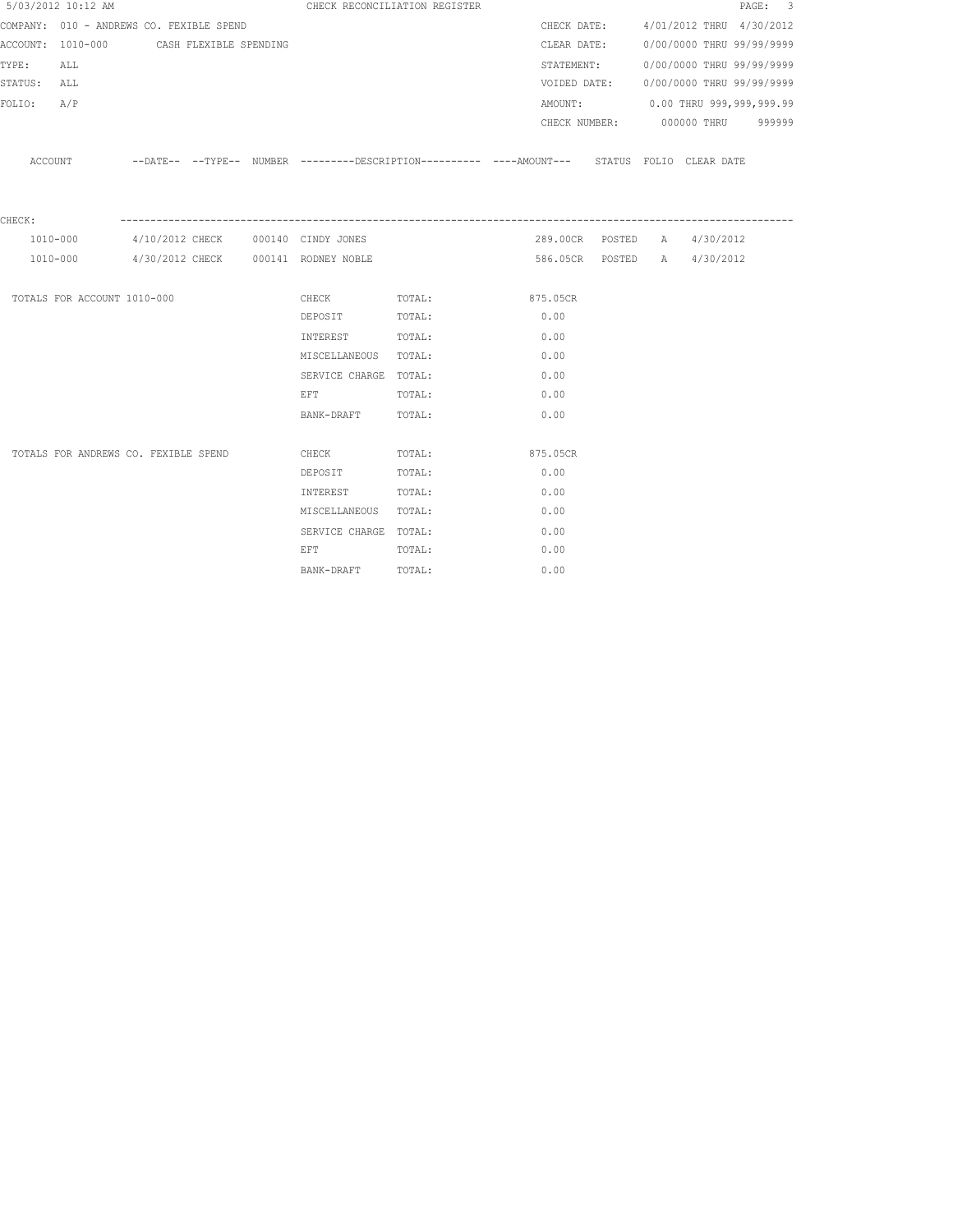|         | 5/03/2012 10:12 AM |                                       |               | CHECK RECONCILIATION REGISTER                 |  |               |        |                           |             | PAGE: 4                  |        |
|---------|--------------------|---------------------------------------|---------------|-----------------------------------------------|--|---------------|--------|---------------------------|-------------|--------------------------|--------|
|         |                    | COMPANY: 018 - ANDREWS EMPLOYEE TRUST |               |                                               |  | CHECK DATE:   |        | 4/01/2012 THRU 4/30/2012  |             |                          |        |
|         | ACCOUNT: 1010-000  | CASH ANDREWS EMPLOYEE TRUST           |               |                                               |  | CLEAR DATE:   |        | 0/00/0000 THRU 99/99/9999 |             |                          |        |
| TYPE:   | ALL                |                                       |               |                                               |  | STATEMENT:    |        | 0/00/0000 THRU 99/99/9999 |             |                          |        |
| STATUS: | ALL                |                                       |               |                                               |  | VOIDED DATE:  |        | 0/00/0000 THRU 99/99/9999 |             |                          |        |
| FOLTO:  | A/P                |                                       |               |                                               |  | AMOUNT:       |        |                           |             | 0.00 THRU 999,999,999.99 |        |
|         |                    |                                       |               |                                               |  | CHECK NUMBER: |        |                           | 000000 THRU |                          | 999999 |
|         |                    |                                       |               |                                               |  |               |        |                           |             |                          |        |
| ACCOUNT |                    | $--$ DATE $- --$ TYPE $--$            | <b>NUMBER</b> | ---------DESCRIPTION----------- ----AMOUNT--- |  |               | STATUS | FOLTO                     | CLEAR DATE  |                          |        |

| CHECK:       |                                    |        |                                                                      |                |        |              |           |
|--------------|------------------------------------|--------|----------------------------------------------------------------------|----------------|--------|--------------|-----------|
| 1010-000     | 4/03/2012 CHECK                    |        | 033242 SATISH NAYAK                                                  | 38.00CR POSTED |        | A            | 4/30/2012 |
| 1010-000     | 4/03/2012 CHECK 033243 WELLDYNE RX |        | 20,399.33CR POSTED                                                   |                |        | Α            | 4/30/2012 |
| 1010-000     |                                    |        | 4/03/2012 CHECK 033244 PERMIAN PHYSICIANS SERV                       | 42.97CR POSTED |        | A            | 4/30/2012 |
| 1010-000     |                                    |        | 4/03/2012 CHECK 033245 PERMIAN REGIONAL MEDICAL CTR. 164.36CR POSTED |                |        | A            | 4/30/2012 |
| 1010-000     |                                    |        | 4/03/2012 CHECK 033246 PERMIAN REGIONAL MEDICAL CTR.                 | 73.70CR POSTED |        | A            | 4/30/2012 |
| 1010-000     | 4/03/2012 CHECK                    |        | 033247 HIGH PLAINS RADIOLOGICAL ASSN                                 | 19.80CR        | POSTED | A            | 4/30/2012 |
| 1010-000     | 4/03/2012 CHECK                    |        | 033248 FOOT AND ANKLE                                                | 20.00CR        | POSTED | A            | 4/30/2012 |
| 1010-000     | 4/03/2012 CHECK                    |        | 033249 FOOT AND ANKLE                                                | 109.00CR       | POSTED | Α            | 4/30/2012 |
| 1010-000     | 4/03/2012 CHECK                    | 033250 | PERMIAN REGIONAL MEDICAL CTR.                                        | 37.30CR        | POSTED | Α            | 4/30/2012 |
| 1010-000     | 4/03/2012 CHECK                    |        | 033251 PERMIAN REGIONAL MEDICAL CTR. 114.40CR                        |                | POSTED | Α            | 4/30/2012 |
| 1010-000     | 4/03/2012 CHECK                    |        | 033252 PERMIAN REGIONAL MEDICAL CTR. 43.80CR                         |                | POSTED | Α            | 4/30/2012 |
| 1010-000     | 4/03/2012 CHECK                    |        | 033253 PERMIAN REGIONAL MEDICAL CTR. 37.30CR                         |                | POSTED | A            | 4/30/2012 |
| 1010-000     | 4/03/2012 CHECK                    |        | 033254 PERMIAN REGIONAL MEDICAL CTR. 1,804.37CR POSTED               |                |        | Α            | 4/30/2012 |
| 1010-000     | 4/03/2012 CHECK                    |        | 033255 ROBERT L CHAPPELL, JR. M.D.                                   | 66.55CR POSTED |        | Α            | 4/30/2012 |
| 1010-000     | 4/03/2012 CHECK                    |        | 033256 PERMIAN REGIONAL MEDICAL CTR. 185.04CR POSTED                 |                |        | A            | 4/30/2012 |
| 1010-000     | 4/03/2012 CHECK                    |        | 033257 PERMIAN REGIONAL MEDICAL CTR.                                 | 41.01CR        | POSTED | Α            | 4/30/2012 |
| 1010-000     | 4/03/2012 CHECK                    |        | 033258 PERMIAN REGIONAL MEDICAL CTR.                                 | 422.82CR       | POSTED | Α            | 4/30/2012 |
| 1010-000     | 4/03/2012 CHECK                    |        | 033259 SATISH NAYAK                                                  | 37.00CR        | POSTED | A            | 4/30/2012 |
| 1010-000     | 4/03/2012 CHECK                    |        | 033260 PERMIAN REGIONAL MEDICAL CTR. 180.54CR                        |                | POSTED | Α            | 4/30/2012 |
| 1010-000     | 4/03/2012 CHECK                    |        | 033261 PERMIAN REGIONAL MEDICAL CTR.                                 | 37.30CR        | POSTED | Α            | 4/30/2012 |
| 1010-000     | 4/03/2012 CHECK                    |        | 033262 PERMIAN REGIONAL MEDICAL CTR. 255.60CR                        |                | POSTED | Α            | 4/30/2012 |
| 1010-000     | 4/03/2012 CHECK                    |        | 033263 PERMIAN PHYSICIANS SERV 1,296.00CR                            |                | POSTED | Α            | 4/30/2012 |
| 1010-000     | 4/03/2012 CHECK                    |        | 033264 KEVIN L ALLISON MD                                            | 858.52CR       | POSTED | Α            | 4/30/2012 |
| 1010-000     | 4/03/2012 CHECK                    |        | 033265 PERMIAN REGIONAL MEDICAL CTR. 713.84CR                        |                | POSTED | Α            | 4/30/2012 |
| 1010-000     | 4/03/2012 CHECK                    |        | 033266 PERMIAN REGIONAL MEDICAL CTR. 38.00CR                         |                | POSTED | Α            | 4/30/2012 |
| 1010-000     | 4/03/2012 CHECK                    |        | 033267 PERMIAN REGIONAL MEDICAL CTR. 37.30CR                         |                | POSTED | Α            | 4/30/2012 |
| 1010-000     | 4/03/2012 CHECK                    |        | 033268 RANGANAYAKI YALAVARTHI                                        | 68.36CR        | POSTED | Α            | 4/30/2012 |
| 1010-000     | 4/03/2012 CHECK                    |        | 033269 ADVANCED NEUROSCIENCE CLINIC                                  | 66.56CR        | POSTED | Α            | 4/30/2012 |
| 1010-000     | 4/03/2012 CHECK                    |        | 033270 MICHAEL D TSCHOEPE MD                                         | 7.75CR         | POSTED | Α            | 4/30/2012 |
| 1010-000     | 4/03/2012 CHECK                    |        | 033271 MICHAEL D TSCHOEPE MD                                         | 155.67CR       | POSTED | A            | 4/30/2012 |
| 1010-000     | 4/03/2012 CHECK                    |        | 033272 MCH PROCARE HOSPITAL BASED                                    | 35.84CR POSTED |        | A            | 4/30/2012 |
| 1010-000     | 4/03/2012 CHECK                    |        | 033273 JOEL EDWARDS, DDS                                             | 119.00CR       | POSTED | Α            | 4/30/2012 |
| 1010-000     | 4/03/2012 CHECK                    |        | 033274 GREGORY D YOUNG DC                                            | 74.01CR POSTED |        | Α            | 4/30/2012 |
| 1010-000     | 4/03/2012 CHECK                    |        | 033275 PB ORAL & MAXILLOFACIAL SURGER 656.80CR                       |                | POSTED | $\mathbb{A}$ | 4/30/2012 |
| 1010-000     | 4/03/2012 CHECK                    |        | 033276 BRADLEY SEARS, DDS                                            | 256.00CR       | POSTED | $\mathbb{A}$ | 4/30/2012 |
| 1010-000     | 4/03/2012 CHECK                    |        | 033277 TX EMERGENCY STAFFING SOLUTION                                | 326.70CR       | POSTED | Α            | 4/30/2012 |
| 1010-000     | 4/03/2012 CHECK                    |        | 033278 PERMIAN REGIONAL MEDICAL CTR.                                 | 274.68CR       | POSTED | Α            | 4/30/2012 |
| $1010 - 000$ | 4/03/2012 CHECK                    |        | 033279 ELIAS GHANDOUR MD                                             | 73.77CR        | POSTED | Α            | 4/30/2012 |
| 1010-000     | 4/03/2012 CHECK                    |        | 033280 PERMIAN REGIONAL MEDICAL CTR.                                 | 200.00CR       | POSTED | Α            | 4/30/2012 |
| 1010-000     | 4/03/2012 CHECK                    |        | 033281 PERMIAN REGIONAL MEDICAL CTR.                                 | 65.80CR        | POSTED | Α            | 4/30/2012 |
| 1010-000     | 4/03/2012 CHECK                    |        | 033282 PERMIAN REGIONAL MEDICAL CTR.                                 | 227.60CR       | POSTED | Α            | 4/30/2012 |
| 1010-000     | 4/03/2012 CHECK                    |        | 033283 SATISH NAYAK                                                  | 74.00CR        | POSTED | Α            | 4/30/2012 |
| 1010-000     | 4/03/2012 CHECK                    |        | 033284 PERMIAN PHYSICIANS SERV                                       | 38.00CR        | POSTED | Α            | 4/30/2012 |
| 1010-000     | 4/03/2012 CHECK                    |        | 033285 E.W. HAPRER DDS                                               | 783.20CR       | POSTED | Α            | 4/30/2012 |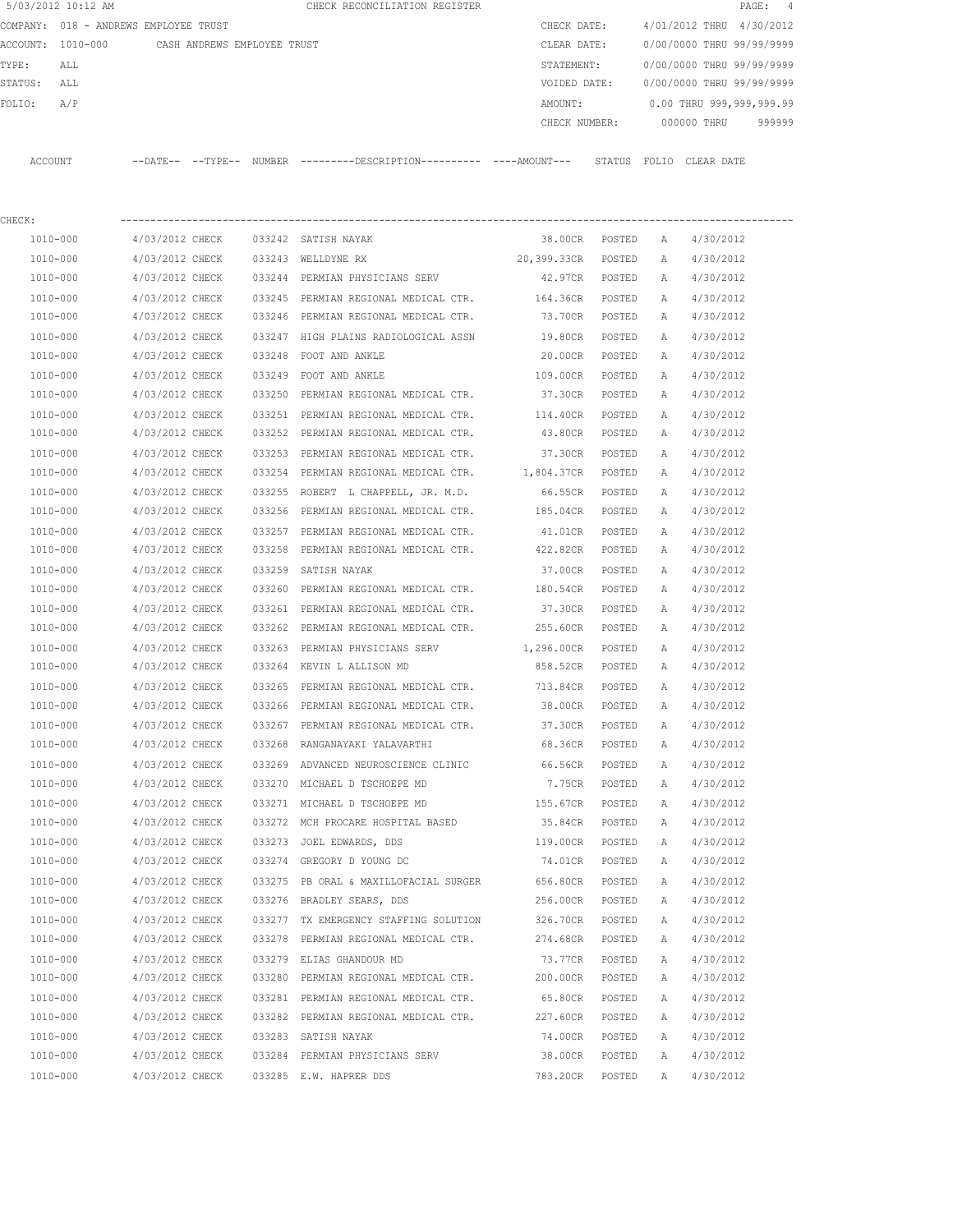|         | 5/03/2012 10:12 AM                    |                 |                             |        | CHECK RECONCILIATION REGISTER                                                                |                   |         |              |                           | 5<br>$\mathtt{PAGE}$ : |
|---------|---------------------------------------|-----------------|-----------------------------|--------|----------------------------------------------------------------------------------------------|-------------------|---------|--------------|---------------------------|------------------------|
|         | COMPANY: 018 - ANDREWS EMPLOYEE TRUST |                 |                             |        |                                                                                              | CHECK DATE:       |         |              | 4/01/2012 THRU 4/30/2012  |                        |
|         | ACCOUNT: 1010-000                     |                 | CASH ANDREWS EMPLOYEE TRUST |        |                                                                                              | CLEAR DATE:       |         |              | 0/00/0000 THRU 99/99/9999 |                        |
| TYPE:   | ALL                                   |                 |                             |        |                                                                                              | STATEMENT:        |         |              | 0/00/0000 THRU 99/99/9999 |                        |
| STATUS: | ALL                                   |                 |                             |        |                                                                                              | VOIDED DATE:      |         |              | 0/00/0000 THRU 99/99/9999 |                        |
| FOLIO:  | A/P                                   |                 |                             |        |                                                                                              | AMOUNT:           |         |              | 0.00 THRU 999,999,999.99  |                        |
|         |                                       |                 |                             |        |                                                                                              | CHECK NUMBER:     |         |              | 000000 THRU               | 999999                 |
|         | ACCOUNT                               |                 |                             |        | --DATE-- --TYPE-- NUMBER ---------DESCRIPTION---------- ----AMOUNT--- STATUS FOLIO CLEARDATE |                   |         |              |                           |                        |
| CHECK:  |                                       |                 |                             |        |                                                                                              |                   |         |              |                           |                        |
|         | 1010-000                              | 4/03/2012 CHECK |                             |        | 033286 SATISH NAYAK                                                                          | 325.75CR POSTED   |         | A            | 4/30/2012                 |                        |
|         | 1010-000                              | 4/03/2012 CHECK |                             |        | 033287 PREMIER PHYSICIANS                                                                    | 20.00CR           | POSTED  | A            | 4/30/2012                 |                        |
|         | 1010-000                              | 4/03/2012 CHECK |                             |        | 033288 PREMIER PHYSICIANS                                                                    | 38.00CR           | POSTED  | A            | 4/30/2012                 |                        |
|         | 1010-000                              | 4/03/2012 CHECK |                             |        | 033289 PREMIER PHYSICIANS                                                                    | 127.25CR          | POSTED  | Α            | 4/30/2012                 |                        |
|         | 1010-000                              | 4/03/2012 CHECK |                             |        | 033290 PREMIER FAMILY CARE                                                                   | 74.00CR POSTED    |         | Α            | 4/30/2012                 |                        |
|         | 1010-000                              | 4/03/2012 CHECK |                             |        | 033291 MCGEHEE MEDICAL PA                                                                    | 3,375.00CR        | POSTED  | Α            | 4/30/2012                 |                        |
|         | 1010-000                              | 4/03/2012 CHECK |                             |        | 033292 PERMIAN REGIONAL MEDICAL CTR.                                                         | 299.88CR          | POSTED  | A            | 4/30/2012                 |                        |
|         | 1010-000                              | 4/03/2012 CHECK |                             |        | 033293 PERMIAN REGIONAL MEDICAL CTR.                                                         | 118.80CR          | POSTED  | Α            | 4/30/2012                 |                        |
|         | 1010-000                              | 4/03/2012 CHECK |                             | 033294 | PERMIAN REGIONAL MEDICAL CTR.                                                                | 873.86CR          | POSTED  | A            | 4/30/2012                 |                        |
|         | 1010-000                              | 4/03/2012 CHECK |                             |        | 033295 SATISH NAYAK                                                                          | 52.00CR           | POSTED  | A            | 4/30/2012                 |                        |
|         | 1010-000                              | 4/03/2012 CHECK |                             |        | 033296 PERMIAN PHYSICIANS SERV                                                               | 38.00CR           | POSTED  | A            | 4/30/2012                 |                        |
|         | 1010-000                              | 4/03/2012 CHECK |                             |        | 033297 LEHMAN DERMATOLOGY CLINIC                                                             | 32.04CR           | POSTED  | A            | 4/30/2012                 |                        |
|         | 1010-000                              | 4/03/2012 CHECK |                             | 033298 | SATISH NAYAK                                                                                 | 38.00CR           | POSTED  | A            | 4/30/2012                 |                        |
|         | 1010-000                              | 4/03/2012 CHECK |                             |        | 033299 SATISH NAYAK                                                                          | 2,209.50CR        | POSTED  | A            | 4/30/2012                 |                        |
|         | 1010-000                              | 4/03/2012 CHECK |                             | 033300 | SATISH NAYAK                                                                                 | 228.38CR          | POSTED  | A            | 4/30/2012                 |                        |
|         | 1010-000                              | 4/03/2012 CHECK |                             |        | 033301 RAND WADDINGHAM MD                                                                    | 131.94CR          | POSTED  | Α            | 4/30/2012                 |                        |
|         | 1010-000                              | 4/03/2012 CHECK |                             |        | 033302 PERMIAN PHYSICIANS SERV                                                               | 38.00CR           | POSTED  | A            | 4/30/2012                 |                        |
|         | 1010-000                              | 4/03/2012 CHECK |                             | 033303 | HIGH PLAINS RADIOLOGICAL ASSN                                                                | 131.00CR          | POSTED  | Α            | 4/30/2012                 |                        |
|         | 1010-000                              | 4/03/2012 CHECK |                             | 033304 | PERMIAN REGIONAL MEDICAL CTR.                                                                | 267.30CR          | POSTED  | Α            | 4/30/2012                 |                        |
|         | 1010-000                              | 4/03/2012 CHECK |                             | 033305 | TX EMERGENCY STAFFING SOLUTION                                                               | 597.60CR          | POSTED  | A            | 4/30/2012                 |                        |
|         | 1010-000                              | 4/03/2012 CHECK |                             |        | 033306 E.W. HAPRER DDS                                                                       | 116.00CR          | POSTED  | A            | 4/30/2012                 |                        |
|         | 1010-000                              | 4/03/2012 CHECK |                             |        | 033307 PERMIAN REGIONAL MEDICAL CTR.                                                         | 43.51CR           | POSTED  | А            | 4/30/2012                 |                        |
|         | 1010-000                              | 4/03/2012 CHECK |                             |        | 033308 TX EMERGENCY STAFFING SOLUTION 997.22CR                                               |                   | POSTED  | A            | 4/30/2012                 |                        |
|         | 1010-000                              | 4/03/2012 CHECK |                             |        | 033309 TEXAS ONCOLOGY PA DALLAS SAMM                                                         | 2,924.38CR        | POSTED  | A            | 4/30/2012                 |                        |
|         | 1010-000                              | 4/03/2012 CHECK |                             |        | 033310 TEXAS ONCOLOGY PA DALLAS SAMM                                                         | 1,031.31CR        | POSTED  | А            | 4/30/2012                 |                        |
|         | $1010 - 000$                          | 4/03/2012 CHECK |                             |        | 033311 TEXAS ONCOLOGY PA DALLAS SAMM                                                         | 39.42CR           | POSTED  | Α            | 4/30/2012                 |                        |
|         | 1010-000                              | 4/03/2012 CHECK |                             |        | 033312 SOUTHWEST MEDICAL IMAGING                                                             | 220.00CR          | POSTED  | Α            | 4/30/2012                 |                        |
|         | 1010-000                              | 4/03/2012 CHECK |                             |        | 033313 MICHAEL L RAMSEY                                                                      | 136.70CR          | POSTED  | Α            | 4/30/2012                 |                        |
|         | 1010-000                              | 4/03/2012 CHECK |                             |        | 033314 WEST TEXAS UROLOGY                                                                    | 140.00CR          | POSTED  | Α            | 4/30/2012                 |                        |
|         | 1010-000                              | 4/03/2012 CHECK |                             |        | 033315 ACS / NURSES UNLIITED MANAGED                                                         | 104.47CR POSTED   |         | Α            | 4/30/2012                 |                        |
|         | 1010-000                              | 4/03/2012 CHECK |                             |        | 033316 QUIN COLLINS GIPSON & ARQUIT                                                          | 139.20CR          | POSTED  | Α            | 4/30/2012                 |                        |
|         | 1010-000                              | 4/03/2012 CHECK |                             |        | 033317 PERMIAN PHYSICIANS SERV                                                               | 38.00CR           | POSTED  | Α            | 4/30/2012                 |                        |
|         | 1010-000                              | 4/05/2012 CHECK |                             |        | 033318 WELLDYNE RX                                                                           | 19,886.62CR       | POSTED  | Α            | 4/30/2012                 |                        |
|         | 1010-000                              | 4/05/2012 CHECK |                             |        | 033319 PERMIAN REGIONAL MEDICAL CTR.                                                         | 576.14CR          | POSTED  | Α            | 4/30/2012                 |                        |
|         | 1010-000                              | 4/05/2012 CHECK |                             |        | 033320 SEMINOLE HOSPITAL DISTRICT                                                            | 630.00CR          | OUTSTND | Α            | 0/00/0000                 |                        |
|         | 1010-000                              | 4/05/2012 CHECK |                             |        | 033321 MICHAEL MACADAMS MD                                                                   | 147.02CR          | POSTED  | Α            | 4/30/2012                 |                        |
|         | 1010-000                              | 4/05/2012 CHECK |                             |        | 033322 HIGH PLAINS RADIOLOGICAL ASSN                                                         | 123.00CR          | POSTED  | Α            | 4/30/2012                 |                        |
|         | 1010-000                              | 4/05/2012 CHECK |                             |        | 033323 INGRAM EYE CENTER                                                                     | 27.00CR           | POSTED  | Α            | 4/30/2012                 |                        |
|         | 1010-000                              | 4/05/2012 CHECK |                             |        | 033324 OEC ANESTHESIA LLC                                                                    | 600.00CR          | POSTED  | Α            | 4/30/2012                 |                        |
|         | 1010-000                              | 4/05/2012 CHECK |                             |        | 033325 PERMIAN GASTROENTEROLOGY PA                                                           | 34.18CR           | POSTED  | Α            | 4/30/2012                 |                        |
|         | 1010-000                              | 4/05/2012 CHECK |                             |        | 033326 HIGH PLAINS RADIOLOGICAL ASSN                                                         | 22.00CR POSTED    |         | Α            | 4/30/2012                 |                        |
|         | 1010-000                              | 4/05/2012 CHECK |                             |        | 033327 PERMIAN PHYSICIANS SERV                                                               | 767.00CR POSTED   |         | $\mathbb{A}$ | 4/30/2012                 |                        |
|         | 1010-000                              | 4/05/2012 CHECK |                             |        | 033328 PERMIAN REGIONAL MEDICAL CTR.                                                         | 8,207.00CR POSTED |         | Α            | 4/30/2012                 |                        |
|         | 1010-000                              | 4/05/2012 CHECK |                             |        | 033329 LABCORP OF AMERICA HOLDINGS                                                           | 14.00CR           | POSTED  | Α            | 4/30/2012                 |                        |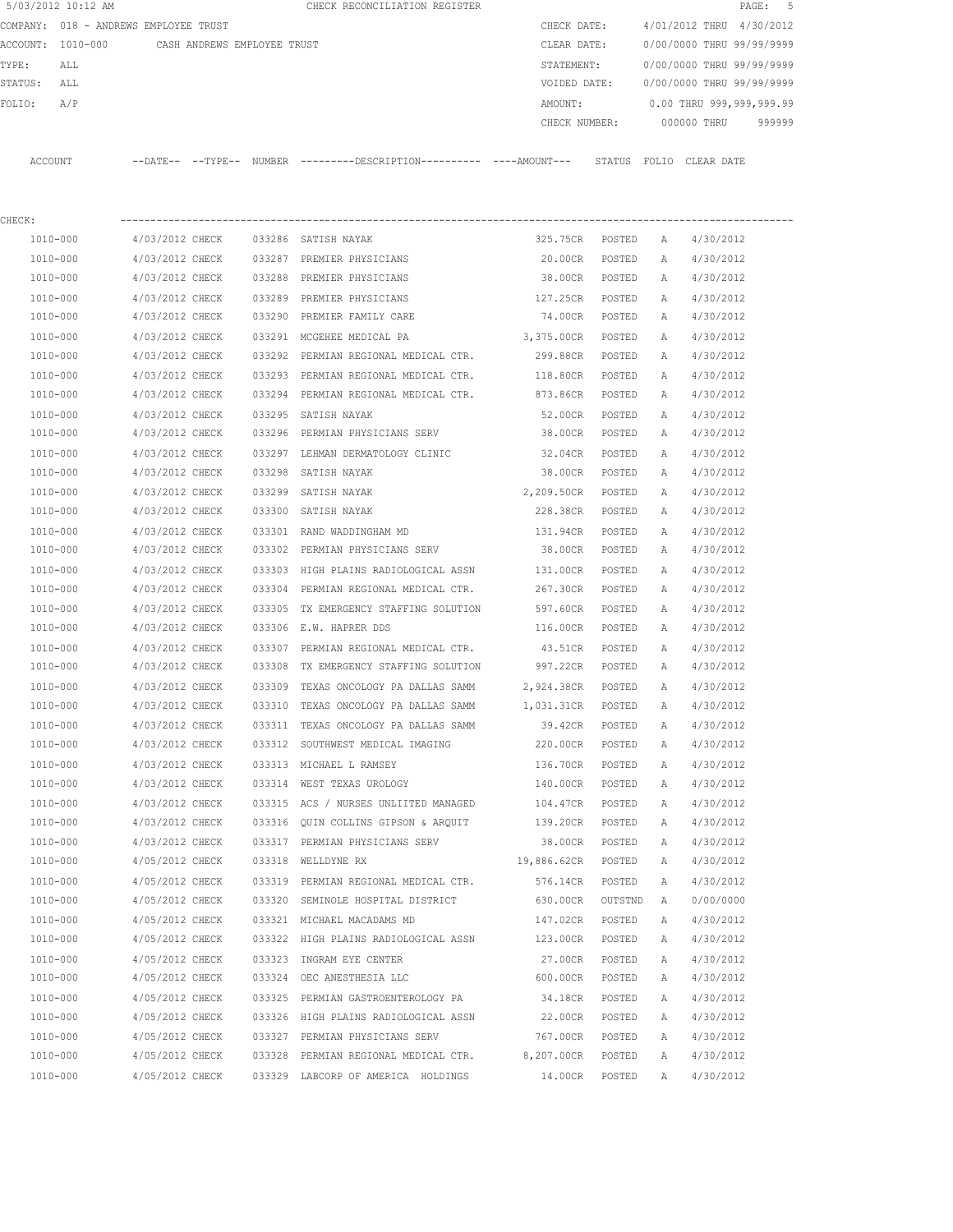| 5/03/2012 10:12 AM                            |                 |        | CHECK RECONCILIATION REGISTER                                                                 |                   |         |          |                                  | PAGE: 6 |
|-----------------------------------------------|-----------------|--------|-----------------------------------------------------------------------------------------------|-------------------|---------|----------|----------------------------------|---------|
| COMPANY: 018 - ANDREWS EMPLOYEE TRUST         |                 |        |                                                                                               | CHECK DATE:       |         |          | 4/01/2012 THRU 4/30/2012         |         |
| ACCOUNT: 1010-000 CASH ANDREWS EMPLOYEE TRUST |                 |        |                                                                                               | CLEAR DATE:       |         |          | 0/00/0000 THRU 99/99/9999        |         |
| TYPE:<br>ALL                                  |                 |        |                                                                                               | STATEMENT:        |         |          | 0/00/0000 THRU 99/99/9999        |         |
| STATUS:<br>ALL                                |                 |        |                                                                                               | VOIDED DATE:      |         |          | 0/00/0000 THRU 99/99/9999        |         |
| FOLIO:<br>A/P                                 |                 |        |                                                                                               | AMOUNT:           |         |          | 0.00 THRU 999,999,999.99         |         |
|                                               |                 |        |                                                                                               |                   |         |          | CHECK NUMBER: 000000 THRU 999999 |         |
| ACCOUNT                                       |                 |        | --DATE-- --TYPE-- NUMBER ---------DESCRIPTION---------- ----AMOUNT--- STATUS FOLIO CLEAR-DATE |                   |         |          |                                  |         |
|                                               |                 |        |                                                                                               |                   |         |          |                                  |         |
| CHECK:                                        |                 |        |                                                                                               |                   |         |          |                                  |         |
| 1010-000                                      | 4/05/2012 CHECK |        | 033330 ACS / FRANCISCO J MORALES OD                                                           | 23.75CR POSTED A  |         |          | 4/30/2012                        |         |
| 1010-000                                      | 4/05/2012 CHECK |        | 033331 PERMIAN INTERNAL MEDICINE ASC                                                          | 212.00CR POSTED   |         | <b>A</b> | 4/30/2012                        |         |
| 1010-000                                      | 4/05/2012 CHECK |        | 033332 PERMIAN INTERNAL MEDICINE ASC                                                          | 328.00CR POSTED   |         | A        | 4/30/2012                        |         |
| 1010-000                                      | 4/05/2012 CHECK |        | 033333 BAL K KHANDELWAL MD                                                                    | 166.00CR POSTED   |         | A        | 4/30/2012                        |         |
| 1010-000                                      | 4/05/2012 CHECK |        | 033334 HIGH PLAINS RADIOLOGICAL ASSN                                                          | 46.80CR POSTED    |         | A        | 4/30/2012                        |         |
| 1010-000                                      | 4/05/2012 CHECK |        | 033335 PERMIAN REGIONAL MEDICAL CTR.                                                          | 37.30CR           | POSTED  | A        | 4/30/2012                        |         |
| 1010-000                                      | 4/05/2012 CHECK |        | 033336 ARTHRITIS AND OSTEOPOROSIS 404.65CR                                                    |                   | POSTED  | A        | 4/30/2012                        |         |
| 1010-000                                      | 4/05/2012 CHECK |        | 033337 ROBIN RUTHERFORD DDS                                                                   | 126.40CR          | POSTED  | A        | 4/30/2012                        |         |
| 1010-000                                      | 4/05/2012 CHECK |        | 033338 ARTHRITIS AND OSTEOPOROSIS 141.60CR                                                    |                   | POSTED  | A        | 4/30/2012                        |         |
| $1010 - 000$                                  | 4/05/2012 CHECK |        | 033339 ST MATTHEW DERM CLINIC PA                                                              | 66.56CR           | POSTED  | A        | 4/30/2012                        |         |
| 1010-000                                      | 4/05/2012 CHECK |        | 033340 PERMIAN REGIONAL MEDICAL CTR. 390.20CR                                                 |                   | POSTED  | A        | 4/30/2012                        |         |
| 1010-000                                      | 4/05/2012 CHECK |        | 033341 PERMIAN REGIONAL MEDICAL CTR.                                                          | 37.30CR POSTED    |         | A        | 4/30/2012                        |         |
| 1010-000                                      | 4/05/2012 CHECK |        | 033342 PERMIAN BASIN SURGICAL CARE                                                            | 1,092.00CR POSTED |         | A        | 4/30/2012                        |         |
| 1010-000                                      | 4/05/2012 CHECK |        | 033343 ANESTHESIA MEDGRP OF PB LLP                                                            | 995.18CR POSTED   |         | A        | 4/30/2012                        |         |
| 1010-000                                      | 4/05/2012 CHECK |        | 033344 OREGON TRAIL EMERG PHYSICIANS                                                          | 329.92CR          | POSTED  | A        | 4/30/2012                        |         |
| 1010-000                                      | 4/05/2012 CHECK |        | 033345 PERMIAN INTERNAL MEDICINE ASC                                                          | 415.00CR          | POSTED  | A        | 4/30/2012                        |         |
| 1010-000                                      | 4/05/2012 CHECK |        | 033346 PERMIAN INTERNAL MEDICINE ASC                                                          | 165.54CR          | POSTED  | A        | 4/30/2012                        |         |
| 1010-000                                      | 4/05/2012 CHECK |        | 033347 PERMIAN INTERNAL MEDICINE ASC                                                          | 48.00CR           | POSTED  | A        | 4/30/2012                        |         |
| 1010-000                                      | 4/05/2012 CHECK |        | 033348 NAIDU CLINIC                                                                           | 34.18CR           | POSTED  | A        | 4/30/2012                        |         |
| 1010-000                                      | 4/05/2012 CHECK | 033349 | PERMIAN INTERNAL MEDICINE ASC 17.97CR                                                         |                   | POSTED  | A        | 4/30/2012                        |         |
| 1010-000                                      | 4/05/2012 CHECK |        | 033350 MICHAEL L RAMSEY                                                                       | 136.70CR          | OUTSTND | A        | 0/00/0000                        |         |
| 1010-000                                      | 4/05/2012 CHECK |        | 033351 J MICHAEL CALMES MD                                                                    | 94.09CR           | POSTED  | A        | 4/30/2012                        |         |
| 1010-000                                      | 4/05/2012 CHECK |        | 033352 PERMIAN REGIONAL MEDICAL CTR.                                                          | 78.93CR           | POSTED  | A        | 4/30/2012                        |         |
| 1010-000                                      | 4/05/2012 CHECK |        | 033353 MIDLAND WOMENS CLINIC                                                                  | 390.00CR          | POSTED  | A        | 4/30/2012                        |         |
| 1010-000                                      | 4/05/2012 CHECK |        | 033354 MIDLAND WOMENS CLINIC                                                                  | 77.00CR           | POSTED  | Α        | 4/30/2012                        |         |
| 1010-000                                      | 4/05/2012 CHECK |        | 033355 ACS / MINIMED DISTRIBUTION COR                                                         | 43.31CR           | POSTED  | Α        | 4/30/2012                        |         |
| 1010-000                                      | 4/05/2012 CHECK |        | 033356 HIGH PLAINS RADIOLOGICAL ASSN                                                          | 80.10CR           | POSTED  | Α        | 4/30/2012                        |         |
| 1010-000                                      | 4/05/2012 CHECK |        | 033357 PERMIAN REGIONAL MEDICAL CTR.                                                          | 37.30CR           | POSTED  | Α        | 4/30/2012                        |         |
| 1010-000                                      | 4/05/2012 CHECK |        | 033358 SEMINOLE HOSPITAL DISTRICT                                                             | 72.50CR           | OUTSTND | Α        | 0/00/0000                        |         |
| 1010-000                                      | 4/05/2012 CHECK |        | 033359 SEMINOLE HOSPITAL DISTRICT                                                             | 105.00CR          | OUTSTND | Α        | 0/00/0000                        |         |
| 1010-000                                      | 4/05/2012 CHECK |        | 033360 PERMIAN REGIONAL MEDICAL CTR.                                                          | 141.84CR          | POSTED  | Α        | 4/30/2012                        |         |
| 1010-000                                      | 4/05/2012 CHECK |        | 033361 TIM TANNICH DDS                                                                        | 168.00CR          | POSTED  | Α        | 4/30/2012                        |         |
| 1010-000                                      | 4/05/2012 CHECK |        | 033362 TIM TANNICH DDS                                                                        | 233.00CR          | POSTED  | Α        | 4/30/2012                        |         |
| 1010-000                                      | 4/05/2012 CHECK |        | 033363 PERMIAN PHYSICIANS SERV                                                                | 38.00CR           | POSTED  | Α        | 4/30/2012                        |         |
| 1010-000                                      | 4/05/2012 CHECK |        | 033364 PERMIAN REGIONAL MEDICAL CTR.                                                          | 192.96CR          | POSTED  | Α        | 4/30/2012                        |         |
| 1010-000                                      | 4/05/2012 CHECK |        | 033365 SEMINOLE HOSPITAL DISTRICT                                                             | 98.00CR           | OUTSTND | Α        | 0/00/0000                        |         |
| 1010-000                                      | 4/05/2012 CHECK |        | 033366 SEMINOLE HOSPITAL DISTRICT                                                             | 50.00CR           | OUTSTND | Α        | 0/00/0000                        |         |
| 1010-000                                      | 4/05/2012 CHECK |        | 033367 MICHAEL L RAMSEY                                                                       | 136.70CR          | OUTSTND | Α        | 0/00/0000                        |         |
| 1010-000                                      | 4/05/2012 CHECK |        | 033368 BAL K KHANDELWAL MD                                                                    | 74.00CR           | POSTED  | Α        | 4/30/2012                        |         |
| 1010-000                                      | 4/05/2012 CHECK |        | 033369 PREMIER FAMILY CARE                                                                    | 274.20CR          | POSTED  | Α        | 4/30/2012                        |         |
| 1010-000                                      | 4/05/2012 CHECK |        | 033370 PERMIAN PHYSICIANS SERV                                                                | 53.00CR           | POSTED  | Α        | 4/30/2012                        |         |
| 1010-000                                      | 4/05/2012 CHECK |        | 033371 SEMINOLE HOSPITAL DISTRICT                                                             | 61.25CR           | OUTSTND | Α        | 0/00/0000                        |         |
| 1010-000                                      | 4/05/2012 CHECK |        | 033372 TEXAS ONCOLOGY PA DALLAS SAMM                                                          | 2,924.38CR        | POSTED  | Α        | 4/30/2012                        |         |
| 1010-000                                      | 4/05/2012 CHECK |        | 033373 TEXAS ONCOLOGY PA DALLAS SAMM                                                          | 1,031.31CR        | POSTED  | Α        | 4/30/2012                        |         |
|                                               |                 |        |                                                                                               |                   |         |          |                                  |         |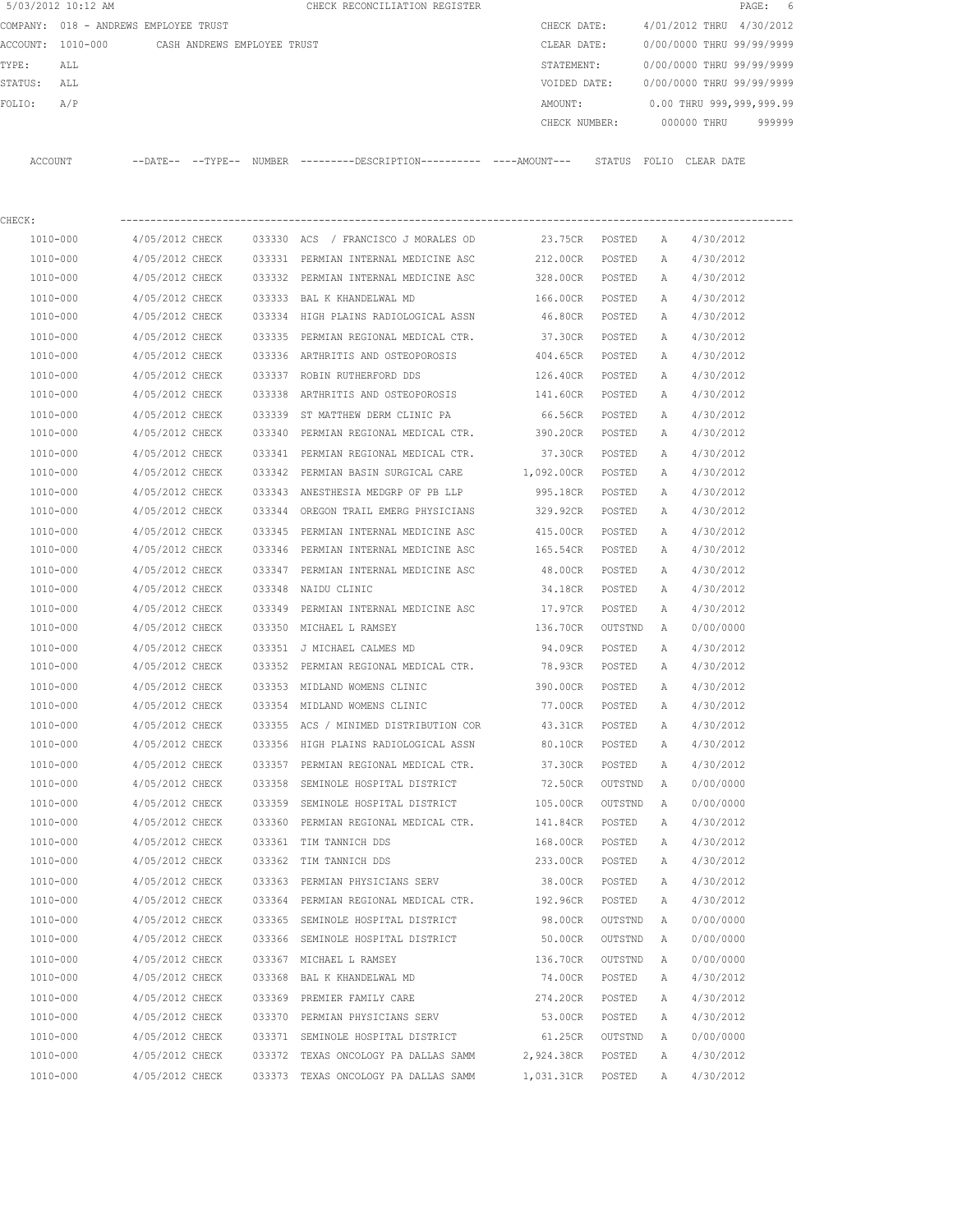|             | 5/03/2012 10:12 AM                            |                                    |  | CHECK RECONCILIATION REGISTER                                                                         |                               |                  |              |                                        | PAGE: 7 |
|-------------|-----------------------------------------------|------------------------------------|--|-------------------------------------------------------------------------------------------------------|-------------------------------|------------------|--------------|----------------------------------------|---------|
|             | COMPANY: 018 - ANDREWS EMPLOYEE TRUST         |                                    |  |                                                                                                       | CHECK DATE:                   |                  |              | 4/01/2012 THRU 4/30/2012               |         |
|             | ACCOUNT: 1010-000 CASH ANDREWS EMPLOYEE TRUST |                                    |  |                                                                                                       | CLEAR DATE:                   |                  |              | 0/00/0000 THRU 99/99/9999              |         |
| TYPE:       | ALL                                           |                                    |  |                                                                                                       |                               |                  |              | STATEMENT: 0/00/0000 THRU 99/99/9999   |         |
| STATUS: ALL |                                               |                                    |  |                                                                                                       |                               |                  |              | VOIDED DATE: 0/00/0000 THRU 99/99/9999 |         |
| FOLIO:      | A/P                                           |                                    |  |                                                                                                       | AMOUNT:                       |                  |              | $0.00$ THRU 999,999,999.99             |         |
|             |                                               |                                    |  |                                                                                                       |                               |                  |              | CHECK NUMBER: 000000 THRU 999999       |         |
|             |                                               |                                    |  | ACCOUNT --DATE-- --TYPE-- NUMBER ---------DESCRIPTION---------- ----AMOUNT--- STATUS FOLIO CLEAR DATE |                               |                  |              |                                        |         |
| CHECK:      |                                               |                                    |  |                                                                                                       |                               |                  |              |                                        |         |
|             | 1010-000                                      |                                    |  | 4/05/2012 CHECK 033374 TEXAS ONCOLOGY PA DALLAS SAMM                                                  |                               |                  |              | 39.42CR POSTED A 4/30/2012             |         |
|             | 1010-000                                      |                                    |  | 4/05/2012 CHECK 033375 PERMIAN REGIONAL MEDICAL CTR.                                                  |                               |                  |              | 90.50CR POSTED A 4/30/2012             |         |
|             | 1010-000                                      |                                    |  | 4/05/2012 CHECK 033376 FRANK H SCHMIDT DDS                                                            | 177.00CR POSTED A 4/30/2012   |                  |              |                                        |         |
|             | 1010-000                                      |                                    |  | 4/12/2012 CHECK 033377 HIGH PLAINS RADIOLOGICAL ASSN 122.00CR POSTED A                                |                               |                  |              | 4/30/2012                              |         |
|             | 1010-000                                      |                                    |  | 4/12/2012 CHECK 033378 WELLDYNE RX                                                                    | 34,296.96CR POSTED A          |                  |              | 4/30/2012                              |         |
|             | 1010-000                                      | 4/12/2012 CHECK                    |  | 033379 E.W. HAPRER DDS                                                                                | 116.00CR POSTED               |                  | A            | 4/30/2012                              |         |
|             | 1010-000                                      |                                    |  | $4/12/2012$ CHECK 033380 E.W. HAPRER DDS                                                              | 116.00CR POSTED               |                  | A            | 4/30/2012                              |         |
|             | 1010-000                                      | 4/12/2012 CHECK                    |  | 033381 HIGH PLAINS RADIOLOGICAL ASSN 19.80CR POSTED                                                   |                               |                  | A            | 4/30/2012                              |         |
|             | 1010-000                                      | 4/12/2012 CHECK                    |  | 033382 E.W. HAPRER DDS                                                                                | 70.40CR POSTED                |                  | <b>A</b>     | 4/30/2012                              |         |
|             | 1010-000                                      |                                    |  | 4/12/2012 CHECK 033383 PERMIAN REGIONAL MEDICAL CTR. 315.00CR POSTED                                  |                               |                  | A            | 4/30/2012                              |         |
|             | 1010-000                                      |                                    |  | 4/12/2012 CHECK 033384 PERMIAN INTERNAL MEDICINE ASC                                                  | 324.00CR POSTED A             |                  |              | 4/30/2012                              |         |
|             | 1010-000                                      |                                    |  | 4/12/2012 CHECK 033385 PERMIAN INTERNAL MEDICINE ASC                                                  | 492.00CR POSTED               |                  | A            | 4/30/2012                              |         |
|             | 1010-000                                      | 4/12/2012 CHECK                    |  | 033386 E.W. HAPRER DDS                                                                                | 78.00CR POSTED                |                  | A            | 4/30/2012                              |         |
|             | 1010-000                                      | 4/12/2012 CHECK                    |  | 033387 PREFERRED NETWORK ACCESS INC 5,033.00CR POSTED                                                 |                               |                  | <b>A</b>     | 4/30/2012                              |         |
|             | 1010-000                                      | 4/12/2012 CHECK                    |  | 033388 SONYA HECKLER PHD LPC                                                                          | 72.00CR POSTED                |                  | A            | 4/30/2012                              |         |
|             | 1010-000                                      | 4/12/2012 CHECK                    |  | 033389 MIDLAND PATHOLOGISTS                                                                           | 60.40CR POSTED A              |                  |              | 4/30/2012                              |         |
|             | 1010-000                                      | 4/12/2012 CHECK                    |  | 033390 SUMMERS CHIROPRACTIC PA                                                                        | 47.25CR POSTED A              |                  |              | 4/30/2012                              |         |
|             | 1010-000                                      | 4/12/2012 CHECK                    |  | 033391 PERMIAN REGIONAL MEDICAL CTR. 453.60CR                                                         |                               | POSTED           | A            | 4/30/2012                              |         |
|             | 1010-000                                      |                                    |  | 4/12/2012 CHECK 033392 BRADLEY SEARS, DDS                                                             | 241.40CR                      | OUTSTND A        |              | 0/00/0000                              |         |
|             | 1010-000                                      | 4/12/2012 CHECK                    |  | 033393 ARTHRITIS AND OSTEOPOROSIS                                                                     | 67.00CR                       | POSTED           | A            | 4/30/2012                              |         |
|             | 1010-000                                      |                                    |  | $4/12/2012$ CHECK $033394$ DANIEL G NELSON, MD $240.00$ CR POSTED                                     |                               |                  | A            | 4/30/2012                              |         |
|             | 1010-000                                      |                                    |  | 4/12/2012 CHECK 033395 HIGH PLAINS RADIOLOGICAL ASSN                                                  | 24.30CR POSTED A              |                  |              | 4/30/2012                              |         |
|             | 1010-000                                      |                                    |  | 4/12/2012 CHECK 033396 ACS / ODESSA ENDOSCOPY CENTER                                                  | 2,800.00CR POSTED A 4/30/2012 |                  |              |                                        |         |
|             | 1010-000                                      |                                    |  | 4/12/2012 CHECK 033397 E.W. HAPRER DDS                                                                | 165.00CR                      |                  |              | POSTED A 4/30/2012                     |         |
|             | 1010-000                                      | 4/12/2012 CHECK                    |  | 033398 PERMIAN REGIONAL MEDICAL CTR.                                                                  | 294.60CR                      | POSTED           | А            | 4/30/2012                              |         |
|             | 1010-000                                      | 4/12/2012 CHECK                    |  |                                                                                                       |                               |                  |              | 4/30/2012                              |         |
|             | 1010-000                                      | 4/19/2012 CHECK                    |  | 033399 PERMIAN REGIONAL MEDICAL CTR.<br>033400 ANDREWS CHIROPRACTIC CENTER DC                         | 37.30CR<br>40.95CR            | POSTED<br>POSTED | Α<br>Α       | 4/30/2012                              |         |
|             |                                               |                                    |  |                                                                                                       |                               |                  |              |                                        |         |
|             | 1010-000<br>1010-000                          | 4/19/2012 CHECK<br>4/19/2012 CHECK |  | 033401 PERMIAN PHYSICIANS SERV<br>033402 SUMMERS CHIROPRACTIC PA                                      | 338.30CR<br>47.25CR           | POSTED           | Α<br>Α       | 4/30/2012                              |         |
|             |                                               | 4/19/2012 CHECK                    |  |                                                                                                       |                               | POSTED           |              | 4/30/2012                              |         |
|             | 1010-000                                      |                                    |  | 033403 N JARIWALA MD                                                                                  | 34.50CR<br>465.00CR           | POSTED           | Α            | 4/30/2012<br>4/30/2012                 |         |
|             | 1010-000                                      | 4/19/2012 CHECK                    |  | 033404 MEDICAL CLAIM REVIEW                                                                           |                               | POSTED           | Α            |                                        |         |
|             | 1010-000                                      | 4/19/2012 CHECK                    |  | 033405 ARMAND WILTZ                                                                                   | 98.00CR                       | OUTSTND          | Α            | 0/00/0000                              |         |
|             | 1010-000                                      | 4/19/2012 CHECK                    |  | 033406 ROLANDO N TORIO MD                                                                             | 621.90CR                      | OUTSTND          | Α            | 0/00/0000                              |         |
|             | 1010-000                                      | 4/19/2012 CHECK                    |  | 033407 B MUNCY MD                                                                                     | 37.30CR                       | POSTED           | Α            | 4/30/2012                              |         |
|             | 1010-000                                      | 4/19/2012 CHECK                    |  | 033408 CHARLES M YOUNGER MD                                                                           | 29.21CR                       | OUTSTND          | Α            | 0/00/0000                              |         |
|             | 1010-000                                      | 4/19/2012 CHECK                    |  | 033409 CHARLES M YOUNGER MD                                                                           | 108.50CR                      | OUTSTND          | Α            | 0/00/0000                              |         |
|             | 1010-000                                      | 4/19/2012 CHECK                    |  | 033410 OEC ANESTHESIA LLC                                                                             | 600.00CR                      | OUTSTND          | Α            | 0/00/0000                              |         |
|             | 1010-000                                      | 4/19/2012 CHECK                    |  | 033411 SATISH NAYAK                                                                                   | 34.50CR                       | POSTED           | Α            | 4/30/2012                              |         |
|             | 1010-000                                      | 4/19/2012 CHECK                    |  | 033412 PHILLIPS EYE CLINIC                                                                            | 84.00CR                       | OUTSTND          | Α            | 0/00/0000                              |         |
|             | 1010-000                                      | 4/19/2012 CHECK                    |  | 033413 BASIN HEALTHCARE CENTER                                                                        | 118.48CR                      | OUTSTND          | Α            | 0/00/0000                              |         |
|             | 1010-000                                      | 4/19/2012 CHECK                    |  | 033414 HIGH PLAINS RADIOLOGICAL ASSN                                                                  | 35.52CR                       | OUTSTND          | Α            | 0/00/0000                              |         |
|             | 1010-000                                      | 4/19/2012 CHECK                    |  | 033415 SATISH NAYAK                                                                                   | 33.98CR                       | POSTED           | Α            | 4/30/2012                              |         |
|             | 1010-000                                      | 4/19/2012 CHECK                    |  | 033416 SATISH NAYAK                                                                                   | 281.09CR                      | POSTED           | Α            | 4/30/2012                              |         |
|             | 1010-000                                      | 4/19/2012 CHECK                    |  | 033417 DOUGLAS S PARK MD                                                                              | 38.00CR                       | OUTSTND          | $\mathbb{A}$ | 0/00/0000                              |         |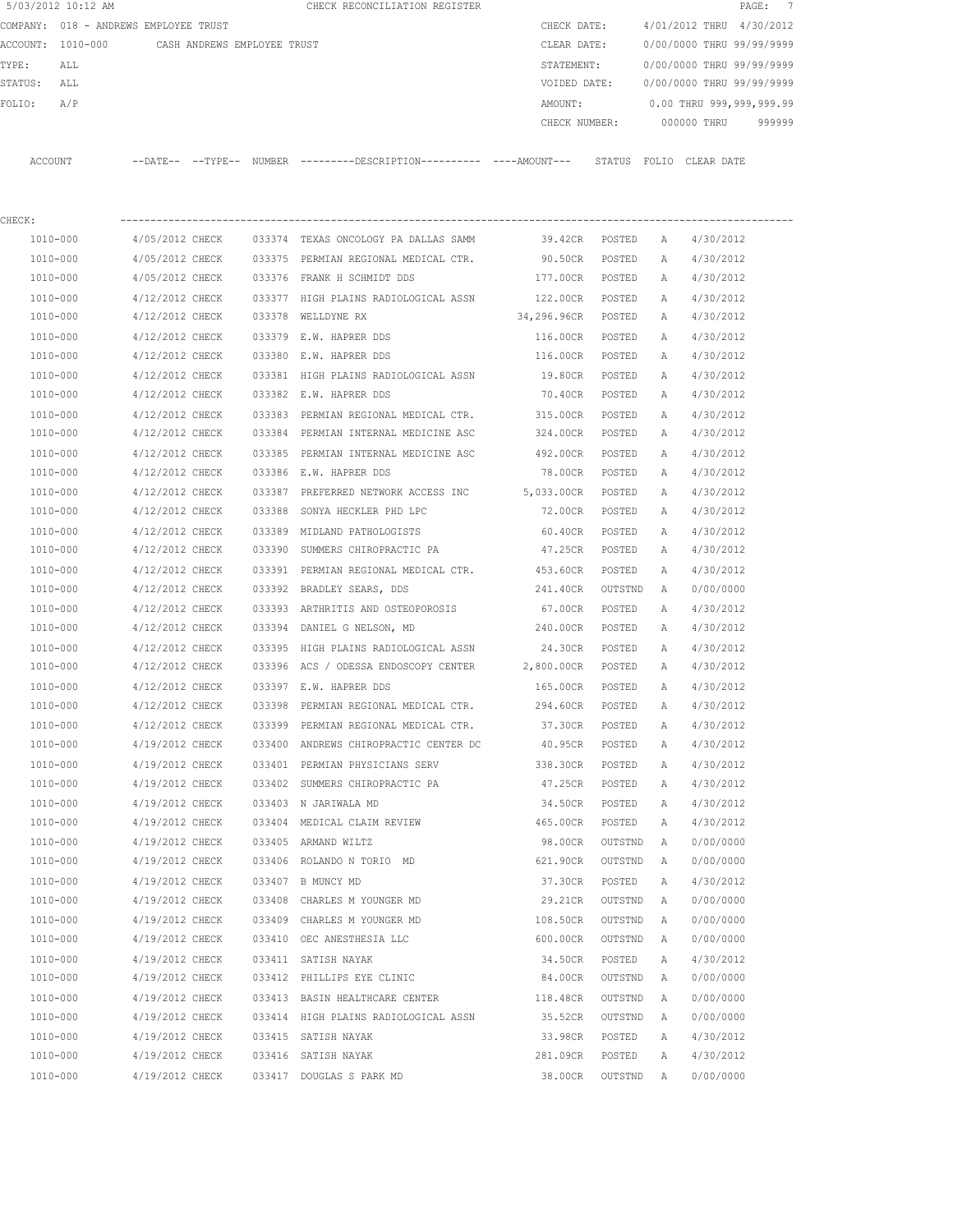|         | 5/03/2012 10:12 AM                    |                             |        | CHECK RECONCILIATION REGISTER                                                                |                 |           |   |                           | 8<br>PAGE: |
|---------|---------------------------------------|-----------------------------|--------|----------------------------------------------------------------------------------------------|-----------------|-----------|---|---------------------------|------------|
|         | COMPANY: 018 - ANDREWS EMPLOYEE TRUST |                             |        |                                                                                              | CHECK DATE:     |           |   | 4/01/2012 THRU 4/30/2012  |            |
|         | ACCOUNT: 1010-000                     | CASH ANDREWS EMPLOYEE TRUST |        |                                                                                              | CLEAR DATE:     |           |   | 0/00/0000 THRU 99/99/9999 |            |
| TYPE:   | ALL                                   |                             |        |                                                                                              | STATEMENT:      |           |   | 0/00/0000 THRU 99/99/9999 |            |
| STATUS: | ALL                                   |                             |        |                                                                                              | VOIDED DATE:    |           |   | 0/00/0000 THRU 99/99/9999 |            |
| FOLIO:  | A/P                                   |                             |        |                                                                                              | AMOUNT:         |           |   | 0.00 THRU 999,999,999.99  |            |
|         |                                       |                             |        |                                                                                              | CHECK NUMBER:   |           |   | 000000 THRU               | 999999     |
|         | ACCOUNT                               |                             |        | --DATE-- --TYPE-- NUMBER --------DESCRIPTION---------- ----AMOUNT--- STATUS FOLIO CLEAR DATE |                 |           |   |                           |            |
| CHECK:  |                                       |                             |        |                                                                                              |                 |           |   |                           |            |
|         | 1010-000                              | 4/19/2012 CHECK             |        | 033418 DOUGLAS S PARK MD                                                                     | 142.00CR        | OUTSTND A |   | 0/00/0000                 |            |
|         | 1010-000                              | 4/19/2012 CHECK             |        | 033419 ACS / PROPATH SERVICES LLP                                                            | 51.00CR         | POSTED    | A | 4/30/2012                 |            |
|         | 1010-000                              | 4/19/2012 CHECK             |        | 033420 SATISH NAYAK                                                                          | 107.28CR        | POSTED    | A | 4/30/2012                 |            |
|         | 1010-000                              | 4/19/2012 CHECK             |        | 033421 MEDICAL CLAIM REVIEW                                                                  | 128.65CR POSTED |           | Α | 4/30/2012                 |            |
|         | 1010-000                              | 4/19/2012 CHECK             |        | 033422 ASCEND CLINICAL LLC                                                                   | 434.41CR        | POSTED    | Α | 4/30/2012                 |            |
|         | 1010-000                              | 4/19/2012 CHECK             |        | 033423 ASCEND CLINICAL LLC                                                                   | 375.74CR        | POSTED    | A | 4/30/2012                 |            |
|         | 1010-000                              | 4/19/2012 CHECK             |        | 033424 HEMMO A BASSCHER MD PA                                                                | 65.32CR         | OUTSTND   | Α | 0/00/0000                 |            |
|         | 1010-000                              | 4/19/2012 CHECK             |        | 033425 SATISH NAYAK                                                                          | 62.50CR         | POSTED    | A | 4/30/2012                 |            |
|         | 1010-000                              | 4/19/2012 CHECK             |        | 033426 HAE RAN HELE RHIM                                                                     | 657.52CR        | OUTSTND   | A | 0/00/0000                 |            |
|         | 1010-000                              | 4/19/2012 CHECK             |        | 033427 HAE RAN HELE RHIM                                                                     | 868.80CR        | OUTSTND   | Α | 0/00/0000                 |            |
|         | 1010-000                              | 4/19/2012 CHECK             |        | 033428 GREGORY D YOUNG DC                                                                    | 173.25CR        | POSTED    | A | 4/30/2012                 |            |
|         | 1010-000                              | 4/19/2012 CHECK             |        | 033429 CARDIOLOGIST OF LUBBOCK                                                               | 169.92CR        | OUTSTND   | Α | 0/00/0000                 |            |
|         | 1010-000                              | 4/19/2012 CHECK             |        | 033430 MATTHEW H FRIEZ                                                                       | 103.21CR        | POSTED    | A | 4/30/2012                 |            |
|         | 1010-000                              | 4/19/2012 CHECK             |        | 033431 SUMMERS CHIROPRACTIC PA                                                               | 58.59CR         | POSTED    | A | 4/30/2012                 |            |
|         | 1010-000                              | 4/19/2012 CHECK             |        | 033432 SONYA HECKLER PHD LPC                                                                 | 125.00CR        | POSTED    | A | 4/30/2012                 |            |
|         | 1010-000                              | 4/19/2012 CHECK             |        | 033433 B MUNCY MD                                                                            | 81.00CR         | OUTSTND   | Α | 0/00/0000                 |            |
|         | 1010-000                              | 4/19/2012 CHECK             |        | 033434 ARMAND WILTZ                                                                          | 120.00CR        | OUTSTND   | Α | 0/00/0000                 |            |
|         | 1010-000                              | 4/19/2012 CHECK             |        | 033435 ROBERT E SEARS DDS                                                                    | 206.00CR        | OUTSTND   | Α | 0/00/0000                 |            |
|         | 1010-000                              | 4/19/2012 CHECK             |        | 033436 ROBERT E SEARS DDS                                                                    | 203.00CR        | OUTSTND   | A | 0/00/0000                 |            |
|         | 1010-000                              | 4/19/2012 CHECK             |        | 033437 ROBERT E SEARS DDS                                                                    | 210.40CR        | OUTSTND   | A | 0/00/0000                 |            |
|         | 1010-000                              | 4/19/2012 CHECK             | 033438 | HIGH PLAINS RADIOLOGICAL ASSN                                                                | 176.80CR        | OUTSTND   | A | 0/00/0000                 |            |
|         | 1010-000                              | 4/19/2012 CHECK             |        | 033439 ARMAND D WILTZ, MD                                                                    | 98.75CR         | OUTSTND   | A | 0/00/0000                 |            |
|         | 1010-000                              | 4/19/2012 CHECK             |        | 033440 ACS / PROPATH SERVICES LLP                                                            | 40.80CR         | POSTED    | Α | 4/30/2012                 |            |
|         | 1010-000                              | 4/19/2012 CHECK             |        | 033441 NANETTE PAREDES PAC                                                                   | 34.18CR         | OUTSTND   | A | 0/00/0000                 |            |
|         | 1010-000                              | 4/19/2012 CHECK             |        | 033442 MANOHER GURRU MD                                                                      | 405.87CR        | OUTSTND   | A | 0/00/0000                 |            |
|         | $1010 - 000$                          | 4/19/2012 CHECK             |        | 033443 SATISH NAYAK                                                                          | 108.90CR        | POSTED    | Α | 4/30/2012                 |            |
|         | 1010-000                              | 4/19/2012 CHECK             |        | 033444 SATISH NAYAK                                                                          | 73.00CR         | POSTED    | Α | 4/30/2012                 |            |
|         | 1010-000                              | 4/19/2012 CHECK             |        | 033445 ARMAND D WILTZ, MD                                                                    | 50.00CR         | OUTSTND   | Α | 0/00/0000                 |            |
|         | 1010-000                              | 4/19/2012 CHECK             |        | 033446 ACS / TEXAS SURGICAL CENTER                                                           | 1,564.00CR      | POSTED    | Α | 4/30/2012                 |            |
|         | 1010-000                              | 4/19/2012 CHECK             |        | 033447 E.W. HAPRER DDS                                                                       | 285.60CR        | OUTSTND   | A | 0/00/0000                 |            |
|         | 1010-000                              | 4/19/2012 CHECK             |        | 033448 SATISH NAYAK                                                                          | 62.50CR         | POSTED    | Α | 4/30/2012                 |            |
|         | 1010-000                              | 4/19/2012 CHECK             |        | 033449 PERMIAN REGIONAL MEDICAL CTR.                                                         | 41.01CR         | POSTED    | Α | 4/30/2012                 |            |
|         | 1010-000                              | 4/19/2012 CHECK             |        | 033450 PERMIAN REGIONAL MEDICAL CTR.                                                         | 154.02CR        | POSTED    | Α | 4/30/2012                 |            |
|         | 1010-000                              | 4/19/2012 CHECK             |        | 033451 B MUNCY MD                                                                            | 75.38CR         | OUTSTND   | Α | 0/00/0000                 |            |
|         | 1010-000                              | 4/19/2012 CHECK             |        | 033452 D REDMOND MD                                                                          | 34.50CR         | POSTED    | Α | 4/30/2012                 |            |
|         | 1010-000                              | 4/19/2012 CHECK             |        | 033453 ODESSA HEART INSTITUTE                                                                | 34.18CR         | OUTSTND   | Α | 0/00/0000                 |            |
|         | 1010-000                              | 4/19/2012 CHECK             |        | 033454 ROBERT E SEARS DDS                                                                    | 132.80CR        | OUTSTND   | Α | 0/00/0000                 |            |
|         | 1010-000                              | 4/19/2012 CHECK             |        | 033455 LANCE WRIGHT                                                                          | 93.00CR         | OUTSTND   | Α | 0/00/0000                 |            |
|         | 1010-000                              | 4/19/2012 CHECK             |        | 033456 LANCE WRIGHT                                                                          | 93.00CR         | OUTSTND   | Α | 0/00/0000                 |            |
|         | 1010-000                              | 4/19/2012 CHECK             |        | 033457 MEDICAL CLAIM REVIEW                                                                  | 516.15CR        | POSTED    | Α | 4/30/2012                 |            |
|         | 1010-000                              | 4/19/2012 CHECK             |        | 033458 MEDICAL CLAIM REVIEW                                                                  | 244.90CR        | POSTED    | Α | 4/30/2012                 |            |
|         | 1010-000                              | 4/19/2012 CHECK             |        | 033459 PERMIAN REGIONAL MEDICAL CTR.                                                         | 37.30CR         | POSTED    | Α | 4/30/2012                 |            |
|         | 1010-000                              | 4/26/2012 CHECK             |        | 033460 SATISH NAYAK                                                                          | 37.91CR         | OUTSTND   | Α | 0/00/0000                 |            |
|         | 1010-000                              | 4/26/2012 CHECK             |        | 033461 SATISH NAYAK                                                                          | 34.50CR         | OUTSTND   | A | 0/00/0000                 |            |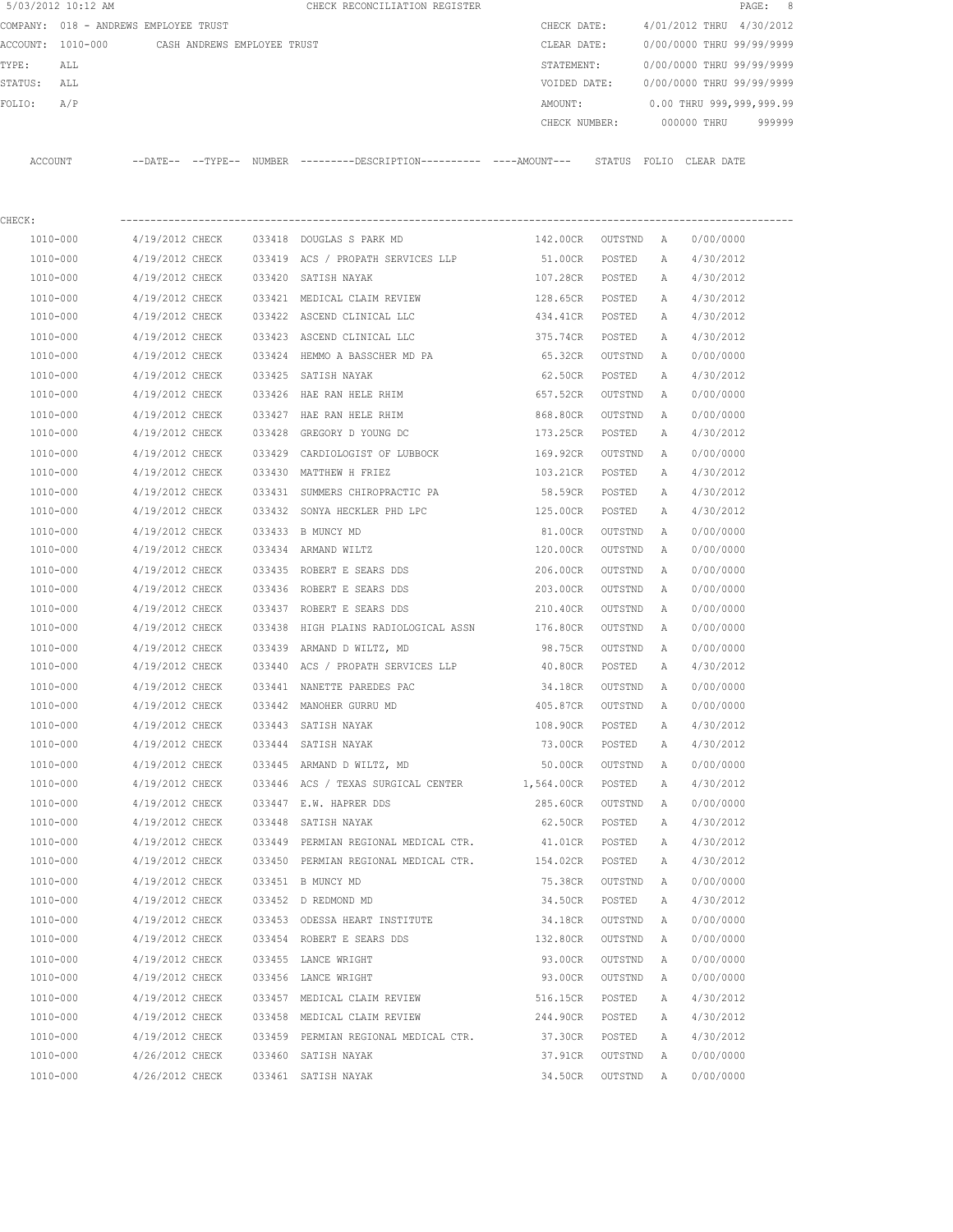| 5/03/2012 10:12 AM |                                       |        | CHECK RECONCILIATION REGISTER                                                                |                     |         |   | PAGE:                     | 9      |
|--------------------|---------------------------------------|--------|----------------------------------------------------------------------------------------------|---------------------|---------|---|---------------------------|--------|
|                    | COMPANY: 018 - ANDREWS EMPLOYEE TRUST |        |                                                                                              | CHECK DATE:         |         |   | 4/01/2012 THRU 4/30/2012  |        |
| ACCOUNT: 1010-000  | CASH ANDREWS EMPLOYEE TRUST           |        |                                                                                              | CLEAR DATE:         |         |   | 0/00/0000 THRU 99/99/9999 |        |
| TYPE:<br>ALL       |                                       |        |                                                                                              | STATEMENT:          |         |   | 0/00/0000 THRU 99/99/9999 |        |
| ALL<br>STATUS:     |                                       |        |                                                                                              | VOIDED DATE:        |         |   | 0/00/0000 THRU 99/99/9999 |        |
| FOLIO:<br>A/P      |                                       |        |                                                                                              | AMOUNT:             |         |   | 0.00 THRU 999,999,999.99  |        |
|                    |                                       |        |                                                                                              | CHECK NUMBER:       |         |   | 000000 THRU               | 999999 |
| ACCOUNT            |                                       |        | --DATE-- --TYPE-- NUMBER ---------DESCRIPTION---------- ----AMOUNT--- STATUS FOLIO CLEARDATE |                     |         |   |                           |        |
| CHECK:             |                                       |        |                                                                                              |                     |         |   |                           |        |
| 1010-000           | 4/26/2012 CHECK                       |        | 033462 WELLDYNE RX                                                                           | 19,153.35CR OUTSTND |         | A | 0/00/0000                 |        |
| 1010-000           | 4/26/2012 CHECK                       |        | 033463 ROBERT S LEEPER                                                                       | 243.00CR            | OUTSTND | A | 0/00/0000                 |        |
| $1010 - 000$       | 4/26/2012 CHECK                       |        | 033464 B MUNCY MD                                                                            | 983.14CR            | OUTSTND | A | 0/00/0000                 |        |
| 1010-000           | 4/26/2012 CHECK                       |        | 033465 B MUNCY MD                                                                            | 309.06CR            | OUTSTND | A | 0/00/0000                 |        |
| 1010-000           | 4/26/2012 CHECK                       |        | 033466 ACS / FRANCISCO J MORALES OD                                                          | 82.50CR             | OUTSTND | A | 0/00/0000                 |        |
| 1010-000           | 4/26/2012 CHECK                       |        | 033467 E.W. HAPRER DDS                                                                       | 127.00CR            | OUTSTND | Α | 0/00/0000                 |        |
| 1010-000           | 4/26/2012 CHECK                       | 033468 | PERMIAN PHYSICIANS SERV 1,260.44CR                                                           |                     | OUTSTND | A | 0/00/0000                 |        |
| 1010-000           | 4/26/2012 CHECK                       |        | 033469 B MUNCY MD                                                                            | 887.08CR            | OUTSTND | Α | 0/00/0000                 |        |
| 1010-000           | 4/26/2012 CHECK                       |        | 033470 SATISH NAYAK                                                                          | 34.50CR             | OUTSTND | A | 0/00/0000                 |        |
| 1010-000           | 4/26/2012 CHECK                       |        | 033471 SATISH NAYAK                                                                          | 34.50CR             | OUTSTND | Α | 0/00/0000                 |        |
| 1010-000           | 4/26/2012 CHECK                       |        | 033472 ODESSA REGIONAL HOSPITAL                                                              | 209.89CR            | OUTSTND | Α | 0/00/0000                 |        |
| 1010-000           | 4/26/2012 CHECK                       |        | 033473 RAVI MEDI MD                                                                          | 45.37CR             | OUTSTND | Α | 0/00/0000                 |        |
| 1010-000           | 4/26/2012 CHECK                       |        | 033474 ROBERT E SEARS DDS                                                                    | 105.00CR            | OUTSTND | Α | 0/00/0000                 |        |
| 1010-000           | 4/26/2012 CHECK                       |        | 033475 DOUGLAS S PARK MD                                                                     | 120.60CR            | OUTSTND | Α | 0/00/0000                 |        |
| 1010-000           | 4/26/2012 CHECK                       |        | 033476 B MUNCY MD                                                                            | 275.76CR            | OUTSTND | A | 0/00/0000                 |        |
| 1010-000           | 4/26/2012 CHECK                       |        | 033477 E.W. HAPRER DDS                                                                       | 165.00CR            | OUTSTND | Α | 0/00/0000                 |        |
| 1010-000           | 4/26/2012 CHECK                       |        | 033478 B MUNCY MD                                                                            | 109.40CR            | OUTSTND | A | 0/00/0000                 |        |
| 1010-000           | 4/26/2012 CHECK                       |        | 033479 MICHAEL A BARNARD, MD                                                                 | 69.50CR             | OUTSTND | Α | 0/00/0000                 |        |
| 1010-000           | 4/26/2012 CHECK                       |        | 033480 KIDNEY CENTER OF LUBBOCK 18,228.00CR                                                  |                     | OUTSTND | Α | 0/00/0000                 |        |
| 1010-000           | 4/26/2012 CHECK                       |        | 033481 B MUNCY MD                                                                            | 331.43CR            | OUTSTND | А | 0/00/0000                 |        |
| 1010-000           | 4/26/2012 CHECK                       |        | 033482 SATISH NAYAK                                                                          | 88.90CR             | OUTSTND | А | 0/00/0000                 |        |
| 1010-000           | 4/26/2012 CHECK                       |        | 033483 SEMINOLE MEMORIAL HOSPITAL                                                            | 112.20CR            | OUTSTND | A | 0/00/0000                 |        |
| 1010-000           | 4/26/2012 CHECK                       |        | 033484 ROBERT L CHAPPELL JR MD PA                                                            | 162.60CR            | OUTSTND | Α | 0/00/0000                 |        |
| 1010-000           | 4/26/2012 CHECK                       |        | 033485 RAVI MEDI MD                                                                          | 56.10CR             | OUTSTND | A | 0/00/0000                 |        |
| 1010-000           | 4/26/2012 CHECK                       |        | 033486 WELDON F BUTLER MD PA                                                                 | 45.00CR             | OUTSTND | A | 0/00/0000                 |        |
| 1010-000           | 4/26/2012 CHECK                       |        | 033487 KALPANA PRASAD                                                                        | 167.50CR            | OUTSTND | Α | 0/00/0000                 |        |
| 1010-000           | 4/26/2012 CHECK                       |        | 033488 GLENN R STOCKBRIDGE DPM                                                               | 104.50CR            | OUTSTND | Α | 0/00/0000                 |        |
| 1010-000           | 4/26/2012 CHECK                       |        | 033489 PERMIAN INTERNAL MEDICINE ASC                                                         | 444.50CR            | OUTSTND | Α | 0/00/0000                 |        |
| 1010-000           | 4/26/2012 CHECK                       |        | 033490 B MUNCY MD                                                                            | 160.74CR            | OUTSTND | Α | 0/00/0000                 |        |
| 1010-000           | 4/26/2012 CHECK                       |        | 033491 R WADDINGHAM 2                                                                        | 37.30CR             | OUTSTND | Α | 0/00/0000                 |        |
| 1010-000           | 4/26/2012 CHECK                       |        | 033492 VICKIE K KING                                                                         | 112.00CR            | OUTSTND | Α | 0/00/0000                 |        |
| $1010 - 000$       | 4/26/2012 CHECK                       |        | 033493 B MUNCY MD                                                                            | 65.80CR             | OUTSTND | Α | 0/00/0000                 |        |
| 1010-000           | 4/26/2012 CHECK                       |        | 033494 PANKAJ PATEL MD                                                                       | 42.20CR             | OUTSTND | Α | 0/00/0000                 |        |
| 1010-000           | 4/26/2012 CHECK                       |        | 033495 HIGH PLAINS RADIOLOGICAL ASSN                                                         | 17.10CR             | OUTSTND | Α | 0/00/0000                 |        |
| 1010-000           | 4/26/2012 CHECK                       |        | 033496 PAUL A HOLMES DC                                                                      | 26.88CR             | OUTSTND | Α | 0/00/0000                 |        |
| 1010-000           | 4/26/2012 CHECK                       |        | 033497 HIGH PLAINS RADIOLOGICAL ASSN                                                         | 19.80CR             | OUTSTND | Α | 0/00/0000                 |        |
| 1010-000           | 4/26/2012 CHECK                       |        | 033498 B MUNCY MD                                                                            | 5.42CR              | OUTSTND | Α | 0/00/0000                 |        |
| 1010-000           | 4/26/2012 CHECK                       |        | 033499 DANIEL G NELSON, MD                                                                   | 99.60CR             | OUTSTND | Α | 0/00/0000                 |        |
| 1010-000           | 4/26/2012 CHECK                       |        | 033500 B MUNCY MD                                                                            | 64.35CR             | OUTSTND | Α | 0/00/0000                 |        |
| 1010-000           | 4/26/2012 CHECK                       |        | 033501 MCGEE MEDICAL PA                                                                      | 789.82CR            | OUTSTND | Α | 0/00/0000                 |        |
| 1010-000           | 4/26/2012 CHECK                       |        | 033502 E.W. HAPRER DDS                                                                       | 98.40CR             | OUTSTND | Α | 0/00/0000                 |        |
| 1010-000           | 4/26/2012 CHECK                       |        | 033503 E.W. HAPRER DDS                                                                       | 165.00CR            | OUTSTND | Α | 0/00/0000                 |        |
| 1010-000           | 4/26/2012 CHECK                       |        | 033504 E.W. HAPRER DDS                                                                       | 165.00CR            | OUTSTND | A | 0/00/0000                 |        |
| 1010-000           | 4/26/2012 CHECK                       |        | 033505 SUMMERS CHIROPRACTIC PA                                                               | 47.25CR             | OUTSTND | A | 0/00/0000                 |        |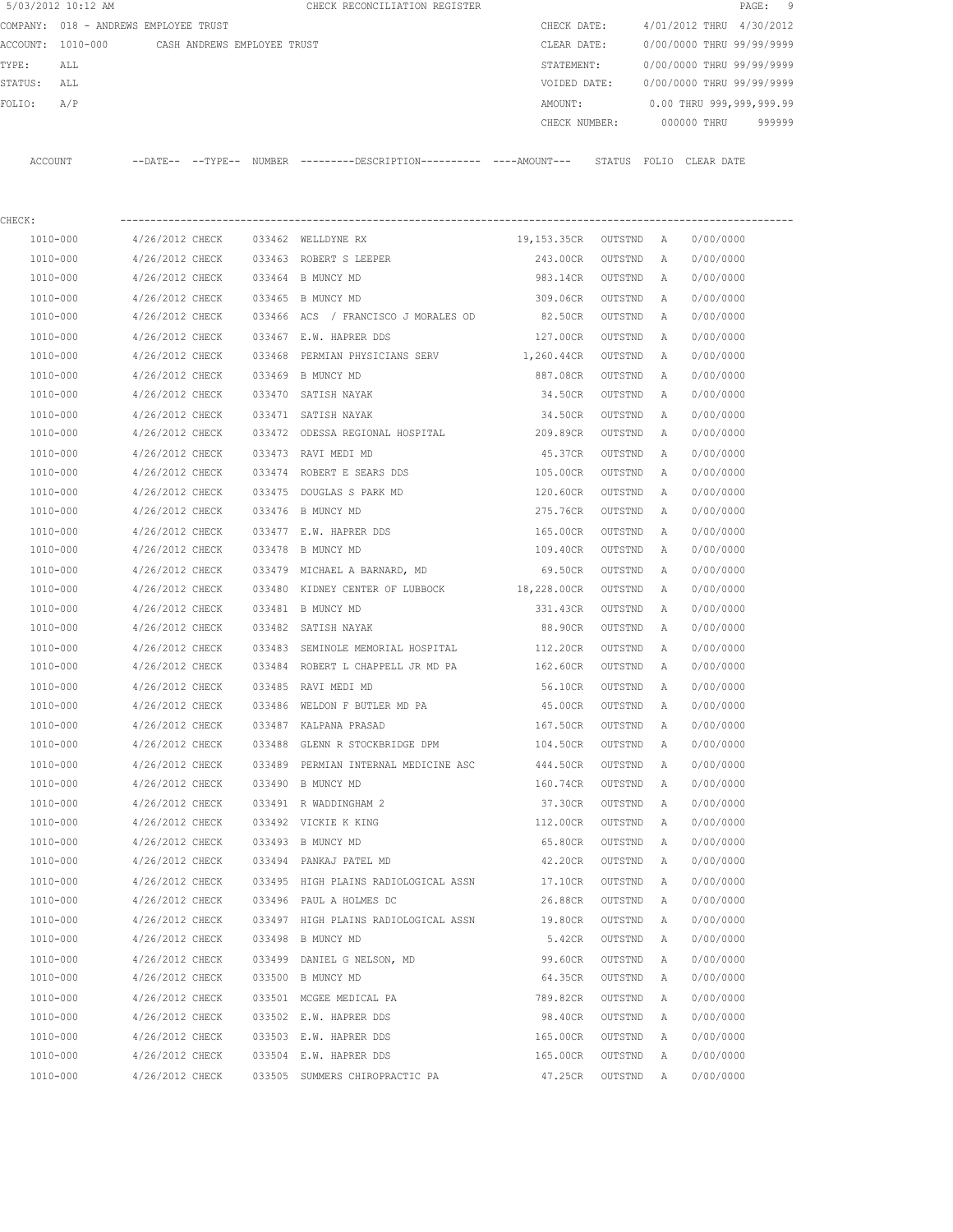| 5/03/2012 10:12 AM                    |                                    |                             |                                            | CHECK RECONCILIATION REGISTER                                                                |                        |                      |          |                           | PAGE: 10 |
|---------------------------------------|------------------------------------|-----------------------------|--------------------------------------------|----------------------------------------------------------------------------------------------|------------------------|----------------------|----------|---------------------------|----------|
| COMPANY: 018 - ANDREWS EMPLOYEE TRUST |                                    |                             |                                            |                                                                                              | CHECK DATE:            |                      |          | 4/01/2012 THRU 4/30/2012  |          |
| ACCOUNT: 1010-000                     |                                    | CASH ANDREWS EMPLOYEE TRUST |                                            |                                                                                              | CLEAR DATE:            |                      |          | 0/00/0000 THRU 99/99/9999 |          |
| TYPE:<br>ALL                          |                                    |                             |                                            |                                                                                              | STATEMENT:             |                      |          | 0/00/0000 THRU 99/99/9999 |          |
| STATUS: ALL                           |                                    |                             |                                            |                                                                                              | VOIDED DATE:           |                      |          | 0/00/0000 THRU 99/99/9999 |          |
| FOLIO:<br>A/P                         |                                    |                             |                                            |                                                                                              | AMOUNT:                |                      |          | 0.00 THRU 999,999,999.99  |          |
|                                       |                                    |                             |                                            |                                                                                              | CHECK NUMBER:          |                      |          | 000000 THRU               | 999999   |
|                                       |                                    |                             |                                            |                                                                                              |                        |                      |          |                           |          |
| ACCOUNT                               |                                    |                             |                                            | --DATE-- --TYPE-- NUMBER --------DESCRIPTION---------- ----AMOUNT--- STATUS FOLIO CLEAR DATE |                        |                      |          |                           |          |
|                                       |                                    |                             |                                            |                                                                                              |                        |                      |          |                           |          |
| CHECK:                                |                                    |                             |                                            |                                                                                              |                        |                      |          |                           |          |
| 1010-000                              |                                    |                             | 4/26/2012 CHECK 033506 E.W. HAPRER DDS     |                                                                                              | 368.00CR OUTSTND A     |                      |          | 0/00/0000                 |          |
| 1010-000                              | 4/26/2012 CHECK                    |                             | 033507 E.W. HAPRER DDS                     |                                                                                              | 116.00CR               | OUTSTND              | <b>A</b> | 0/00/0000                 |          |
| 1010-000                              | 4/26/2012 CHECK                    |                             | 033508 B MUNCY MD                          |                                                                                              | 431.14CR               | OUTSTND              | A        | 0/00/0000                 |          |
| 1010-000                              | 4/26/2012 CHECK                    |                             | 033509 B MUNCY MD                          |                                                                                              | 515.16CR               | OUTSTND              | A        | 0/00/0000                 |          |
| 1010-000                              | 4/26/2012 CHECK                    |                             | 033510 WENDELL W PARKEY MD                 |                                                                                              | 60.00CR                | OUTSTND              | Α        | 0/00/0000                 |          |
| 1010-000                              | 4/26/2012 CHECK                    |                             | 033511 B MUNCY MD                          |                                                                                              | 167.52CR               | OUTSTND              | A        | 0/00/0000                 |          |
| 1010-000                              | 4/26/2012 CHECK                    |                             | 033512 B MUNCY MD                          |                                                                                              | 224.55CR               | OUTSTND              | Α        | 0/00/0000                 |          |
| 1010-000                              | 4/26/2012 CHECK                    |                             | 033513 JERRY W. WADE, DDS                  |                                                                                              | 135.00CR               | OUTSTND              | A        | 0/00/0000                 |          |
| 1010-000                              | 4/26/2012 CHECK                    |                             | 033514 MIDLAND PATHOLOGISTS                |                                                                                              | 17.63CR                | OUTSTND              | A        | 0/00/0000                 |          |
| 1010-000<br>1010-000                  | 4/26/2012 CHECK<br>4/26/2012 CHECK |                             | 033515 B MUNCY MD<br>033516 JAMES M FULMER |                                                                                              | 361.60CR               | OUTSTND              | Α<br>A   | 0/00/0000<br>0/00/0000    |          |
| 1010-000                              | 4/26/2012 CHECK                    |                             | 033517 TEXAS ONCOLOGY, P.A.                |                                                                                              | 415.68CR<br>1,993.80CR | OUTSTND              |          | 0/00/0000                 |          |
| 1010-000                              | 4/26/2012 CHECK                    |                             | 033518 B MUNCY MD                          |                                                                                              | 225.90CR               | OUTSTND<br>OUTSTND A | A        | 0/00/0000                 |          |
|                                       |                                    |                             |                                            |                                                                                              |                        |                      |          |                           |          |
| TOTALS FOR ACCOUNT 1010-000           |                                    |                             | CHECK                                      | TOTAL:                                                                                       | 196,744.49CR           |                      |          |                           |          |
|                                       |                                    |                             | DEPOSIT                                    | TOTAL:                                                                                       | 0.00                   |                      |          |                           |          |
|                                       |                                    |                             | INTEREST                                   | TOTAL:                                                                                       | 0.00                   |                      |          |                           |          |
|                                       |                                    |                             | MISCELLANEOUS TOTAL:                       |                                                                                              | 0.00                   |                      |          |                           |          |
|                                       |                                    |                             | SERVICE CHARGE TOTAL:                      |                                                                                              | 0.00                   |                      |          |                           |          |
|                                       |                                    |                             | EFT                                        | TOTAL:                                                                                       | 0.00                   |                      |          |                           |          |
|                                       |                                    |                             | BANK-DRAFT                                 | TOTAL:                                                                                       | 0.00                   |                      |          |                           |          |
| TOTALS FOR ANDREWS EMPLOYEE TRUST     |                                    |                             | CHECK                                      | TOTAL:                                                                                       | 196,744.49CR           |                      |          |                           |          |
|                                       |                                    |                             | DEPOSIT                                    | TOTAL:                                                                                       | 0.00                   |                      |          |                           |          |
|                                       |                                    |                             | INTEREST                                   | TOTAL:                                                                                       | 0.00                   |                      |          |                           |          |
|                                       |                                    |                             | MISCELLANEOUS TOTAL:                       |                                                                                              | 0.00                   |                      |          |                           |          |
|                                       |                                    |                             | SERVICE CHARGE TOTAL:                      |                                                                                              | 0.00                   |                      |          |                           |          |
|                                       |                                    |                             | EFT                                        | TOTAL:                                                                                       | 0.00                   |                      |          |                           |          |
|                                       |                                    |                             | BANK-DRAFT                                 | TOTAL:                                                                                       | 0.00                   |                      |          |                           |          |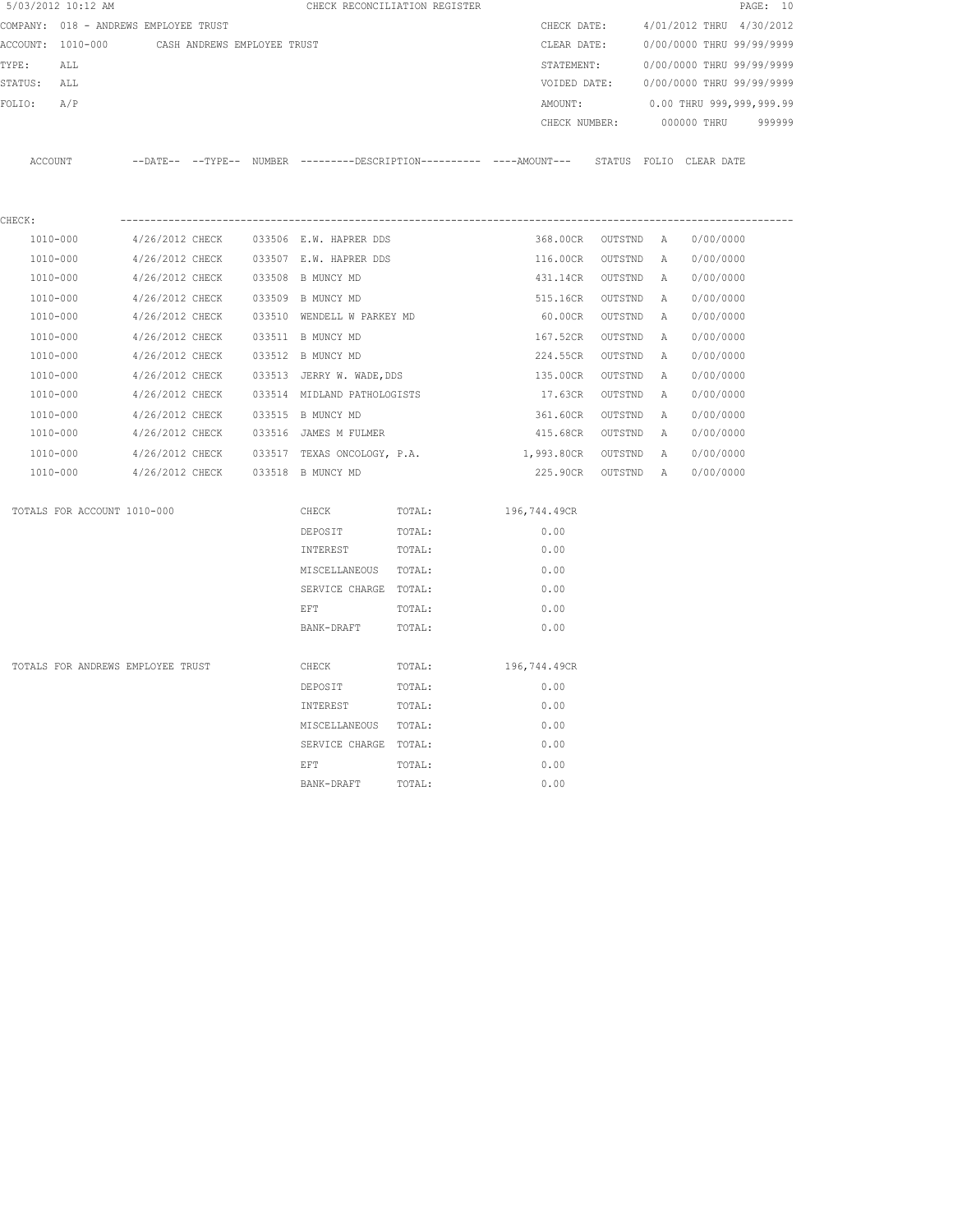|        |              | 5/03/2012 10:12 AM                  |                      |              |                                                  | CHECK RECONCILIATION REGISTER                                                               |                    |           |              |                           | PAGE: 11 |
|--------|--------------|-------------------------------------|----------------------|--------------|--------------------------------------------------|---------------------------------------------------------------------------------------------|--------------------|-----------|--------------|---------------------------|----------|
|        |              | COMPANY: 020 - PAYROLL ACCOUNT FUND |                      |              |                                                  |                                                                                             | CHECK DATE:        |           |              | 4/01/2012 THRU 4/30/2012  |          |
|        |              | ACCOUNT: 1001-000                   | CASH                 |              |                                                  |                                                                                             | CLEAR DATE:        |           |              | 0/00/0000 THRU 99/99/9999 |          |
| TYPE:  |              | ALL                                 |                      |              |                                                  |                                                                                             | STATEMENT:         |           |              | 0/00/0000 THRU 99/99/9999 |          |
|        | STATUS: ALL  |                                     |                      |              |                                                  |                                                                                             | VOIDED DATE:       |           |              | 0/00/0000 THRU 99/99/9999 |          |
| FOLIO: |              | A/P                                 |                      |              |                                                  |                                                                                             | AMOUNT:            |           |              | 0.00 THRU 999,999,999.99  |          |
|        |              |                                     |                      |              |                                                  |                                                                                             | CHECK NUMBER:      |           |              | 000000 THRU               | 999999   |
|        |              |                                     |                      |              |                                                  |                                                                                             |                    |           |              |                           |          |
|        | ACCOUNT      |                                     |                      |              |                                                  | --DATE-- --TYPE-- NUMBER ---------DESCRIPTION--------- ----AMOUNT--- STATUS FOLIO CLEARDATE |                    |           |              |                           |          |
|        |              |                                     |                      |              |                                                  |                                                                                             |                    |           |              |                           |          |
|        | BANK DRAFT:  |                                     |                      |              |                                                  |                                                                                             |                    |           |              |                           |          |
|        | 1001-000     |                                     | 4/13/2012 BANK-DRAFT |              |                                                  | INTERNAL REVENUE SERVICE 65,068.03CR POSTED                                                 |                    |           | A            | 4/30/2012                 |          |
|        | 1001-000     |                                     |                      |              | 4/25/2012 BANK-DRAFT    INTERNAL REVENUE SERVICE |                                                                                             | 93,163.43CR POSTED |           | Α            | 4/30/2012                 |          |
|        | 1001-000     |                                     | 4/27/2012 BANK-DRAFT |              |                                                  | TEXAS COUNTY & DISTRICT RETIRE 136,234.13CR OUTSTND A                                       |                    |           |              | 0/00/0000                 |          |
|        |              |                                     |                      |              |                                                  |                                                                                             |                    |           |              |                           |          |
| CHECK: |              |                                     |                      |              |                                                  |                                                                                             |                    |           |              |                           |          |
|        | 1001-000     |                                     | 4/05/2012 CHECK      |              | 095824 CAPROCK HEALTHPLANS INS                   |                                                                                             | 38,911.57CR POSTED |           | A            | 4/30/2012                 |          |
|        | *** 1001-000 |                                     | 4/13/2012 CHECK      |              |                                                  | 095990 AIG VALIC FINANCIAL ADVISORS I                                                       | 250.00CR POSTED    |           | A            | 4/30/2012                 |          |
|        | 1001-000     |                                     | 4/13/2012 CHECK      |              |                                                  | 095991 C.S.B. ANDREWS COUNTY ADULT PR                                                       | 1,346.11CR         | POSTED    | Α            | 4/30/2012                 |          |
|        | $1001 - 000$ |                                     | 4/13/2012 CHECK      |              |                                                  | 095992 COMPLEX COMMUNITY FEDERAL CRED                                                       | 75.00CR            | POSTED    | Α            | 4/30/2012                 |          |
|        | 1001-000     |                                     | 4/13/2012 CHECK      |              |                                                  | 095993 FIRST BASIN CREDIT UNION                                                             | 4,841.67CR         | POSTED    | Α            | 4/30/2012                 |          |
|        | 1001-000     |                                     | 4/13/2012 CHECK      |              | 095994 NACO/SOUTH CENTRAL                        |                                                                                             | 20.00CR            | POSTED    | Α            | 4/30/2012                 |          |
|        | 1001-000     |                                     | 4/13/2012 CHECK      | 095995       |                                                  | SECURITY BENEFIT GROUP OF COMP 557.50CR                                                     |                    | POSTED    | Α            | 4/30/2012                 |          |
|        | $1001 - 000$ |                                     | 4/13/2012 CHECK      |              |                                                  | 095996 TEXAS CHILD SUPPORT DISBURSEME 1,751.22CR                                            |                    | POSTED    | Α            | 4/30/2012                 |          |
|        | $1001 - 000$ |                                     | 4/13/2012 CHECK      |              | 095997 WADDELL & REED INC                        |                                                                                             | 125.00CR           | POSTED    | Α            | 4/30/2012                 |          |
|        | *** 1001-000 |                                     | 4/25/2012 CHECK      | 096191 AFLAC |                                                  |                                                                                             | 5,897.41CR         | OUTSTND   | А            | 0/00/0000                 |          |
|        | 1001-000     |                                     | 4/25/2012 CHECK      |              |                                                  | 096192 AIG VALIC FINANCIAL ADVISORS I                                                       | 250.00CR           | OUTSTND   | A            | 0/00/0000                 |          |
|        | $1001 - 000$ |                                     | 4/25/2012 CHECK      |              | 096193 AMERICAN HERITAGE                         |                                                                                             | 220.34CR           | OUTSTND   | A            | 0/00/0000                 |          |
|        | $1001 - 000$ |                                     | 4/25/2012 CHECK      |              |                                                  | 096194 ANDREWS COUNTY FEXIBLE SPENDIN                                                       | 540.00CR           | OUTSTND   | A            | 0/00/0000                 |          |
|        | 1001-000     |                                     | 4/25/2012 CHECK      |              | 096195 COMPLEX COMMUNITY FEDERAL CRED            |                                                                                             | 75.00CR            | POSTED    | Α            | 4/30/2012                 |          |
|        | $1001 - 000$ |                                     | 4/25/2012 CHECK      |              | 096196 CONTINENTAL AMERICAN INSURANCE            |                                                                                             | 921.05CR           | OUTSTND   | A            | 0/00/0000                 |          |
|        | 1001-000     |                                     | 4/25/2012 CHECK      |              | 096197 FIRST BASIN CREDIT UNION                  |                                                                                             | 8,991.67CR         | POSTED    | А            | 4/30/2012                 |          |
|        | 1001-000     |                                     | 4/25/2012 CHECK      | 096198       | NACO/SOUTH CENTRAL                               |                                                                                             | 20.00CR            | OUTSTND   | A            | 0/00/0000                 |          |
|        | 1001-000     |                                     | 4/25/2012 CHECK      |              | 096199 NEW YORK LIFE INS.                        |                                                                                             | 1,131.20CR         | OUTSTND   | A            | 0/00/0000                 |          |
|        | 1001-000     |                                     | 4/25/2012 CHECK      |              |                                                  | 096200 SECURITY BENEFIT GROUP OF COMP 557.50CR                                              |                    | OUTSTND   | A            | 0/00/0000                 |          |
|        | 1001-000     |                                     | 4/25/2012 CHECK      |              | 096201 TEXAS CHILD SUPPORT DISBURSEME            |                                                                                             | 1,811.08CR         | OUTSTND   | $\mathbb{A}$ | 0/00/0000                 |          |
|        | $1001 - 000$ |                                     | 4/25/2012 CHECK      |              | 096202 UNITED WAY                                |                                                                                             | 278.00CR           | OUTSTND   | Α            | 0/00/0000                 |          |
|        | $1001 - 000$ |                                     |                      |              | $4/25/2012$ CHECK 096203 WADDELL & REED INC      |                                                                                             | 325.00CR           | OUTSTND   | A            | 0/00/0000                 |          |
|        |              | 1001-000                            |                      |              |                                                  | 4/25/2012 CHECK 096204 WASHINGTON NATIONAL INSURANCE                                        | 882.50CR           | OUTSTND A |              | 0/00/0000                 |          |
|        |              | TOTALS FOR ACCOUNT 1001-000         |                      |              | CHECK                                            | TOTAL:                                                                                      | 69,778.82CR        |           |              |                           |          |
|        |              |                                     |                      |              | DEPOSIT                                          | TOTAL:                                                                                      | 0.00               |           |              |                           |          |
|        |              |                                     |                      |              | INTEREST                                         | TOTAL:                                                                                      | 0.00               |           |              |                           |          |
|        |              |                                     |                      |              | MISCELLANEOUS                                    | TOTAL:                                                                                      | 0.00               |           |              |                           |          |
|        |              |                                     |                      |              | SERVICE CHARGE TOTAL:                            |                                                                                             | 0.00               |           |              |                           |          |
|        |              |                                     |                      |              | EFT                                              | TOTAL:                                                                                      | 0.00               |           |              |                           |          |
|        |              |                                     |                      |              | BANK-DRAFT                                       | TOTAL:                                                                                      | 294,465.59CR       |           |              |                           |          |
|        |              |                                     |                      |              |                                                  |                                                                                             |                    |           |              |                           |          |
|        |              | TOTALS FOR PAYROLL ACCOUNT FUND     |                      |              | CHECK                                            | TOTAL:                                                                                      | 69,778.82CR        |           |              |                           |          |
|        |              |                                     |                      |              | DEPOSIT                                          | TOTAL:                                                                                      | 0.00               |           |              |                           |          |
|        |              |                                     |                      |              | INTEREST                                         | TOTAL:                                                                                      | 0.00               |           |              |                           |          |
|        |              |                                     |                      |              | MISCELLANEOUS                                    | TOTAL:                                                                                      | 0.00               |           |              |                           |          |
|        |              |                                     |                      |              | SERVICE CHARGE TOTAL:                            |                                                                                             | 0.00               |           |              |                           |          |
|        |              |                                     |                      |              | EFT                                              | TOTAL:                                                                                      | 0.00               |           |              |                           |          |
|        |              |                                     |                      |              | BANK-DRAFT                                       | TOTAL:                                                                                      | 294,465.59CR       |           |              |                           |          |
|        |              |                                     |                      |              |                                                  |                                                                                             |                    |           |              |                           |          |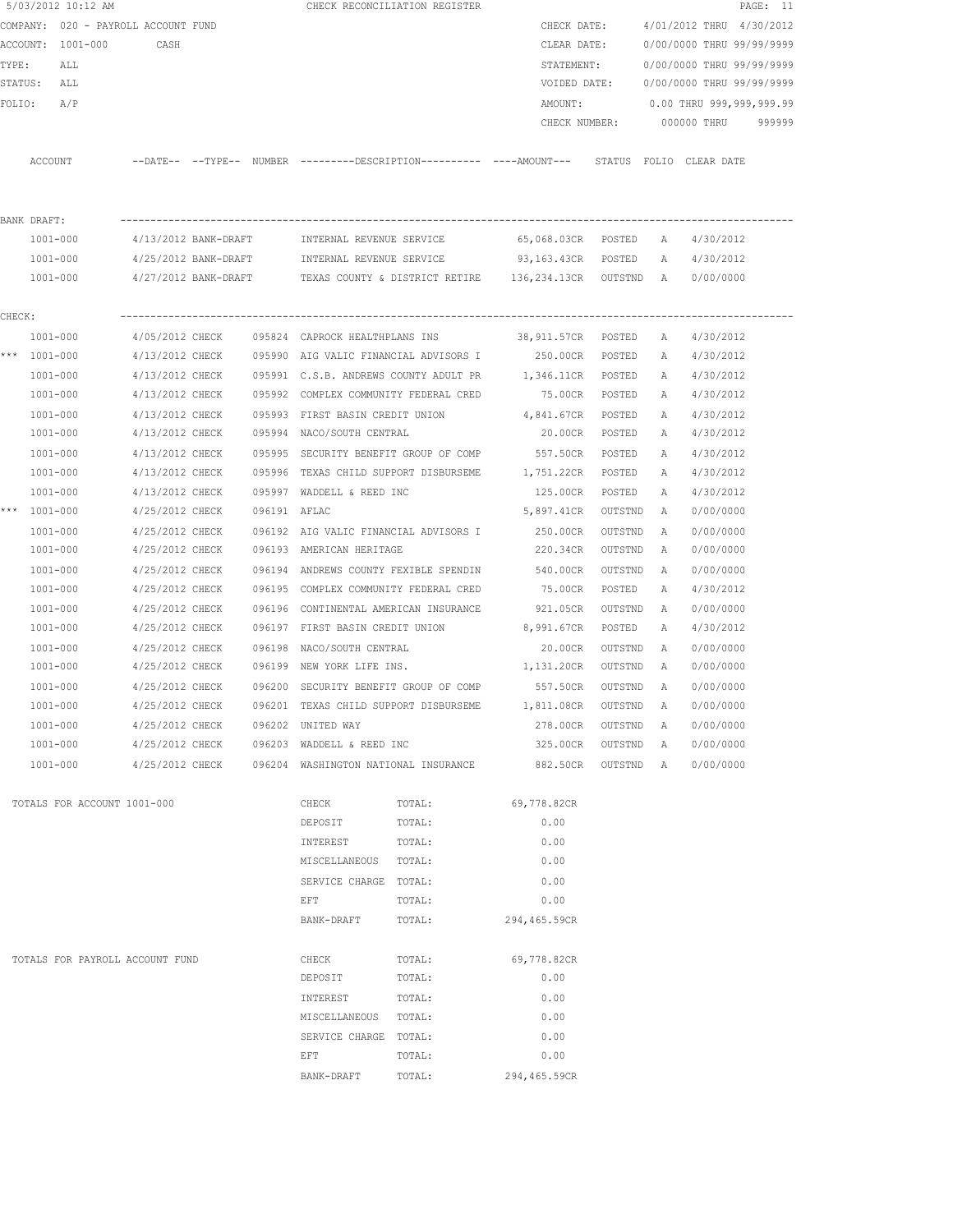|        |              | 5/03/2012 10:12 AM                             |                                |  | CHECK RECONCILIATION REGISTER              |        |        |                                                                                            |         |              |                           | PAGE: 12 |
|--------|--------------|------------------------------------------------|--------------------------------|--|--------------------------------------------|--------|--------|--------------------------------------------------------------------------------------------|---------|--------------|---------------------------|----------|
|        |              | COMPANY: 979 - ANDREWS CO DESIGNATED           |                                |  |                                            |        |        | CHECK DATE:                                                                                |         |              | 4/01/2012 THRU 4/30/2012  |          |
|        |              | ACCOUNT: 1010-000 POOLED CASH-ANDREWS CO DESIG |                                |  |                                            |        |        | CLEAR DATE:                                                                                |         |              | 0/00/0000 THRU 99/99/9999 |          |
| TYPE:  |              | ALL                                            |                                |  |                                            |        |        | STATEMENT:                                                                                 |         |              | 0/00/0000 THRU 99/99/9999 |          |
|        | STATUS: ALL  |                                                |                                |  |                                            |        |        | VOIDED DATE:                                                                               |         |              | 0/00/0000 THRU 99/99/9999 |          |
| FOLIO: |              | A/P                                            |                                |  |                                            |        |        | AMOUNT:                                                                                    |         |              | 0.00 THRU 999,999,999.99  |          |
|        |              |                                                |                                |  |                                            |        |        | CHECK NUMBER:                                                                              |         |              | 000000 THRU               | 999999   |
|        |              |                                                |                                |  |                                            |        |        |                                                                                            |         |              |                           |          |
|        | ACCOUNT      |                                                |                                |  |                                            |        |        | --DATE-- --TYPE-- NUMBER --------DESCRIPTION--------- ----AMOUNT--- STATUS FOLIO CLEARDATE |         |              |                           |          |
| CHECK: |              |                                                |                                |  |                                            |        |        |                                                                                            |         |              |                           |          |
|        |              | 1010-000                                       |                                |  | 4/05/2012 CHECK 014591 AMANDA LYNN VANZANT |        |        | 60.00CR POSTED                                                                             |         | A            | 4/30/2012                 |          |
|        |              | 1010-000                                       | 4/05/2012 CHECK                |  | 014592 AZAR'S UNIFORMS INC                 |        |        | 134.00CR                                                                                   | POSTED  | A            | 4/30/2012                 |          |
|        |              | 1010-000                                       | 4/05/2012 CHECK 014593 DIRECTV |  |                                            |        |        | 53.36CR                                                                                    | POSTED  | A            | 4/30/2012                 |          |
|        |              | 1010-000                                       | 4/05/2012 CHECK                |  | 014594 JOHN POOL                           |        |        | 41.99CR                                                                                    | POSTED  | A            | 4/30/2012                 |          |
|        |              | 1010-000                                       | 4/05/2012 CHECK                |  | 014595 MIDLAND RAPE CRISIS AND CHILDR      |        |        | 93.54CR                                                                                    | POSTED  | Α            | 4/30/2012                 |          |
|        |              | 1010-000                                       | 4/05/2012 CHECK                |  | 014596 SAFE PLACE OF THE PERMIAN BASI      |        |        | 450.42CR                                                                                   | POSTED  | Α            | 4/30/2012                 |          |
|        |              | 1010-000                                       | 4/05/2012 CHECK                |  | 014597 SAM H JONES                         |        |        | 485.49CR                                                                                   | POSTED  | Α            | 4/30/2012                 |          |
|        |              | 1010-000                                       | 4/05/2012 CHECK                |  | 014598 SAM'S CLUB                          |        |        | 428.64CR                                                                                   | POSTED  | A            | 4/30/2012                 |          |
|        |              | 1010-000                                       | 4/05/2012 CHECK                |  | 014599 SHERRY HATHCOCK                     |        |        | 1,260.00CR                                                                                 | POSTED  | A            | 4/30/2012                 |          |
|        |              | 1010-000                                       | 4/05/2012 CHECK                |  | 014600 VERIZON WIRELESS                    |        |        | 76.02CR                                                                                    | POSTED  | Α            | 4/30/2012                 |          |
|        |              | 1010-000                                       | 4/05/2012 CHECK                |  | 014601 WILSON                              |        |        | 2,259.75CR                                                                                 | POSTED  | A            | 4/30/2012                 |          |
|        | *** 1010-000 |                                                | 4/13/2012 CHECK                |  | 014637 AMERICAN EXPRESS                    |        |        | 83.93CR                                                                                    | POSTED  | $\mathbb{A}$ | 4/30/2012                 |          |
|        |              | 1010-000                                       | 4/13/2012 CHECK                |  | 014638 ANDREWS COUNTY TRUST                |        |        | 5.00CR                                                                                     | POSTED  | A            | 4/30/2012                 |          |
|        |              | 1010-000                                       | 4/13/2012 CHECK                |  |                                            |        |        | 014639 SHAMROCK STEEL SALES, INC 1,462.72CR                                                | POSTED  | A            | 4/30/2012                 |          |
|        | *** 1010-000 |                                                | 4/20/2012 CHECK                |  | 014648 AMANDA VAN ZANDT VOIDED             |        |        | 100.00CR                                                                                   | VOIDED  | A            | 0/00/0000                 |          |
|        |              |                                                |                                |  |                                            |        |        |                                                                                            |         |              |                           |          |
|        |              | 1010-000                                       | 4/20/2012 CHECK                |  | 014649 APRIL LOPEZ                         |        |        | 19.80CR                                                                                    | OUTSTND | A            | 0/00/0000                 |          |
|        |              | 1010-000                                       | 4/20/2012 CHECK                |  | 014650 ELLIOTT ELECTRIC SUPPLY             |        |        | 4,162.41CR                                                                                 | POSTED  | Α            | 4/30/2012                 |          |
|        |              | 1010-000                                       | 4/20/2012 CHECK                |  | 014651 VOID CHECK                          |        |        | 0.00                                                                                       | POSTED  | Α            | 4/30/2012                 |          |
|        |              | 1010-000                                       | 4/20/2012 CHECK                |  | 014652 GENERAL FUND                        |        |        | 1,344.11CR                                                                                 | POSTED  | Α            | 4/30/2012                 |          |
|        |              | 1010-000                                       | 4/20/2012 CHECK                |  | 014653 STEWART'S WELDING & MACHINE IN      |        |        | 1,965.60CR                                                                                 | POSTED  | A            | 4/30/2012                 |          |
|        | *** 1010-000 |                                                | 4/27/2012 CHECK                |  | 014660 AMANDA LYNN VANZANT                 |        |        | 100.00CR                                                                                   | OUTSTND | A            | 0/00/0000                 |          |
|        |              | 1010-000                                       | 4/27/2012 CHECK                |  |                                            |        |        | 014661 JAHNKE & SONS CONSTRUCTION INC 53,049.51CR                                          | OUTSTND | <b>A</b>     | 0/00/0000                 |          |
|        |              | 1010-000                                       | 4/27/2012 CHECK                |  | 014662 SHAMROCK STEEL SALES, INC           |        |        | 178.50CR                                                                                   | OUTSTND | A            | 0/00/0000                 |          |
|        |              | 1010-000                                       | 4/27/2012 CHECK                |  | 014663 TYLER TECHNOLOGIES, INC             |        |        | 2,793.75CR                                                                                 | OUTSTND | A            | 0/00/0000                 |          |
|        |              | MISCELLANEOUS:                                 |                                |  |                                            |        |        |                                                                                            |         |              |                           |          |
|        |              | 1010-000                                       | 4/20/2012 MISC.                |  | 014648 AMANDA VAN ZANDT                    |        | VOIDED | 100.00                                                                                     | VOIDED  | A            | 0/00/0000                 |          |
|        |              | TOTALS FOR ACCOUNT 1010-000                    |                                |  | CHECK                                      | TOTAL: |        | 70,608.54CR                                                                                |         |              |                           |          |
|        |              |                                                |                                |  | DEPOSIT                                    | TOTAL: |        | 0.00                                                                                       |         |              |                           |          |
|        |              |                                                |                                |  | INTEREST                                   | TOTAL: |        | 0.00                                                                                       |         |              |                           |          |
|        |              |                                                |                                |  | MISCELLANEOUS TOTAL:                       |        |        | 100.00                                                                                     |         |              |                           |          |
|        |              |                                                |                                |  | SERVICE CHARGE TOTAL:                      |        |        | 0.00                                                                                       |         |              |                           |          |
|        |              |                                                |                                |  | EFT                                        | TOTAL: |        | 0.00                                                                                       |         |              |                           |          |
|        |              |                                                |                                |  | BANK-DRAFT                                 | TOTAL: |        | 0.00                                                                                       |         |              |                           |          |
|        |              | TOTALS FOR ANDREWS CO DESIGNATED               |                                |  | CHECK                                      | TOTAL: |        | 70,608.54CR                                                                                |         |              |                           |          |
|        |              |                                                |                                |  | DEPOSIT                                    | TOTAL: |        | 0.00                                                                                       |         |              |                           |          |
|        |              |                                                |                                |  | INTEREST                                   | TOTAL: |        | 0.00                                                                                       |         |              |                           |          |
|        |              |                                                |                                |  | MISCELLANEOUS TOTAL:                       |        |        | 100.00                                                                                     |         |              |                           |          |
|        |              |                                                |                                |  | SERVICE CHARGE TOTAL:                      |        |        | 0.00                                                                                       |         |              |                           |          |
|        |              |                                                |                                |  | EFT                                        | TOTAL: |        | 0.00                                                                                       |         |              |                           |          |
|        |              |                                                |                                |  | BANK-DRAFT                                 | TOTAL: |        | 0.00                                                                                       |         |              |                           |          |
|        |              |                                                |                                |  |                                            |        |        |                                                                                            |         |              |                           |          |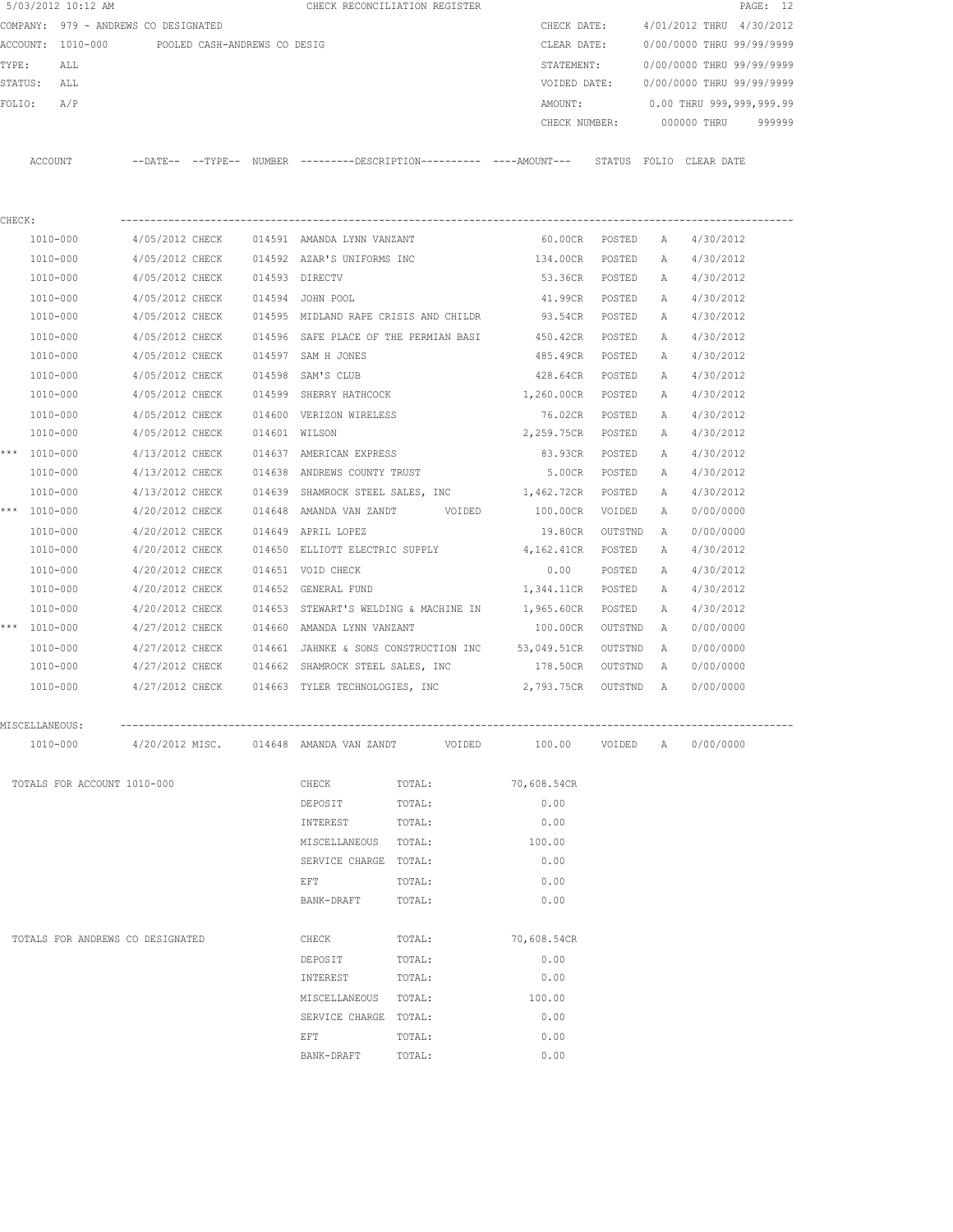|         | 5/03/2012 10:12 AM                  |                 |                    |        | CHECK RECONCILIATION REGISTER                                                              |                    |         |   |                           | PAGE: 13 |
|---------|-------------------------------------|-----------------|--------------------|--------|--------------------------------------------------------------------------------------------|--------------------|---------|---|---------------------------|----------|
|         | COMPANY: 989 - ROAD & BRIDGE POOLED |                 |                    |        |                                                                                            | CHECK DATE:        |         |   | 4/01/2012 THRU 4/30/2012  |          |
|         | ACCOUNT: 1010-000                   |                 | POOLED R & B FUNDS |        |                                                                                            | CLEAR DATE:        |         |   | 0/00/0000 THRU 99/99/9999 |          |
| TYPE:   | ALL                                 |                 |                    |        |                                                                                            | STATEMENT:         |         |   | 0/00/0000 THRU 99/99/9999 |          |
| STATUS: | ALL                                 |                 |                    |        |                                                                                            | VOIDED DATE:       |         |   | 0/00/0000 THRU 99/99/9999 |          |
| FOLIO:  | A/P                                 |                 |                    |        |                                                                                            | AMOUNT:            |         |   | 0.00 THRU 999,999,999.99  |          |
|         |                                     |                 |                    |        |                                                                                            | CHECK NUMBER:      |         |   | 000000 THRU               | 999999   |
|         | ACCOUNT                             |                 |                    |        | --DATE-- --TYPE-- NUMBER --------DESCRIPTION--------- ----AMOUNT--- STATUS FOLIO CLEARDATE |                    |         |   |                           |          |
| CHECK:  |                                     |                 |                    |        |                                                                                            |                    |         |   |                           |          |
|         | 1010-000                            |                 |                    |        | $4/05/2012$ CHECK 017166 A & F WELDING SUPPLY INC                                          | 243.95CR POSTED    |         | A | 4/30/2012                 |          |
|         | 1010-000                            | 4/05/2012 CHECK |                    |        | 017167 ANDREWS TIRE SERVICE INC                                                            | 45.00CR POSTED     |         | Α | 4/30/2012                 |          |
|         | 1010-000                            | 4/05/2012 CHECK |                    |        | 017168 ANDREWS TRUCK MAINTENANCE INC 4,147.47CR POSTED                                     |                    |         | A | 4/30/2012                 |          |
|         | 1010-000                            | 4/05/2012 CHECK |                    |        | 017169 C.S.B ANDREWS EMPLOYEE TRUST F 28,560.99CR POSTED                                   |                    |         | Α | 4/30/2012                 |          |
|         | 1010-000                            | 4/05/2012 CHECK |                    |        | 017170 GENERAL FUND                                                                        | 4,316.40CR POSTED  |         | Α | 4/30/2012                 |          |
|         | 1010-000                            | 4/05/2012 CHECK |                    |        | 017171 KSM EXCHANGE LLC                                                                    | 1,571.64CR POSTED  |         | A | 4/30/2012                 |          |
|         | 1010-000                            | 4/05/2012 CHECK |                    |        | 017172 SC FUELS                                                                            | 6,546.68CR POSTED  |         | A | 4/30/2012                 |          |
|         | 1010-000                            | 4/05/2012 CHECK |                    |        | 017173 SIERRA SPRINGS                                                                      | 71.42CR            | POSTED  | Α | 4/30/2012                 |          |
|         | 1010-000                            | 4/05/2012 CHECK |                    |        | 017174 STANLEY FORD - ANDREWS                                                              | 673.37CR           | POSTED  | Α | 4/30/2012                 |          |
|         | 1010-000                            | 4/05/2012 CHECK |                    |        | 017175 TEXAS ASSOCIATION OF COUNTIES                                                       | 109.21CR           | POSTED  | Α | 4/30/2012                 |          |
|         | 1010-000                            | 4/05/2012 CHECK |                    |        | 017176 TXU ENERGY                                                                          | 221.00CR           | POSTED  | Α | 4/30/2012                 |          |
|         | 1010-000                            | 4/05/2012 CHECK |                    |        | 017177 UM AUTO PARTS                                                                       | 137.17CR           | POSTED  | Α | 4/30/2012                 |          |
|         | 1010-000                            | 4/05/2012 CHECK |                    |        | 017178 WESTAIR-PRAXAIR DIST. I                                                             | 13.05CR            | POSTED  | Α | 4/30/2012                 |          |
|         | 1010-000                            | 4/05/2012 CHECK |                    |        | 017179 WTG FUELS, INC                                                                      | 37.43CR            | POSTED  | Α | 4/30/2012                 |          |
|         | 1010-000                            | 4/13/2012 CHECK |                    | 017180 | ANDREWS OFFICE SUPPLY                                                                      | 31.74CR            | POSTED  | Α | 4/30/2012                 |          |
|         | 1010-000                            | 4/13/2012 CHECK |                    |        | 017181 ANDREWS TIRE SERVICE INC                                                            | 14.00CR            | POSTED  | Α | 4/30/2012                 |          |
|         | 1010-000                            | 4/13/2012 CHECK |                    |        | 017182 ANDREWS TRUCK MAINTENANCE INC                                                       | 348.13CR           | POSTED  | А | 4/30/2012                 |          |
|         | 1010-000                            | 4/13/2012 CHECK |                    |        | 017183 BIG COUNTRY BG                                                                      | 79.80CR            | OUTSTND | A | 0/00/0000                 |          |
|         | 1010-000                            | 4/13/2012 CHECK |                    |        | 017184 BROWN PEST SOLUTIONS                                                                | 75.00CR            | POSTED  | Α | 4/30/2012                 |          |
|         | 1010-000                            | 4/13/2012 CHECK |                    | 017185 | GENERAL FUND                                                                               | 36,339.94CR        | POSTED  | Α | 4/30/2012                 |          |
|         | 1010-000                            | 4/13/2012 CHECK |                    | 017186 | PRODUCTION SPECIALTY SERV LLC                                                              | 43.81CR            | POSTED  | Α | 4/30/2012                 |          |
|         | 1010-000                            | 4/13/2012 CHECK |                    |        | 017187 SHAMROCK STEEL SALES, INC                                                           | 734.16CR           | POSTED  | Α | 4/30/2012                 |          |
|         | 1010-000                            | 4/13/2012 CHECK |                    |        | 017188 UM AUTO PARTS                                                                       | 2.29CR             | POSTED  | A | 4/30/2012                 |          |
|         | 1010-000                            | 4/13/2012 CHECK |                    |        | 017189 WARREN CAT                                                                          | 667.89CR           | POSTED  | A | 4/30/2012                 |          |
|         | 1010-000                            | 4/13/2012 CHECK |                    |        | 017190 YELLOWHOUSE MACHINERY CO                                                            | 1,114.50CR         | POSTED  | А | 4/30/2012                 |          |
|         | 1010-000                            | 4/20/2012 CHECK |                    |        | 017191 ANDREWS BUILDERS SUPPLY INC                                                         | 98.53CR            | POSTED  | Α | 4/30/2012                 |          |
|         | 1010-000                            | 4/20/2012 CHECK |                    |        | 017192 ANDREWS IRON & SUPPLY                                                               | 98.10CR            | POSTED  | Α | 4/30/2012                 |          |
|         | 1010-000                            | 4/20/2012 CHECK |                    |        | 017193 ANDREWS TIRE SERVICE INC                                                            | 366.00CR           | POSTED  | Α | 4/30/2012                 |          |
|         | $1010 - 000$                        | 4/20/2012 CHECK |                    |        | 017194 AUTOZONE COMMERCIAL                                                                 | 142.23CR           | POSTED  | Α | 4/30/2012                 |          |
|         | 1010-000                            | 4/20/2012 CHECK |                    |        | 017195 ECONO SIGNS LLC                                                                     | 861.36CR OUTSTND   |         | A | 0/00/0000                 |          |
|         | 1010-000                            | 4/20/2012 CHECK |                    |        | 017196 FIRST AID DIRECT                                                                    | 196.00CR           | POSTED  | Α | 4/30/2012                 |          |
|         | 1010-000                            | 4/20/2012 CHECK |                    |        | 017197 GEBO CREDIT CORPORATION                                                             | 120.78CR           | POSTED  | Α | 4/30/2012                 |          |
|         | 1010-000                            | 4/20/2012 CHECK |                    |        | 017198 GENERAL FUND                                                                        | 2,374.95CR         | POSTED  | Α | 4/30/2012                 |          |
|         | 1010-000                            | 4/20/2012 CHECK |                    |        | 017199 INTERSTATE BILLING SERVICE INC 159.50CR                                             |                    | POSTED  | Α | 4/30/2012                 |          |
|         | 1010-000                            | 4/20/2012 CHECK |                    |        | 017200 PETRO COMMUNICATION INC                                                             | 811.40CR           | POSTED  | Α | 4/30/2012                 |          |
|         | 1010-000                            | 4/20/2012 CHECK |                    |        | 017201 REGIONS INTERSTATE BILLING SER 259.36CR                                             |                    | OUTSTND | A | 0/00/0000                 |          |
|         | 1010-000                            | 4/20/2012 CHECK |                    |        | 017202 SC FUELS                                                                            | 10,752.97CR POSTED |         | Α | 4/30/2012                 |          |
|         | 1010-000                            | 4/20/2012 CHECK |                    |        | 017203 TEXAS GAS SERVICE CORP                                                              | 134.55CR           | POSTED  | Α | 4/30/2012                 |          |
|         | 1010-000                            | 4/20/2012 CHECK |                    |        | 017204 VERIZON WIRELESS                                                                    | 38.03CR            | POSTED  | Α | 4/30/2012                 |          |
|         | 1010-000                            | 4/20/2012 CHECK |                    |        | 017205 WARREN CAT                                                                          | 2,262.79CR         | POSTED  | Α | 4/30/2012                 |          |
|         | 1010-000                            | 4/27/2012 CHECK |                    |        | 017206 ANDREWS ENGINE & PUMP MACHINE                                                       | 158.00CR OUTSTND   |         | A | 0/00/0000                 |          |
|         | 1010-000                            | 4/27/2012 CHECK |                    |        | 017207 ANDREWS TIRE SERVICE INC                                                            | 267.34CR OUTSTND   |         | A | 0/00/0000                 |          |
|         | 1010-000                            | 4/27/2012 CHECK |                    |        | 017208 ANDREWS TRUCK MAINTENANCE INC                                                       | 823.44CR OUTSTND   |         | A | 0/00/0000                 |          |
|         | 1010-000                            | 4/27/2012 CHECK |                    |        | 017209 DON WISE TRANSPORTATION SERV I                                                      | 2,840.63CR OUTSTND |         | A | 0/00/0000                 |          |
|         |                                     |                 |                    |        |                                                                                            |                    |         |   |                           |          |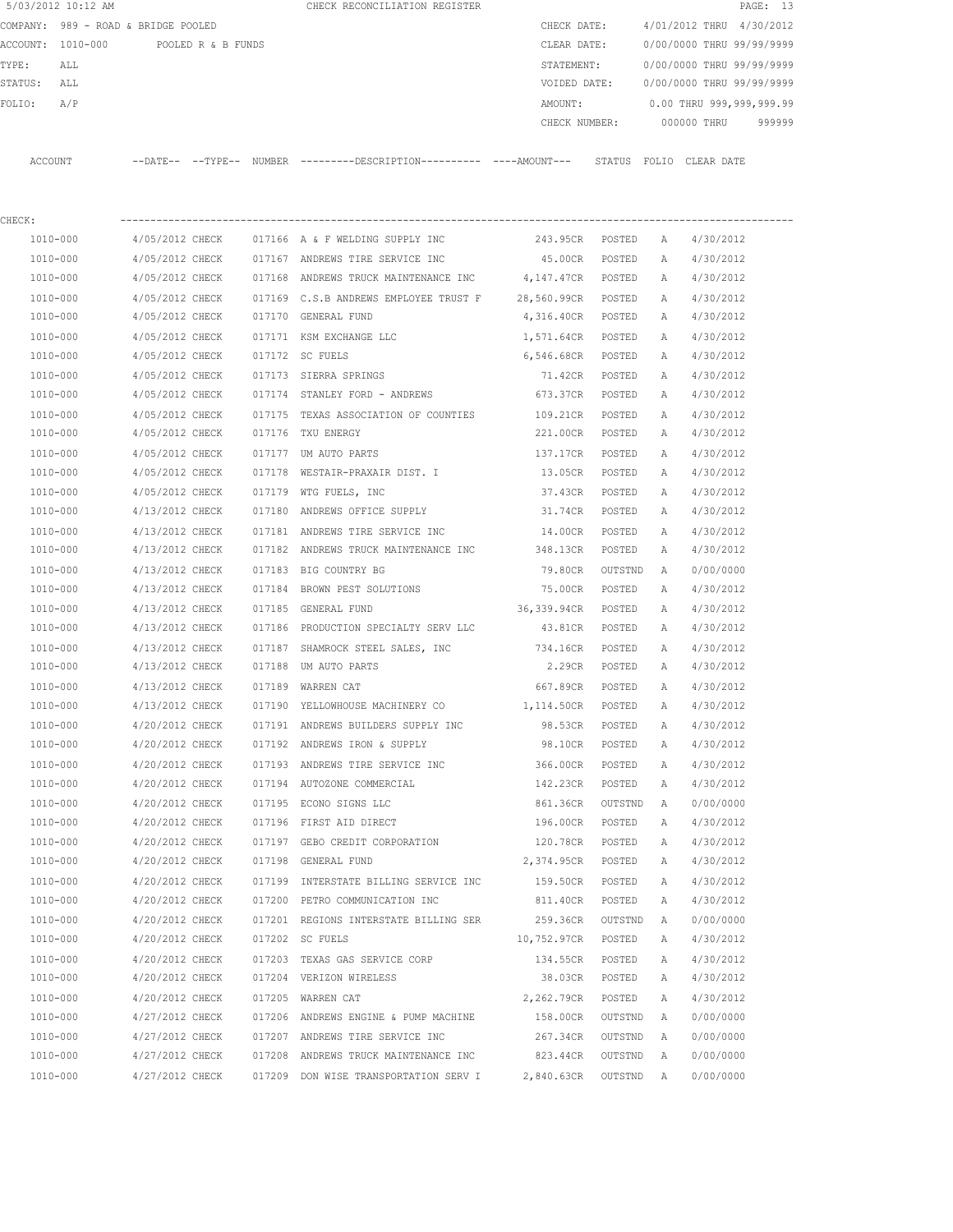| 5/03/2012 10:12 AM                   |                                                                                             |                |                                   | CHECK RECONCILIATION REGISTER                    |                    |         |   |                                        | PAGE: 14 |
|--------------------------------------|---------------------------------------------------------------------------------------------|----------------|-----------------------------------|--------------------------------------------------|--------------------|---------|---|----------------------------------------|----------|
| COMPANY: 989 - ROAD & BRIDGE POOLED  |                                                                                             |                |                                   |                                                  | CHECK DATE:        |         |   | 4/01/2012 THRU 4/30/2012               |          |
| ACCOUNT: 1010-000 POOLED R & B FUNDS |                                                                                             |                |                                   |                                                  | CLEAR DATE:        |         |   | 0/00/0000 THRU 99/99/9999              |          |
| TYPE:<br>ALL                         |                                                                                             |                |                                   |                                                  | STATEMENT:         |         |   | 0/00/0000 THRU 99/99/9999              |          |
| STATUS: ALL                          |                                                                                             |                |                                   |                                                  |                    |         |   | VOIDED DATE: 0/00/0000 THRU 99/99/9999 |          |
| FOLIO:<br>A/P                        |                                                                                             |                |                                   |                                                  | AMOUNT:            |         |   | 0.00 THRU 999,999,999.99               |          |
|                                      |                                                                                             |                |                                   |                                                  | CHECK NUMBER:      |         |   | 000000 THRU                            | 999999   |
|                                      |                                                                                             |                |                                   |                                                  |                    |         |   |                                        |          |
| ACCOUNT                              | --DATE-- --TYPE-- NUMBER ---------DESCRIPTION--------- ----AMOUNT--- STATUS FOLIO CLEARDATE |                |                                   |                                                  |                    |         |   |                                        |          |
|                                      |                                                                                             |                |                                   |                                                  |                    |         |   |                                        |          |
|                                      |                                                                                             |                |                                   |                                                  |                    |         |   |                                        |          |
| CHECK:                               |                                                                                             |                |                                   |                                                  |                    |         |   |                                        |          |
| 1010-000                             | 4/27/2012 CHECK 017210 FIRST AID DIRECT                                                     |                |                                   |                                                  | 132.00CR OUTSTND A |         |   | 0/00/0000                              |          |
| 1010-000                             | 4/27/2012 CHECK 017211 GENERAL FUND                                                         |                |                                   |                                                  | 65,203.50CR        | POSTED  | A | 4/30/2012                              |          |
| 1010-000                             | 4/27/2012 CHECK 017212 MUSTANG LUMBER CO                                                    |                |                                   |                                                  | 173.39CR OUTSTND   |         | A | 0/00/0000                              |          |
| 1010-000                             | 4/27/2012 CHECK                                                                             |                | 017213 NOLAN H. BRUNSON, INC.     |                                                  | 3,800.00CR         | OUTSTND | A | 0/00/0000                              |          |
| 1010-000                             | 4/27/2012 CHECK                                                                             | 017214 RELIANT |                                   |                                                  | 608.54CR           | OUTSTND | A | 0/00/0000                              |          |
| 1010-000                             | 4/27/2012 CHECK                                                                             |                | 017215 SOUTH PLAINS IMPLEMENT LTD |                                                  | 689.71CR           | OUTSTND | A | 0/00/0000                              |          |
| 1010-000                             | 4/27/2012 CHECK                                                                             |                | 017216 STANDARD COFFEE SERVICE CO |                                                  | 58.06CR            | OUTSTND | A | 0/00/0000                              |          |
| 1010-000                             | 4/27/2012 CHECK                                                                             |                | 017217 TEXAS GAS SERVICE CORP     |                                                  | 92.73CR            | OUTSTND | A | 0/00/0000                              |          |
| 1010-000                             | 4/27/2012 CHECK                                                                             |                |                                   | 017218 TEXAS PANHANDLE CONSTRUCTION I 9,817.80CR |                    | OUTSTND | A | 0/00/0000                              |          |
| 1010-000                             | 4/27/2012 CHECK                                                                             |                | 017219 TEXAS TOLLWAYS             |                                                  | 1.15CR             | OUTSTND | A | 0/00/0000                              |          |
| 1010-000                             | 4/27/2012 CHECK                                                                             |                | 017220 WARREN CAT                 |                                                  | 7,180.82CR OUTSTND |         | A | 0/00/0000                              |          |
| 1010-000                             | 4/27/2012 CHECK 017221 WEST TEXAS CONSULTANTS INC 1,108.00CR OUTSTND A                      |                |                                   |                                                  |                    |         |   | 0/00/0000                              |          |
|                                      |                                                                                             |                |                                   |                                                  |                    |         |   |                                        |          |
| MISCELLANEOUS:                       |                                                                                             |                |                                   |                                                  |                    |         |   |                                        |          |
|                                      | 1010-000 4/18/2012 MISC. 016676 MUSTANG LUMBER CO UNPOST                                    |                |                                   |                                                  | 287.02 POSTED A    |         |   | 4/30/2012                              |          |
|                                      |                                                                                             |                |                                   |                                                  |                    |         |   |                                        |          |
| TOTALS FOR ACCOUNT 1010-000          |                                                                                             |                | CHECK                             | TOTAL:                                           | 197,777.70CR       |         |   |                                        |          |
|                                      |                                                                                             |                | DEPOSIT                           | TOTAL:                                           | 0.00               |         |   |                                        |          |
|                                      |                                                                                             |                | INTEREST                          | TOTAL:                                           | 0.00               |         |   |                                        |          |
|                                      |                                                                                             |                | MISCELLANEOUS TOTAL:              |                                                  | 287.02             |         |   |                                        |          |
|                                      |                                                                                             |                | SERVICE CHARGE TOTAL:             |                                                  | 0.00               |         |   |                                        |          |
|                                      |                                                                                             |                | EFT                               | TOTAL:                                           | 0.00               |         |   |                                        |          |
|                                      |                                                                                             |                | BANK-DRAFT                        | TOTAL:                                           | 0.00               |         |   |                                        |          |
|                                      |                                                                                             |                |                                   |                                                  |                    |         |   |                                        |          |
| TOTALS FOR ROAD & BRIDGE POOLED      |                                                                                             |                | CHECK                             | TOTAL:                                           | 197,777.70CR       |         |   |                                        |          |
|                                      |                                                                                             |                | DEPOSIT                           | TOTAL:                                           | 0.00               |         |   |                                        |          |
|                                      |                                                                                             |                | INTEREST                          | TOTAL:                                           | 0.00               |         |   |                                        |          |
|                                      |                                                                                             |                | MISCELLANEOUS                     | TOTAL:                                           | 287.02             |         |   |                                        |          |
|                                      |                                                                                             |                | SERVICE CHARGE                    | TOTAL:                                           | 0.00               |         |   |                                        |          |
|                                      |                                                                                             |                | EFT                               | TOTAL:                                           | 0.00               |         |   |                                        |          |
|                                      |                                                                                             |                | BANK-DRAFT                        | TOTAL:                                           | 0.00               |         |   |                                        |          |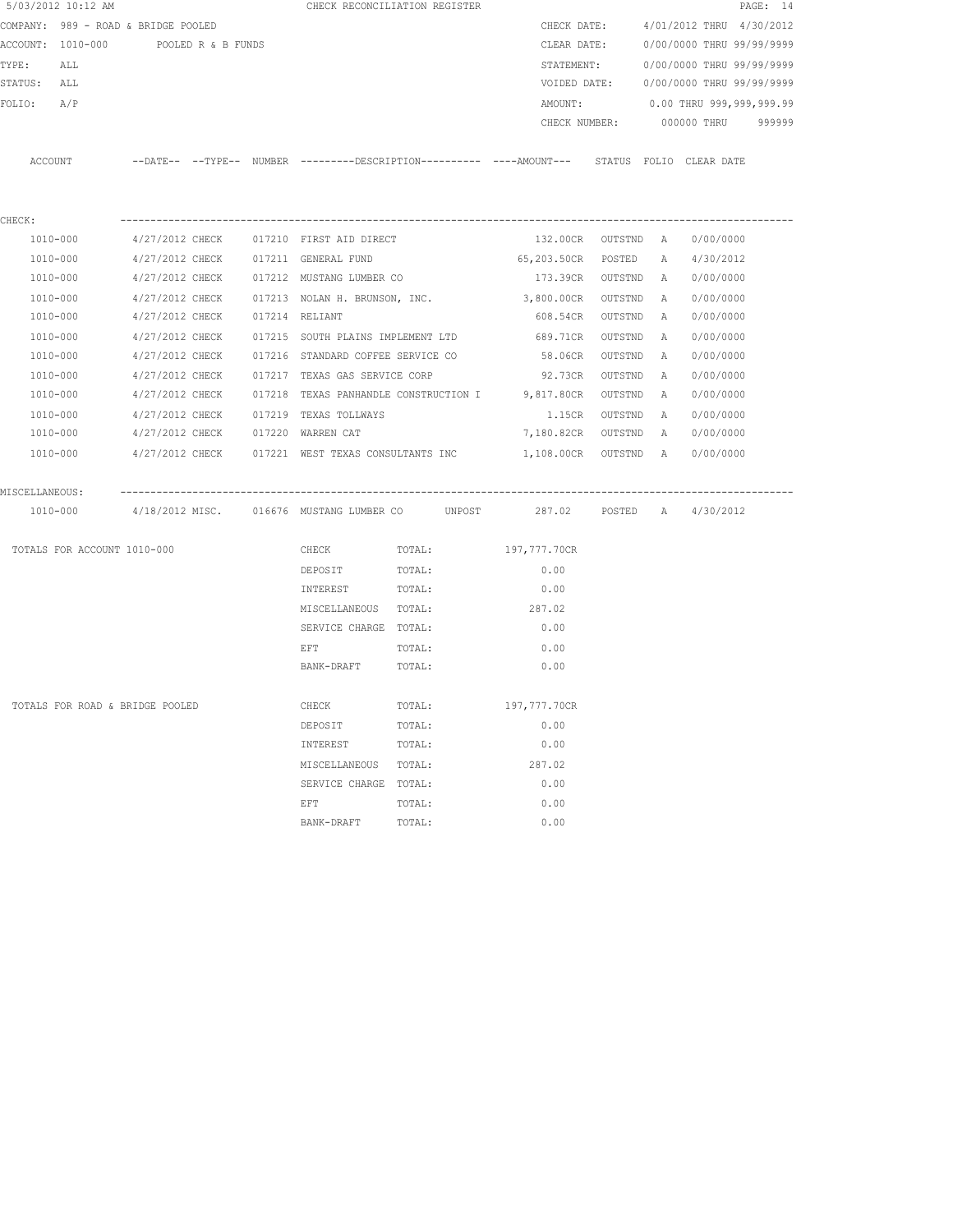|             | 5/03/2012 10:12 AM                         |                 |  | CHECK RECONCILIATION REGISTER                                                                |                   |         |              |                           | PAGE: 15 |
|-------------|--------------------------------------------|-----------------|--|----------------------------------------------------------------------------------------------|-------------------|---------|--------------|---------------------------|----------|
|             | COMPANY: 999 - GENERAL FUND CASH POOLED    |                 |  |                                                                                              | CHECK DATE:       |         |              | 4/01/2012 THRU 4/30/2012  |          |
|             | ACCOUNT: 1010-000 GENERAL FUND POOLED CASH |                 |  |                                                                                              | CLEAR DATE:       |         |              | 0/00/0000 THRU 99/99/9999 |          |
| TYPE:       | ALL                                        |                 |  |                                                                                              | STATEMENT:        |         |              | 0/00/0000 THRU 99/99/9999 |          |
| STATUS: ALL |                                            |                 |  |                                                                                              | VOIDED DATE:      |         |              | 0/00/0000 THRU 99/99/9999 |          |
| FOLIO:      | A/P                                        |                 |  |                                                                                              | AMOUNT:           |         |              | 0.00 THRU 999,999,999.99  |          |
|             |                                            |                 |  |                                                                                              | CHECK NUMBER:     |         |              | 000000 THRU               | 999999   |
|             | ACCOUNT                                    |                 |  | --DATE-- --TYPE-- NUMBER ---------DESCRIPTION---------- ----AMOUNT--- STATUS FOLIO CLEARDATE |                   |         |              |                           |          |
| BANK DRAFT: |                                            |                 |  |                                                                                              |                   |         |              |                           |          |
|             | 1010-000                                   |                 |  |                                                                                              |                   |         |              |                           |          |
|             |                                            |                 |  |                                                                                              |                   |         |              |                           |          |
| CHECK:      |                                            |                 |  |                                                                                              |                   |         |              |                           |          |
|             | 1010-000                                   | 4/05/2012 CHECK |  | 101477 ANDREWS BUILDERS SUPPLY INC                                                           | 15.77CR POSTED    |         | A            | 4/30/2012                 |          |
|             | 1010-000                                   | 4/05/2012 CHECK |  | 101478 ANDREWS COUNTY NEWS INC                                                               | 144.00CR          | POSTED  | A            | 4/30/2012                 |          |
|             | 1010-000                                   | 4/05/2012 CHECK |  | 101479 ANDREWS TIRE SERVICE INC                                                              | 80.00CR           | POSTED  |              | A 4/30/2012               |          |
|             | 1010-000                                   | 4/05/2012 CHECK |  | 101480 ANDREWS VETERINARY CLINIC CORP                                                        | 115.00CR          | POSTED  | A            | 4/30/2012                 |          |
|             | 1010-000                                   | 4/05/2012 CHECK |  | 101481 BEAR GRAPHICS INC                                                                     | 592.97CR          | POSTED  | A            | 4/30/2012                 |          |
|             | 1010-000                                   | 4/05/2012 CHECK |  | 101482 BOMGAR CORPORATION                                                                    | 796.60CR          | POSTED  | A            | 4/30/2012                 |          |
|             | 1010-000                                   | 4/05/2012 CHECK |  | 101483 C.S.B ANDREWS EMPLOYEE TRUST F 179,851.83CR                                           |                   | POSTED  | A            | 4/30/2012                 |          |
|             | 1010-000                                   | 4/05/2012 CHECK |  | 101484 CITY OF ANDREWS                                                                       | 1,782.00CR POSTED |         | A            | 4/30/2012                 |          |
|             | 1010-000                                   | 4/05/2012 CHECK |  | 101485 CLEAR-VU AUTO GLASS                                                                   | 199.99CR          | POSTED  | $\mathbb{A}$ | 4/30/2012                 |          |
|             | 1010-000                                   | 4/05/2012 CHECK |  | 101486 CRS DIAGNOSTIC SERVICE LLC                                                            | 95.00CR           | POSTED  | A            | 4/30/2012                 |          |
|             | 1010-000                                   | 4/05/2012 CHECK |  | 101487 DAVID B BROOKS                                                                        | 100.00CR          | POSTED  | Α            | 4/30/2012                 |          |
|             | 1010-000                                   | 4/05/2012 CHECK |  | 101488 DELL MARKETING LP                                                                     | 39.99CR           | POSTED  | A            | 4/30/2012                 |          |
|             | 1010-000                                   | 4/05/2012 CHECK |  | 101489 DUCKWALL-ALCO STORES INC                                                              | 354.37CR          | POSTED  | Α            | 4/30/2012                 |          |
|             | 1010-000                                   | 4/05/2012 CHECK |  | 101490 E-FILLIATE INC.                                                                       | 119.81CR          | POSTED  | Α            | 4/30/2012                 |          |
|             | 1010-000                                   | 4/05/2012 CHECK |  | 101491 ECTOR COUNTY SHERIFF                                                                  | 55.00CR           | OUTSTND | A            | 0/00/0000                 |          |
|             | 1010-000                                   | 4/05/2012 CHECK |  | 101492 EL PASO COUNTY                                                                        | 55.00CR           | OUTSTND | A            | 0/00/0000                 |          |
|             | 1010-000                                   | 4/05/2012 CHECK |  | 101493 GENERAL FUND                                                                          | 14,028.30CR       | POSTED  | Α            | 4/30/2012                 |          |
|             | 1010-000                                   | 4/05/2012 CHECK |  | 101494 GEORGE F GOMEZ                                                                        | 2,206.00CR        | POSTED  | A            | 4/30/2012                 |          |
|             | 1010-000                                   | 4/05/2012 CHECK |  | 101495 INGRAM LIBRARY SERVICES                                                               | 13.20CR           | POSTED  | A            | 4/30/2012                 |          |
|             | 1010-000                                   | 4/05/2012 CHECK |  | 101496 J ROXANE BLOUNT                                                                       | 400.00CR          | POSTED  | A            | 4/30/2012                 |          |
|             | 1010-000                                   | 4/05/2012 CHECK |  | 101497 J WATSON GOLF SALES                                                                   | 71.72CR           | POSTED  | $\mathbb{A}$ | 4/30/2012                 |          |
|             | 1010-000                                   | 4/05/2012 CHECK |  | 101498 JERRY W. WADE, D.D.S.                                                                 | 132.00CR          | POSTED  | А            | 4/30/2012                 |          |
|             | 1010-000                                   | 4/05/2012 CHECK |  | 101499 JOHN POOL                                                                             | 400.00CR          | POSTED  | Α            | 4/30/2012                 |          |
|             | 1010-000                                   | 4/05/2012 CHECK |  | 101500 NEW DAY COUNSELING                                                                    | 720.00CR          | POSTED  | Α            | 4/30/2012                 |          |
|             | 1010-000                                   | 4/05/2012 CHECK |  | 101501 OFFICE DEPOT                                                                          | 55.28CR           | POSTED  | Α            | 4/30/2012                 |          |
|             | 1010-000                                   | 4/05/2012 CHECK |  | 101502 ONCOR ELECTRICAL DELIVERY CO                                                          | 2,614.58CR POSTED |         | Α            | 4/30/2012                 |          |
|             | 1010-000                                   | 4/05/2012 CHECK |  | 101503 OTIS ELEVATOR COMPANY                                                                 | 525.90CR          | POSTED  | Α            | 4/30/2012                 |          |
|             | 1010-000                                   | 4/05/2012 CHECK |  | 101504 PARACLETE PRESS INC                                                                   | 196.00CR          | POSTED  | Α            | 4/30/2012                 |          |
|             | 1010-000                                   | 4/05/2012 CHECK |  | 101505 PERMIAN REGIONAL MEDICAL CENTE 1,173.01CR                                             |                   | POSTED  | Α            | 4/30/2012                 |          |
|             | 1010-000                                   | 4/05/2012 CHECK |  | 101506 PORTERS THRIFTWAY                                                                     | 15.57CR           | POSTED  | Α            | 4/30/2012                 |          |
|             | 1010-000                                   | 4/05/2012 CHECK |  | 101507 RECORDED BOOKS, LLC                                                                   | 173.94CR          | POSTED  | Α            | 4/30/2012                 |          |
|             | 1010-000                                   | 4/05/2012 CHECK |  | 101508 SC FUELS                                                                              | 5,556.20CR        | POSTED  | Α            | 4/30/2012                 |          |
|             | 1010-000                                   | 4/05/2012 CHECK |  | 101509 SC FUELS                                                                              | 5,898.17CR POSTED |         | Α            | 4/30/2012                 |          |
|             | 1010-000                                   | 4/05/2012 CHECK |  | 101510 SONYA TORBERT MA, LPC, NCC, LS                                                        | 1,722.00CR        | POSTED  | Α            | 4/30/2012                 |          |
|             | 1010-000                                   | 4/05/2012 CHECK |  | 101511 SOUTH PLAINS FORENSIC PATHOLOG                                                        | 2,000.00CR        | POSTED  | Α            | 4/30/2012                 |          |
|             | 1010-000                                   | 4/05/2012 CHECK |  | 101512 SPORT SUPPLY GROUP INC                                                                | 100.50CR          | POSTED  | Α            | 4/30/2012                 |          |
|             | 1010-000                                   | 4/05/2012 CHECK |  | 101513 STANLEY FORD - ANDREWS                                                                | 247.86CR          | POSTED  | Α            | 4/30/2012                 |          |
|             | 1010-000                                   | 4/05/2012 CHECK |  | 101514 SYMANTEC CORPORATION                                                                  | 995.00CR          | POSTED  | Α            | 4/30/2012                 |          |
|             | 1010-000                                   | 4/05/2012 CHECK |  | 101515 TEXAS 4-H FOUNDATION                                                                  | 25.00CR           | POSTED  | Α            | 4/30/2012                 |          |
|             | 1010-000                                   | 4/05/2012 CHECK |  | 101516 TEXAS AGRILIFE EXTENSION SERVI                                                        | 36.00CR           | POSTED  | Α            | 4/30/2012                 |          |
|             | 1010-000                                   | 4/05/2012 CHECK |  | 101517 TEXAS ASSOCIATION OF COUNTIES                                                         | 861.18CR POSTED   |         | Α            | 4/30/2012                 |          |
|             |                                            |                 |  |                                                                                              |                   |         |              |                           |          |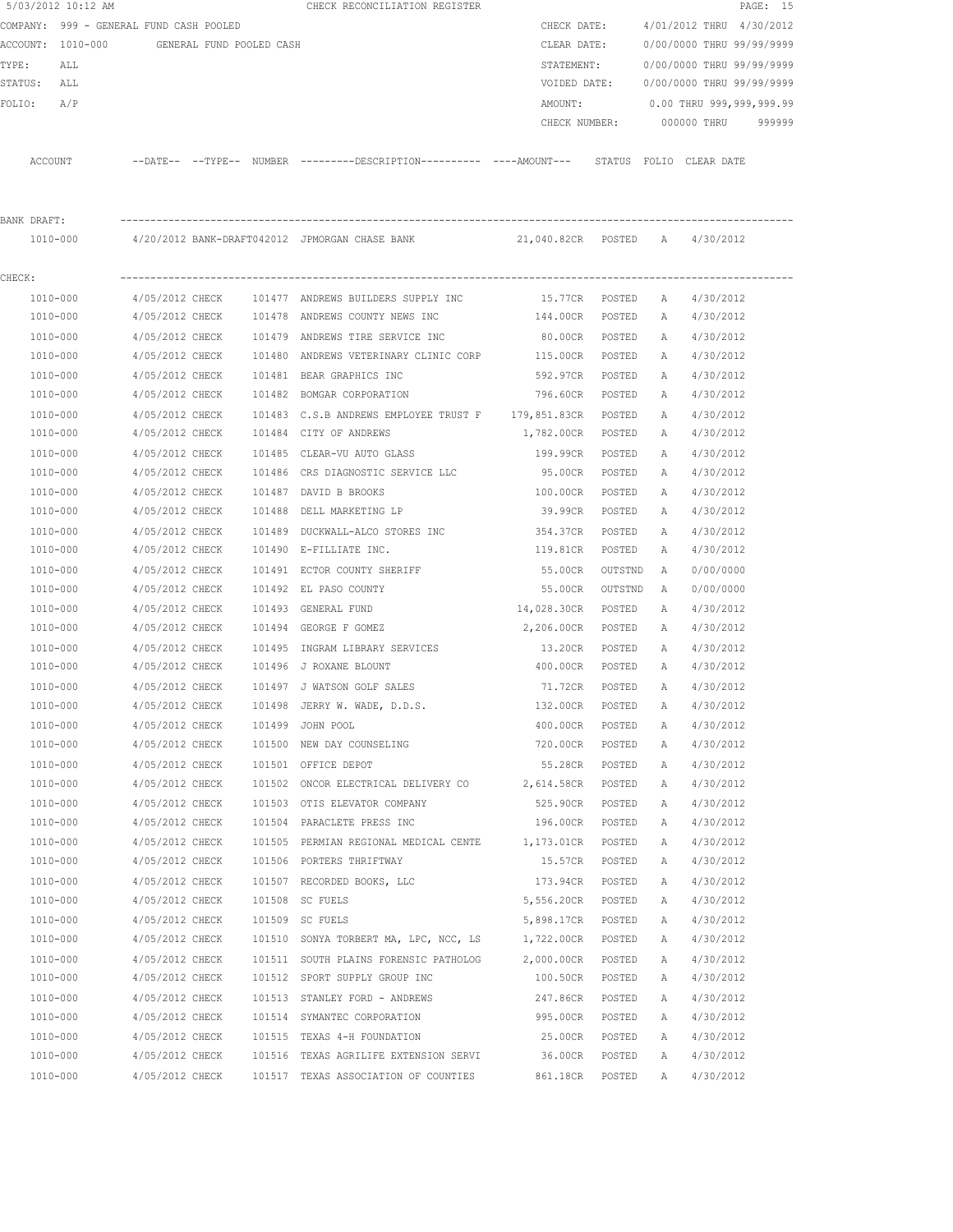|             | 5/03/2012 10:12 AM                      |                 |                          | CHECK RECONCILIATION REGISTER                                                               |                   |         |              |                           | PAGE: 16 |
|-------------|-----------------------------------------|-----------------|--------------------------|---------------------------------------------------------------------------------------------|-------------------|---------|--------------|---------------------------|----------|
|             | COMPANY: 999 - GENERAL FUND CASH POOLED |                 |                          |                                                                                             | CHECK DATE:       |         |              | 4/01/2012 THRU 4/30/2012  |          |
|             | ACCOUNT: 1010-000                       |                 | GENERAL FUND POOLED CASH |                                                                                             | CLEAR DATE:       |         |              | 0/00/0000 THRU 99/99/9999 |          |
| TYPE:       | ALL                                     |                 |                          |                                                                                             | STATEMENT:        |         |              | 0/00/0000 THRU 99/99/9999 |          |
| STATUS: ALL |                                         |                 |                          |                                                                                             | VOIDED DATE:      |         |              | 0/00/0000 THRU 99/99/9999 |          |
| FOLIO:      | A/P                                     |                 |                          |                                                                                             | AMOUNT:           |         |              | 0.00 THRU 999,999,999.99  |          |
|             |                                         |                 |                          |                                                                                             | CHECK NUMBER:     |         |              | 000000 THRU               | 999999   |
|             | ACCOUNT                                 |                 |                          | --DATE-- --TYPE-- NUMBER --------DESCRIPTION---------- ----AMOUNT--- STATUS FOLIO CLEARDATE |                   |         |              |                           |          |
| CHECK:      |                                         |                 |                          |                                                                                             |                   |         |              |                           |          |
|             | 1010-000                                | 4/05/2012 CHECK |                          | 101518 TEXAS GAS SERVICE CORP                                                               | 1,852.69CR POSTED |         | A            | 4/30/2012                 |          |
|             | 1010-000                                | 4/05/2012 CHECK |                          | 101519 THE LIBRARY STORE INC                                                                | 63.07CR           | POSTED  | A            | 4/30/2012                 |          |
|             | 1010-000                                | 4/05/2012 CHECK |                          | 101520 THYSSENKRUPP ELEVATOR CORP                                                           | 607.75CR          | POSTED  | A            | 4/30/2012                 |          |
|             | 1010-000                                | 4/05/2012 CHECK |                          | 101521  TIMOTHY J MASON ATTY AT LAW                                                         | 900.00CR POSTED   |         | A            | 4/30/2012                 |          |
|             | 1010-000                                | 4/05/2012 CHECK |                          | 101522 TRACEY SCOWN                                                                         | 2,860.56CR POSTED |         | Α            | 4/30/2012                 |          |
|             | 1010-000                                | 4/05/2012 CHECK |                          | 101523 TURNER SIGN PAINTING                                                                 | 145.00CR POSTED   |         | A            | 4/30/2012                 |          |
|             | 1010-000                                | 4/05/2012 CHECK |                          | 101524 TYLER TECHNOLOGIES, INC                                                              | 391.72CR POSTED   |         | Α            | 4/30/2012                 |          |
|             | 1010-000                                | 4/05/2012 CHECK |                          | 101525 UM AUTO PARTS                                                                        | 27.88CR POSTED    |         | A            | 4/30/2012                 |          |
|             | 1010-000                                | 4/05/2012 CHECK |                          | 101526 VERIZON WIRELESS                                                                     | 497.66CR POSTED   |         | А            | 4/30/2012                 |          |
|             | 1010-000                                | 4/05/2012 CHECK |                          | 101527 WEATHERBY-EISENRICH                                                                  | 142.50CR          | POSTED  | Α            | 4/30/2012                 |          |
|             | 1010-000                                | 4/05/2012 CHECK |                          | 101528 WINDSTREAM COMMUNICATIONS 2,411.33CR POSTED                                          |                   |         | А            | 4/30/2012                 |          |
|             | 1010-000                                | 4/13/2012 CHECK |                          | 101529 ALICIA MONTOYA                                                                       | 103.27CR          | POSTED  | Α            | 4/30/2012                 |          |
|             | 1010-000                                | 4/13/2012 CHECK |                          | 101530 AMERICAN EXPRESS                                                                     | 245.98CR          | POSTED  | Α            | 4/30/2012                 |          |
|             | 1010-000                                | 4/13/2012 CHECK |                          | 101531 ANDREWS COUNTY TRUST                                                                 | 12.00CR           | POSTED  | A            | 4/30/2012                 |          |
|             | 1010-000                                | 4/13/2012 CHECK |                          | 101532 ANDREWS FAMILY MEDICINE                                                              | 130.00CR          | POSTED  | A            | 4/30/2012                 |          |
|             | 1010-000                                | 4/13/2012 CHECK |                          | 101533 ANDREWS OFFICE SUPPLY                                                                | 216.47CR          | POSTED  | Α            | 4/30/2012                 |          |
|             | 1010-000                                | 4/13/2012 CHECK |                          | 101534 ANDREWS PEST CONTROL                                                                 | 55.00CR           | OUTSTND | A            | 0/00/0000                 |          |
|             | 1010-000                                | 4/13/2012 CHECK |                          | 101535 AREA COURT REPORTERS INC                                                             | 290.00CR          | POSTED  | Α            | 4/30/2012                 |          |
|             | 1010-000                                | 4/13/2012 CHECK |                          | 101536 AUTO-CHLOR SYSTEM OF GOLDEN LI                                                       | 146.00CR          | POSTED  | A            | 4/30/2012                 |          |
|             | 1010-000                                | 4/13/2012 CHECK |                          | 101537 BEHAVIORAL INTERVENTION                                                              | 143.66CR          | POSTED  | A            | 4/30/2012                 |          |
|             | 1010-000                                | 4/13/2012 CHECK |                          | 101538 BILLY JO SANDELL                                                                     | 120.00CR          | POSTED  | A            | 4/30/2012                 |          |
|             | 1010-000                                | 4/13/2012 CHECK |                          | 101539 BLAINE INDUSTRIAL SUPPLY                                                             | 212.65CR          | POSTED  | A            | 4/30/2012                 |          |
|             | 1010-000                                | 4/13/2012 CHECK |                          | 101540 BOLER EQUIPMENT SERVICE INC                                                          | 199.19CR POSTED   |         | A            | 4/30/2012                 |          |
|             | 1010-000                                | 4/13/2012 CHECK |                          | 101541 CHARLES P DAUGHERTY                                                                  | 49,500.00CR       | POSTED  | $\mathbb{A}$ | 4/30/2012                 |          |
|             | 1010-000                                | 4/13/2012 CHECK |                          | 101542 CHEMSEARCH                                                                           | 214.00CR          | POSTED  | А            | 4/30/2012                 |          |
|             | 1010-000                                | 4/13/2012 CHECK |                          | 101543 CHIEF LAW ENFORECEMNT SUPPLY C                                                       | 146.99CR          | POSTED  | Α            | 4/30/2012                 |          |
|             | 1010-000                                | 4/13/2012 CHECK |                          | 101544 CHRISTMAS FUND                                                                       | 750.00CR          | POSTED  | Α            | 4/30/2012                 |          |
|             | 1010-000                                | 4/13/2012 CHECK |                          | 101545 CIVIL DIVISION                                                                       | 70.00CR           | POSTED  | Α            | 4/30/2012                 |          |
|             | 1010-000                                | 4/13/2012 CHECK |                          | 101546 CLYDE'S REFRIGERATION INC                                                            | 162.00CR          | POSTED  | Α            | 4/30/2012                 |          |
|             | 1010-000                                | 4/13/2012 CHECK |                          | 101547 DAVID & JUANA CARRASCO                                                               | 29.34CR           | OUTSTND | A            | 0/00/0000                 |          |
|             | 1010-000                                | 4/13/2012 CHECK |                          | 101548 DEB MCCULLOUGH                                                                       | 49.95CR           | POSTED  | Α            | 4/30/2012                 |          |
|             | 1010-000                                | 4/13/2012 CHECK |                          | 101549 DUCKWALL-ALCO STORES INC                                                             | 67.89CR           | POSTED  | Α            | 4/30/2012                 |          |
|             | 1010-000                                | 4/13/2012 CHECK |                          | 101550 EVER CHANGE                                                                          | 2,845.00CR        | POSTED  | Α            | 4/30/2012                 |          |
|             | 1010-000                                | 4/13/2012 CHECK |                          | 101551 GEBO CREDIT CORPORATION                                                              | 792.32CR          | POSTED  | Α            | 4/30/2012                 |          |
|             | 1010-000                                | 4/13/2012 CHECK |                          | 101552 GRAINGER INC                                                                         | 323.98CR          | POSTED  | Α            | 4/30/2012                 |          |
|             | 1010-000                                | 4/13/2012 CHECK |                          | 101553 GREG & KARA MILLER                                                                   | 138.08CR          | POSTED  | Α            | 4/30/2012                 |          |
|             | 1010-000                                | 4/13/2012 CHECK |                          | 101554 HECTOR VASQUEZ                                                                       | 52.84CR           | POSTED  | Α            | 4/30/2012                 |          |
|             | 1010-000                                | 4/13/2012 CHECK |                          | 101555 IDALIA MORENO                                                                        | 75.00CR           | POSTED  | Α            | 4/30/2012                 |          |
|             | 1010-000                                | 4/13/2012 CHECK |                          | 101556 INTERSTATE BILLING SERVICE INC                                                       | 518.61CR          | POSTED  | Α            | 4/30/2012                 |          |
|             | 1010-000                                | 4/13/2012 CHECK |                          | 101557 ISMAEL CONTRERAS                                                                     | 210.00CR          | POSTED  | Α            | 4/30/2012                 |          |
|             | 1010-000                                | 4/13/2012 CHECK |                          | 101558 J ROXANE BLOUNT                                                                      | 438.50CR          | POSTED  | Α            | 4/30/2012                 |          |
|             | 1010-000                                | 4/13/2012 CHECK |                          | 101559 JAY GIBSON                                                                           | 114.90CR          | POSTED  | Α            | 4/30/2012                 |          |
|             | 1010-000                                | 4/13/2012 CHECK |                          | 101560 JEFFREY PINO                                                                         | 80.00CR           | POSTED  | Α            | 4/30/2012                 |          |
|             | 1010-000                                | 4/13/2012 CHECK |                          | 101561 JERRY W. WADE, D.D.S.                                                                | 212.00CR          | POSTED  | Α            | 4/30/2012                 |          |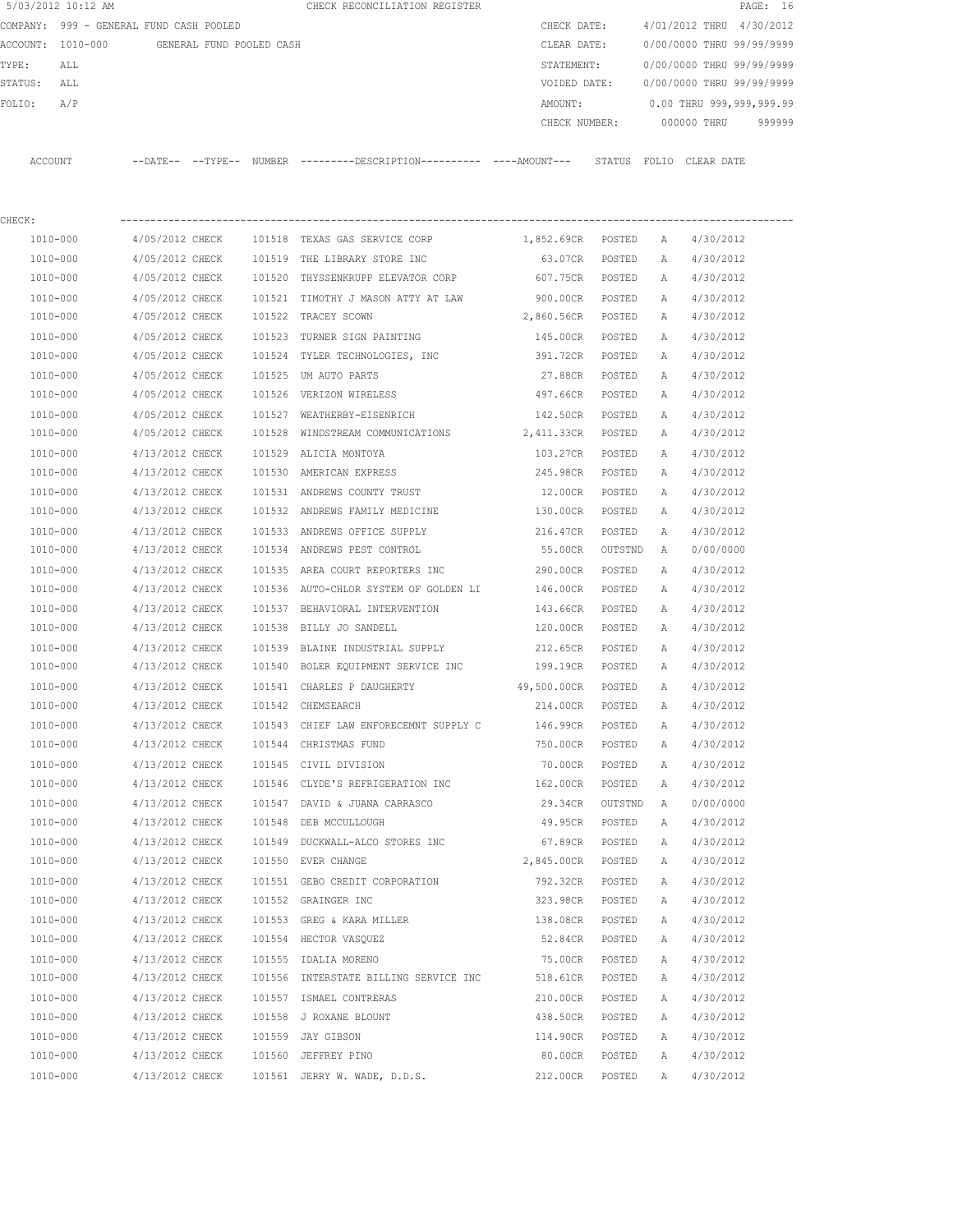|         | 5/03/2012 10:12 AM                      |                 |                          |               | CHECK RECONCILIATION REGISTER                                                                |                 |         |        |                           | PAGE: 17 |
|---------|-----------------------------------------|-----------------|--------------------------|---------------|----------------------------------------------------------------------------------------------|-----------------|---------|--------|---------------------------|----------|
|         | COMPANY: 999 - GENERAL FUND CASH POOLED |                 |                          |               |                                                                                              | CHECK DATE:     |         |        | 4/01/2012 THRU 4/30/2012  |          |
|         | ACCOUNT: 1010-000                       |                 | GENERAL FUND POOLED CASH |               |                                                                                              | CLEAR DATE:     |         |        | 0/00/0000 THRU 99/99/9999 |          |
| TYPE:   | ALL                                     |                 |                          |               |                                                                                              | STATEMENT:      |         |        | 0/00/0000 THRU 99/99/9999 |          |
| STATUS: | ALL                                     |                 |                          |               |                                                                                              | VOIDED DATE:    |         |        | 0/00/0000 THRU 99/99/9999 |          |
| FOLIO:  | A/P                                     |                 |                          |               |                                                                                              | AMOUNT:         |         |        | 0.00 THRU 999,999,999.99  |          |
|         |                                         |                 |                          |               |                                                                                              | CHECK NUMBER:   |         |        | 000000 THRU               | 999999   |
|         | ACCOUNT                                 |                 |                          |               | --DATE-- --TYPE-- NUMBER ---------DESCRIPTION---------- ----AMOUNT--- STATUS FOLIO CLEARDATE |                 |         |        |                           |          |
| CHECK:  |                                         |                 |                          |               |                                                                                              |                 |         |        |                           |          |
|         | 1010-000                                | 4/13/2012 CHECK |                          |               | 101562 JESSE BILBREY                                                                         | 110.94CR POSTED |         | A      | 4/30/2012                 |          |
|         | 1010-000                                | 4/13/2012 CHECK |                          |               | 101563 JOSH BLANEK                                                                           | 101.50CR        | POSTED  | A      | 4/30/2012                 |          |
|         | 1010-000                                | 4/13/2012 CHECK |                          |               | 101564 JOYCE MILLER                                                                          | 349.65CR        | OUTSTND | A      | 0/00/0000                 |          |
|         | 1010-000                                | 4/13/2012 CHECK |                          |               | 101565 KEN GREAVES                                                                           | 26.25CR POSTED  |         | Α      | 4/30/2012                 |          |
|         | 1010-000                                | 4/13/2012 CHECK |                          |               | 101566 KENDA HECKLER                                                                         | 13.88CR POSTED  |         | Α      | 4/30/2012                 |          |
|         | 1010-000                                | 4/13/2012 CHECK |                          |               | 101567 KERRY PACK                                                                            | 436.23CR POSTED |         | A      | 4/30/2012                 |          |
|         | 1010-000                                | 4/13/2012 CHECK |                          |               | 101568 KIM RANSOM                                                                            | 38.85CR OUTSTND |         | A      | 0/00/0000                 |          |
|         | 1010-000                                | 4/13/2012 CHECK |                          |               | 101569 KYOCERA MITA AMERICA, INC.                                                            | 122.12CR        | POSTED  | A      | 4/30/2012                 |          |
|         | 1010-000                                | 4/13/2012 CHECK |                          |               | 101570 LEXISNEXIS RISK DATA MANAGEMEN                                                        | 50.00CR         | POSTED  | A      | 4/30/2012                 |          |
|         | 1010-000                                | 4/13/2012 CHECK |                          |               | 101571 LUBBOCK COUNTY                                                                        | 33,484.00CR     | POSTED  | Α      | 4/30/2012                 |          |
|         | 1010-000                                | 4/13/2012 CHECK |                          |               | 101572 LUIS SANDOVAL                                                                         | 80.00CR         | POSTED  | A      | 4/30/2012                 |          |
|         | 1010-000                                | 4/13/2012 CHECK |                          |               | 101573 MAGDALENA CHAVEZ                                                                      | 29.68CR         | OUTSTND | A      | 0/00/0000                 |          |
|         | 1010-000                                | 4/13/2012 CHECK |                          |               | 101574 MANUEL AND RITA GONZLES DBA 25.00CR                                                   |                 | POSTED  | Α      | 4/30/2012                 |          |
|         | 1010-000                                | 4/13/2012 CHECK |                          |               | 101575 MARIA PALACIO                                                                         | 23.18CR         | OUTSTND | A      | 0/00/0000                 |          |
|         | 1010-000                                | 4/13/2012 CHECK |                          |               | 101576 MARIBEL MADRID                                                                        | 50.00CR         | POSTED  | A      | 4/30/2012                 |          |
|         | 1010-000                                | 4/13/2012 CHECK |                          |               | 101577 MIDLAND COUNTY JUVENILE PROBAT 2,420.00CR POSTED                                      |                 |         |        |                           |          |
|         | 1010-000                                | 4/13/2012 CHECK |                          |               | 101578 MIDLAND RAPE CRISIS AND CHILDR 12,500.00CR POSTED                                     |                 |         | Α<br>Α | 4/30/2012<br>4/30/2012    |          |
|         |                                         |                 |                          |               |                                                                                              |                 |         |        |                           |          |
|         | 1010-000                                | 4/13/2012 CHECK |                          |               | 101579 MOORE MEDICAL LLC                                                                     | 482.30CR POSTED |         | Α      | 4/30/2012                 |          |
|         | 1010-000                                | 4/13/2012 CHECK |                          |               | 101580 MUNICIPAL SERVICES BUREAU                                                             | 6.34CR          | POSTED  | A      | 4/30/2012                 |          |
|         | 1010-000                                | 4/13/2012 CHECK |                          |               | 101581 MUSTANG PRINTERS & ENGRAVERS I                                                        | 260.24CR        | POSTED  | А      | 4/30/2012                 |          |
|         | 1010-000                                | 4/13/2012 CHECK |                          |               | 101582 NEOPOST USA INC                                                                       | 407.35CR        | POSTED  | A      | 4/30/2012                 |          |
|         | 1010-000                                | 4/13/2012 CHECK |                          |               | 101583 OFFICE DEPOT<br>VOIDED                                                                | 158.49CR        | VOIDED  | Α      | 0/00/0000                 |          |
|         | 1010-000                                | 4/13/2012 CHECK |                          |               | 101584 OFFICE DEPOT                                                                          | 388.28CR        | POSTED  | Α      | 0/00/0000                 |          |
|         | 1010-000                                | 4/13/2012 CHECK |                          |               | 101585 PALMER OF TEXAS                                                                       | 48,240.00CR     | POSTED  | A      | 4/30/2012                 |          |
|         | 1010-000                                | 4/13/2012 CHECK |                          |               | 101586 PAUL & DAWN HODGE                                                                     | 24.83CR         | OUTSTND | A      | 0/00/0000                 |          |
|         | 1010-000                                | 4/13/2012 CHECK |                          |               | 101587 PIPER MCKINLEY FISHER MORGAN                                                          | 750.00CR        | POSTED  | Α      | 4/30/2012                 |          |
|         | 1010-000                                | 4/13/2012 CHECK |                          |               | 101588 PUBLIC LIBRARY OF CINCINNATI H                                                        | 35.99CR         | OUTSTND | Α      | 0/00/0000                 |          |
|         | 1010-000                                | 4/13/2012 CHECK |                          |               | 101589 QUILL CORPORATION                                                                     | 378.53CR        | POSTED  | Α      | 4/30/2012                 |          |
|         | 1010-000                                | 4/13/2012 CHECK |                          |               | 101590 RECOVERY HEALTHCARE CORP                                                              | 620.00CR        | POSTED  | Α      | 4/30/2012                 |          |
|         | 1010-000                                | 4/13/2012 CHECK |                          |               | 101591 ROBERT VARGAS                                                                         | 49.00CR         | OUTSTND | Α      | 0/00/0000                 |          |
|         | 1010-000                                | 4/13/2012 CHECK |                          |               | 101592 ROBERT W GARCIA MD                                                                    | 2,887.50CR      | OUTSTND | Α      | 0/00/0000                 |          |
|         | 1010-000                                | 4/13/2012 CHECK |                          |               | 101593 RODNEY NOBLE                                                                          | 127.95CR        | POSTED  | Α      | 4/30/2012                 |          |
|         | 1010-000                                | 4/13/2012 CHECK |                          |               | 101594 SC FUELS                                                                              | 3,599.40CR      | POSTED  | Α      | 4/30/2012                 |          |
|         | $1010 - 000$                            | 4/13/2012 CHECK |                          | 101595 SPRINT |                                                                                              | 517.79CR        | POSTED  | Α      | 4/30/2012                 |          |
|         | 1010-000                                | 4/13/2012 CHECK |                          |               | 101596 STAMPEDE, INC                                                                         | 49.22CR         | POSTED  | Α      | 4/30/2012                 |          |
|         | 1010-000                                | 4/13/2012 CHECK |                          |               | 101597 STATE COMPTROLLER SALES TAX 686.50CR                                                  |                 | POSTED  | Α      | 4/30/2012                 |          |
|         | 1010-000                                | 4/13/2012 CHECK |                          |               | 101598 STATE INDUSTRIAL PRODUCTS                                                             | 256.07CR        | POSTED  | Α      | 4/30/2012                 |          |
|         | 1010-000                                | 4/13/2012 CHECK |                          |               | 101599 STURGIS WARE LLC                                                                      | 1,500.00CR      | POSTED  | Α      | 4/30/2012                 |          |
|         | 1010-000                                | 4/13/2012 CHECK |                          |               | 101600 TERRY HOOPER                                                                          | 106.95CR        | OUTSTND | Α      | 0/00/0000                 |          |
|         | 1010-000                                | 4/13/2012 CHECK |                          |               | 101601 TEXAS TOLLWAYS                                                                        | 2.80CR          | POSTED  | Α      | 4/30/2012                 |          |
|         | 1010-000                                | 4/13/2012 CHECK |                          |               | 101602 THE UNIVERSITY OF TEXAS AT AUS                                                        | 560.00CR        | OUTSTND | Α      | 0/00/0000                 |          |
|         | 1010-000                                | 4/13/2012 CHECK |                          |               | 101603 TRISTEN GARCIA                                                                        | 100.00CR        | POSTED  | Α      | 4/30/2012                 |          |
|         | 1010-000                                | 4/13/2012 CHECK |                          |               | 101604 UM AUTO PARTS                                                                         | 117.57CR        | POSTED  | Α      | 4/30/2012                 |          |
|         | 1010-000                                | 4/13/2012 CHECK |                          |               | 101605 VERIZON WIRELESS                                                                      | 131.68CR        | POSTED  | Α      | 4/30/2012                 |          |
|         |                                         |                 |                          |               |                                                                                              |                 |         |        |                           |          |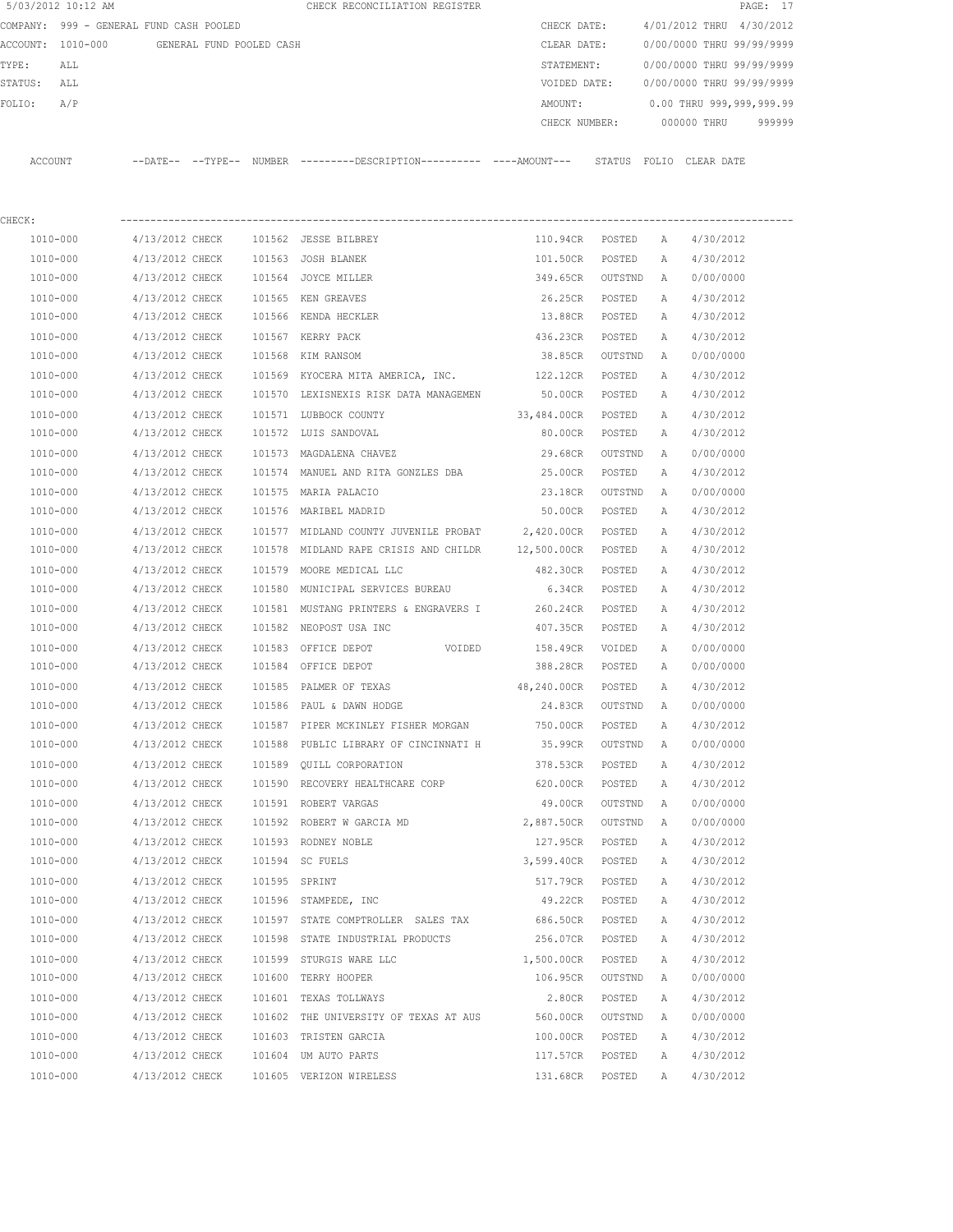| 5/03/2012 10:12 AM |                                            |             | CHECK RECONCILIATION REGISTER                                                              |                    |         |              |                           | PAGE: 18 |
|--------------------|--------------------------------------------|-------------|--------------------------------------------------------------------------------------------|--------------------|---------|--------------|---------------------------|----------|
|                    | COMPANY: 999 - GENERAL FUND CASH POOLED    |             |                                                                                            | CHECK DATE:        |         |              | 4/01/2012 THRU 4/30/2012  |          |
|                    | ACCOUNT: 1010-000 GENERAL FUND POOLED CASH |             |                                                                                            | CLEAR DATE:        |         |              | 0/00/0000 THRU 99/99/9999 |          |
| TYPE:<br>ALL       |                                            |             |                                                                                            | STATEMENT:         |         |              | 0/00/0000 THRU 99/99/9999 |          |
| STATUS:<br>ALL     |                                            |             |                                                                                            | VOIDED DATE:       |         |              | 0/00/0000 THRU 99/99/9999 |          |
| FOLIO:<br>A/P      |                                            |             |                                                                                            | AMOUNT:            |         |              | 0.00 THRU 999,999,999.99  |          |
|                    |                                            |             |                                                                                            | CHECK NUMBER:      |         |              | 000000 THRU               | 999999   |
| ACCOUNT            |                                            |             | --DATE-- --TYPE-- NUMBER --------DESCRIPTION---------- ---AMOUNT--- STATUS FOLIO CLEARDATE |                    |         |              |                           |          |
| CHECK:             |                                            |             |                                                                                            |                    |         |              |                           |          |
| 1010-000           | 4/13/2012 CHECK                            |             | 101606 WACHOVIA FINANCIAL SVCS INC                                                         | 207.12CR OUTSTND A |         |              | 0/00/0000                 |          |
| 1010-000           | 4/13/2012 CHECK                            |             | 101607 WEST PAYMENT CENTER                                                                 | 631.52CR           | POSTED  | A            | 4/30/2012                 |          |
| 1010-000           | 4/13/2012 CHECK                            |             | 101608 WEST TEXAS AGRIPLEX INC                                                             | 960.00CR POSTED    |         | A            | 4/30/2012                 |          |
| 1010-000           | 4/13/2012 CHECK                            |             | 101609 WESTAIR-PRAXAIR DIST. I                                                             | 93.97CR            | POSTED  | A            | 4/30/2012                 |          |
| 1010-000           | 4/13/2012 CHECK                            |             | 101610 WILLIAM WASHINGTON                                                                  | 97.50CR            | OUTSTND | A            | 0/00/0000                 |          |
| 1010-000           | 4/13/2012 CHECK                            |             | 101611 WINDSTREAM COMMUNICATIONS                                                           | 611.39CR           | POSTED  | A            | 4/30/2012                 |          |
| 1010-000           | 4/20/2012 CHECK                            |             | 101612 AFFIRMED FIRST AID & SAFETY                                                         | 74.32CR            | POSTED  | A            | 4/30/2012                 |          |
| 1010-000           | 4/20/2012 CHECK                            |             | 101613 AMC INDUSTRIES                                                                      | 1,662.01CR         | POSTED  | A            | 4/30/2012                 |          |
| 1010-000           | 4/20/2012 CHECK                            |             | 101614 ANDREWS BUILDERS SUPPLY INC 716.63CR                                                |                    | POSTED  | A            | 4/30/2012                 |          |
| 1010-000           | 4/20/2012 CHECK                            |             | 101615 VOID CHECK                                                                          | 0.00               | POSTED  | Α            | 4/30/2012                 |          |
| 1010-000           | 4/20/2012 CHECK                            |             | 101616 VOID CHECK                                                                          | 0.00               | POSTED  | A            | 4/30/2012                 |          |
| 1010-000           | 4/20/2012 CHECK                            |             | 101617 ANDREWS IRON & SUPPLY                                                               | 190.14CR           | POSTED  | Α            | 4/30/2012                 |          |
| 1010-000           | 4/20/2012 CHECK                            |             | 101618 ANDREWS PEST CONTROL                                                                | 145.00CR           | OUTSTND | A            | 0/00/0000                 |          |
| 1010-000           | 4/20/2012 CHECK                            |             | 101619 ANDREWS PRESCRIPTION SHOP LLC                                                       | 2,155.87CR POSTED  |         | Α            | 4/30/2012                 |          |
| 1010-000           | 4/20/2012 CHECK                            |             | 101620 ANNA MARIE HERNANDEZ                                                                | 30.00CR            | OUTSTND | A            | 0/00/0000                 |          |
| 1010-000           | 4/20/2012 CHECK                            |             | 101621 ATHLETIC SUPPLY, INC.                                                               | 4,227.99CR         | POSTED  | Α            | 4/30/2012                 |          |
| 1010-000           | 4/20/2012 CHECK                            |             | 101622 AUTOZONE COMMERCIAL                                                                 | 468.17CR           | POSTED  | А            | 4/30/2012                 |          |
| 1010-000           | 4/20/2012 CHECK                            |             | 101623 VOID CHECK                                                                          | 0.00               | POSTED  | Α            | 4/30/2012                 |          |
| 1010-000           | 4/20/2012 CHECK                            |             | 101624 BEN E. KEITH                                                                        | 3,883.22CR         | POSTED  | A            | 4/30/2012                 |          |
| 1010-000           | 4/20/2012 CHECK                            |             | 101625 BORDER STATES ELECTRIC SUPPLY 6,429.88CR                                            |                    | POSTED  | A            | 4/30/2012                 |          |
| 1010-000           | 4/20/2012 CHECK                            | 101626 BWI  |                                                                                            | 449.10CR           | POSTED  | A            | 4/30/2012                 |          |
| 1010-000           | 4/20/2012 CHECK                            |             | 101627 CENTER POINT LARGE PRINT                                                            | 77.88CR            | OUTSTND | A            | 0/00/0000                 |          |
| 1010-000           | 4/20/2012 CHECK                            |             | 101628 CHEMSEARCH                                                                          | 200.00CR           | POSTED  | A            | 4/30/2012                 |          |
| 1010-000           | 4/20/2012 CHECK                            |             | 101629 CHRISTINA ORONA                                                                     | 68.10CR            | POSTED  | $\mathbb{A}$ | 4/30/2012                 |          |
| 1010-000           | 4/20/2012 CHECK                            |             | 101630 CITY OF ODESSA                                                                      | 12.00CR            | POSTED  | Α            | 4/30/2012                 |          |
| 1010-000           | 4/20/2012 CHECK                            |             | 101631 CLYDE'S REFRIGERATION INC                                                           | 266.18CR           | POSTED  | Α            | 4/30/2012                 |          |
| 1010-000           | 4/20/2012 CHECK                            |             | 101632 CMC BUSINESS SYSTEMS INC                                                            | 180.00CR           | POSTED  | Α            | 4/30/2012                 |          |
| 1010-000           | 4/20/2012 CHECK                            |             | 101633 COBAR SUPPLY                                                                        | 72.16CR            | POSTED  | Α            | 4/30/2012                 |          |
| 1010-000           | 4/20/2012 CHECK                            |             | 101634 CRS DIAGNOSTIC SERVICE LLC                                                          | 80.00CR            | POSTED  | Α            | 4/30/2012                 |          |
| 1010-000           | 4/20/2012 CHECK                            |             | 101635 CUSTOM WHOLESALE SUPPLY CO INC 701.71CR                                             |                    | POSTED  | Α            | 4/30/2012                 |          |
| 1010-000           | 4/20/2012 CHECK                            |             | 101636 DELTA PACKAGE COUNTER                                                               | 46.98CR            | OUTSTND | Α            | 0/00/0000                 |          |
| 1010-000           | 4/20/2012 CHECK                            |             | 101637 DSHS CENTRAL LAB MC2004                                                             | 633.95CR           | POSTED  | Α            | 4/30/2012                 |          |
| 1010-000           | 4/20/2012 CHECK                            |             | 101638 E.W. HARPER, D.D.S.                                                                 | 1,574.00CR         | POSTED  | Α            | 4/30/2012                 |          |
| $1010 - 000$       | 4/20/2012 CHECK                            |             | 101639 ECLINICAL WEB LLC                                                                   | 946.75CR           | POSTED  | Α            | 4/30/2012                 |          |
| 1010-000           | 4/20/2012 CHECK                            |             | 101640 ELLIOTT ELECTRIC SUPPLY                                                             | 2,996.17CR         | POSTED  | Α            | 4/30/2012                 |          |
| 1010-000           | 4/20/2012 CHECK                            |             | 101641 VOID CHECK                                                                          | 0.00               | POSTED  | Α            | 4/30/2012                 |          |
| 1010-000           | 4/20/2012 CHECK                            | 101642 GALE |                                                                                            | 553.79CR           | OUTSTND | Α            | 0/00/0000                 |          |
| 1010-000           | 4/20/2012 CHECK                            |             | 101643 GALLS, AN ARAMARK COMPANY                                                           | 191.54CR           | POSTED  | Α            | 4/30/2012                 |          |
| 1010-000           | 4/20/2012 CHECK                            |             | 101644 GEBO CREDIT CORPORATION                                                             | 443.75CR           | POSTED  | Α            | 4/30/2012                 |          |
| 1010-000           | 4/20/2012 CHECK                            |             | 101645 GLOBAL GOV/ED SOLUTIONS INC.                                                        | 1,427.94CR         | POSTED  | Α            | 4/30/2012                 |          |
| 1010-000           | 4/20/2012 CHECK                            |             | 101646 GRAINGER INC                                                                        | 424.28CR POSTED    |         | Α            | 4/30/2012                 |          |
| 1010-000           | 4/20/2012 CHECK                            |             | 101647 HENRY SCHEIN                                                                        | 156.09CR           | POSTED  | Α            | 4/30/2012                 |          |
| 1010-000           | 4/20/2012 CHECK                            |             | 101648 HILL MANUFACTURING COMPANY INC                                                      | 265.98CR           | POSTED  | Α            | 4/30/2012                 |          |
| 1010-000           | 4/20/2012 CHECK                            |             | 101649 INTERSTATE BILLING SERVICE INC                                                      | 66.54CR            | POSTED  | Α            | 4/30/2012                 |          |
|                    |                                            |             |                                                                                            |                    |         |              |                           |          |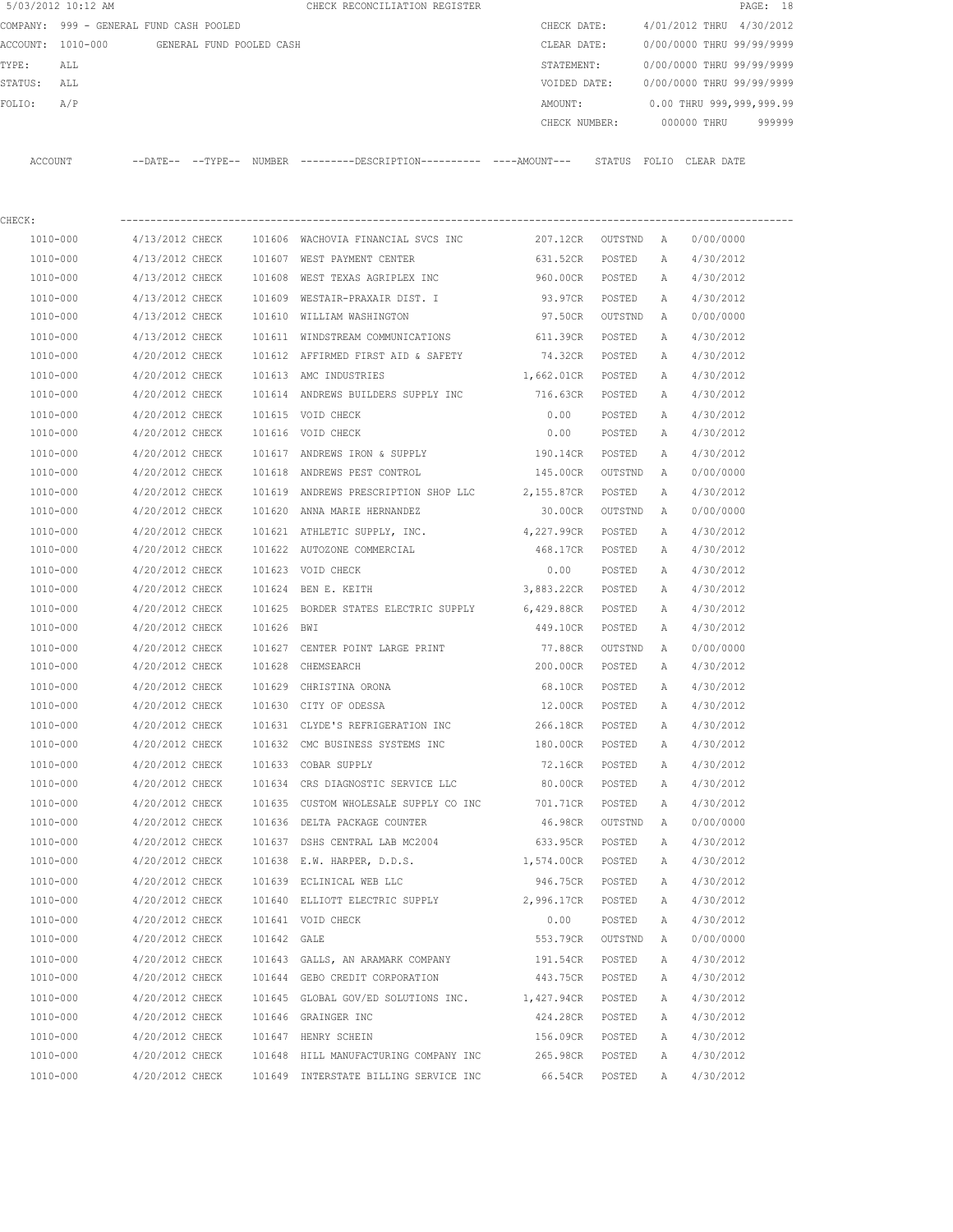|                   | 5/03/2012 10:12 AM                      |          |                          |        | CHECK RECONCILIATION REGISTER |               |        |                           |            | PAGE: 19 |        |
|-------------------|-----------------------------------------|----------|--------------------------|--------|-------------------------------|---------------|--------|---------------------------|------------|----------|--------|
|                   | COMPANY: 999 - GENERAL FUND CASH POOLED |          |                          |        |                               | CHECK DATE:   |        | 4/01/2012 THRU 4/30/2012  |            |          |        |
| ACCOUNT: 1010-000 |                                         |          | GENERAL FUND POOLED CASH |        |                               | CLEAR DATE:   |        | 0/00/0000 THRU 99/99/9999 |            |          |        |
| TYPE:             | ALL                                     |          |                          |        |                               | STATEMENT:    |        | 0/00/0000 THRU 99/99/9999 |            |          |        |
| STATUS:           | ALL                                     |          |                          |        |                               | VOIDED DATE:  |        | 0/00/0000 THRU 99/99/9999 |            |          |        |
| FOLIO:            | A/P                                     |          |                          |        |                               | AMOUNT:       |        | 0.00 THRU 999,999,999.99  |            |          |        |
|                   |                                         |          |                          |        |                               | CHECK NUMBER: |        | 000000 THRU               |            |          | 999999 |
|                   |                                         |          |                          |        |                               |               |        |                           |            |          |        |
| ACCOUNT           |                                         | --DATE-- | --TYPE--                 | NUMBER |                               |               | STATUS | FOLIO                     | CLEAR DATE |          |        |

| CHECK:   |                                        |        |                                                                       |                    |         |   |           |
|----------|----------------------------------------|--------|-----------------------------------------------------------------------|--------------------|---------|---|-----------|
| 1010-000 | 4/20/2012 CHECK 101650 J ROXANE BLOUNT |        |                                                                       | 400.00CR POSTED    |         | A | 4/30/2012 |
| 1010-000 | 4/20/2012 CHECK                        |        | 101651 JAIME VALDEZ                                                   | 133.36CR           | POSTED  | Α | 4/30/2012 |
| 1010-000 | 4/20/2012 CHECK                        |        | 101652 JAMES C GILBERT DDS                                            | 100.00CR           | POSTED  | A | 4/30/2012 |
| 1010-000 | 4/20/2012 CHECK                        |        | 101653 JERRY W. WADE, D.D.S.                                          | 72.00CR POSTED     |         | A | 4/30/2012 |
| 1010-000 | 4/20/2012 CHECK                        |        | 101654 JOHN F WATSON                                                  | 4,206.75CR POSTED  |         | A | 4/30/2012 |
| 1010-000 | 4/20/2012 CHECK                        |        | 101655 KONICA MINOLTA BUSINESS SOLUTI                                 | 199.00CR POSTED    |         | A | 4/30/2012 |
| 1010-000 |                                        |        | 4/20/2012 CHECK 101656 KYOCERA MITA AMERICA, INC.                     | 340.38CR POSTED    |         | A | 4/30/2012 |
| 1010-000 | 4/20/2012 CHECK                        |        | 101657 LABELS LEADVILLE AND MORE                                      | 25.00CR POSTED     |         | A | 4/30/2012 |
| 1010-000 | 4/20/2012 CHECK                        |        | 101658 LUBER BROS INC                                                 | 1,144.06CR POSTED  |         | A | 4/30/2012 |
| 1010-000 | 4/20/2012 CHECK                        |        | 101659 MCCALEB TIRE SERVICE                                           | 782.96CR OUTSTND   |         | A | 0/00/0000 |
| 1010-000 |                                        |        | 4/20/2012 CHECK 101660 MORRISON SUPPLY COMPANY 1,592.64CR POSTED      |                    |         | Α | 4/30/2012 |
| 1010-000 |                                        |        | 4/20/2012 CHECK 101661 MUSTANG PRINTERS & ENGRAVERS I 316.05CR POSTED |                    |         | A | 4/30/2012 |
| 1010-000 |                                        |        | 4/20/2012 CHECK 101662 NATIONAL 4-H COUNCIL                           | 42.95CR POSTED     |         | Α | 4/30/2012 |
| 1010-000 | 4/20/2012 CHECK                        |        | 101663 NAVICURE, INC                                                  | 118.50CR POSTED    |         | Α | 4/30/2012 |
| 1010-000 | 4/20/2012 CHECK                        |        | 101664 NXKEM PRODUCTS                                                 | 2,731.83CR POSTED  |         | A | 4/30/2012 |
| 1010-000 | 4/20/2012 CHECK                        |        | 101665 OFFICE DEPOT                                                   | 156.49CR POSTED    |         | A | 4/30/2012 |
| 1010-000 | 4/20/2012 CHECK                        |        | 101666 ORIENTAL TRADING COMPANY, INC.                                 | 60.00CR POSTED     |         | A | 4/30/2012 |
| 1010-000 | 4/20/2012 CHECK                        |        | 101667 OVERHEAD DOOR CO-PERMIAN BASIN                                 | 203.00CR POSTED    |         | Α | 4/30/2012 |
| 1010-000 | 4/20/2012 CHECK                        | 101668 | PEAK COMMUNICATIONS & SECURITY                                        | 1,121.63CR OUTSTND |         | A | 0/00/0000 |
| 1010-000 | 4/20/2012 CHECK                        | 101669 | PERMIAN PHYSCIANS SERVICES                                            | 13.49CR            | POSTED  | Α | 4/30/2012 |
| 1010-000 | 4/20/2012 CHECK                        | 101670 | PETRO COMMUNICATION INC 41,190.00CR                                   |                    | POSTED  | A | 4/30/2012 |
| 1010-000 | 4/20/2012 CHECK                        |        | 101671 PIPER MCKINLEY FISHER MORGAN                                   | 700.00CR           | OUTSTND | A | 0/00/0000 |
| 1010-000 | 4/20/2012 CHECK                        |        | 101672 PORTERS THRIFTWAY                                              | 414.72CR POSTED    |         | A | 4/30/2012 |
| 1010-000 | 4/20/2012 CHECK                        |        | 101673 PRODUCTION SPECIALTY SERV LLC 228.57CR POSTED                  |                    |         | A | 4/30/2012 |
| 1010-000 |                                        |        | 4/20/2012 CHECK 101674 PROFESSIONAL TURF PRODUCTS                     | 490.38CR POSTED    |         | A | 4/30/2012 |
| 1010-000 | 4/20/2012 CHECK                        |        | 101675 QUICKSTART MOWER AND ENGINE                                    | 442.94CR POSTED    |         | Α | 4/30/2012 |
| 1010-000 | 4/20/2012 CHECK                        |        | 101676 QUILL CORPORATION                                              | 1,299.14CR POSTED  |         | A | 4/30/2012 |
| 1010-000 | 4/20/2012 CHECK                        |        | 101677 RALPH CEPERO, M.D.                                             | 55.52CR POSTED     |         | A | 4/30/2012 |
| 1010-000 | 4/20/2012 CHECK                        |        | 101678 RDJ SPECIALTIES, INC.                                          | 527.61CR POSTED    |         | Α | 4/30/2012 |
| 1010-000 | 4/20/2012 CHECK                        |        | 101679 RICHARD H DOLGENER                                             | 61.35CR POSTED     |         | A | 4/30/2012 |
| 1010-000 | 4/20/2012 CHECK                        |        | 101680 ROBERT EDWARD LEAHEY                                           | 400.00CR OUTSTND   |         | A | 0/00/0000 |
| 1010-000 | 4/20/2012 CHECK                        |        | 101681 SANOFI PASTEUR INC.                                            | 41.25CR POSTED     |         | Α | 4/30/2012 |
| 1010-000 | 4/20/2012 CHECK                        |        | 101682 SC FUELS                                                       | 5,936.64CR POSTED  |         | A | 4/30/2012 |
| 1010-000 | 4/20/2012 CHECK                        |        | 101683 SEARS FAMILY DENTAL                                            | 70.00CR            | OUTSTND | A | 0/00/0000 |
| 1010-000 | 4/20/2012 CHECK                        |        | 101684 SIERRA SPRINGS                                                 | 378.11CR           | POSTED  | Α | 4/30/2012 |
| 1010-000 | 4/20/2012 CHECK                        |        | 101685 SIMS PLASTICS, INC.                                            | 981.15CR           | POSTED  | А | 4/30/2012 |
| 1010-000 | 4/20/2012 CHECK                        |        | 101686 SKTR INC                                                       | 667.50CR           | POSTED  | Α | 4/30/2012 |
| 1010-000 | 4/20/2012 CHECK                        | 101687 | SMC DIRECT LLC                                                        | 499.90CR           | POSTED  | Α | 4/30/2012 |
| 1010-000 | 4/20/2012 CHECK                        | 101688 | SOUTH PLAINS FORENSIC PATHOLOG                                        | 4,000.00CR         | OUTSTND | Α | 0/00/0000 |
| 1010-000 | 4/20/2012 CHECK                        |        | 101689 SPARKS PUMP SERVICE INC                                        | 10,874.00CR        | POSTED  | Α | 4/30/2012 |
| 1010-000 | 4/20/2012 CHECK                        |        | 101690 SPORT SUPPLY GROUP INC                                         | 376.03CR           | POSTED  | Α | 4/30/2012 |
| 1010-000 | 4/20/2012 CHECK                        |        | 101691 STANDARD COFFEE SERVICE CO                                     | 19.31CR            | OUTSTND | Α | 0/00/0000 |
| 1010-000 | 4/20/2012 CHECK                        |        | 101692 STANLEY FORD - ANDREWS                                         | 14.50CR            | POSTED  | Α | 4/30/2012 |
| 1010-000 | 4/20/2012 CHECK                        |        | 101693 STERICYCLE INC                                                 | 492.32CR           | OUTSTND | Α | 0/00/0000 |
|          |                                        |        |                                                                       |                    |         |   |           |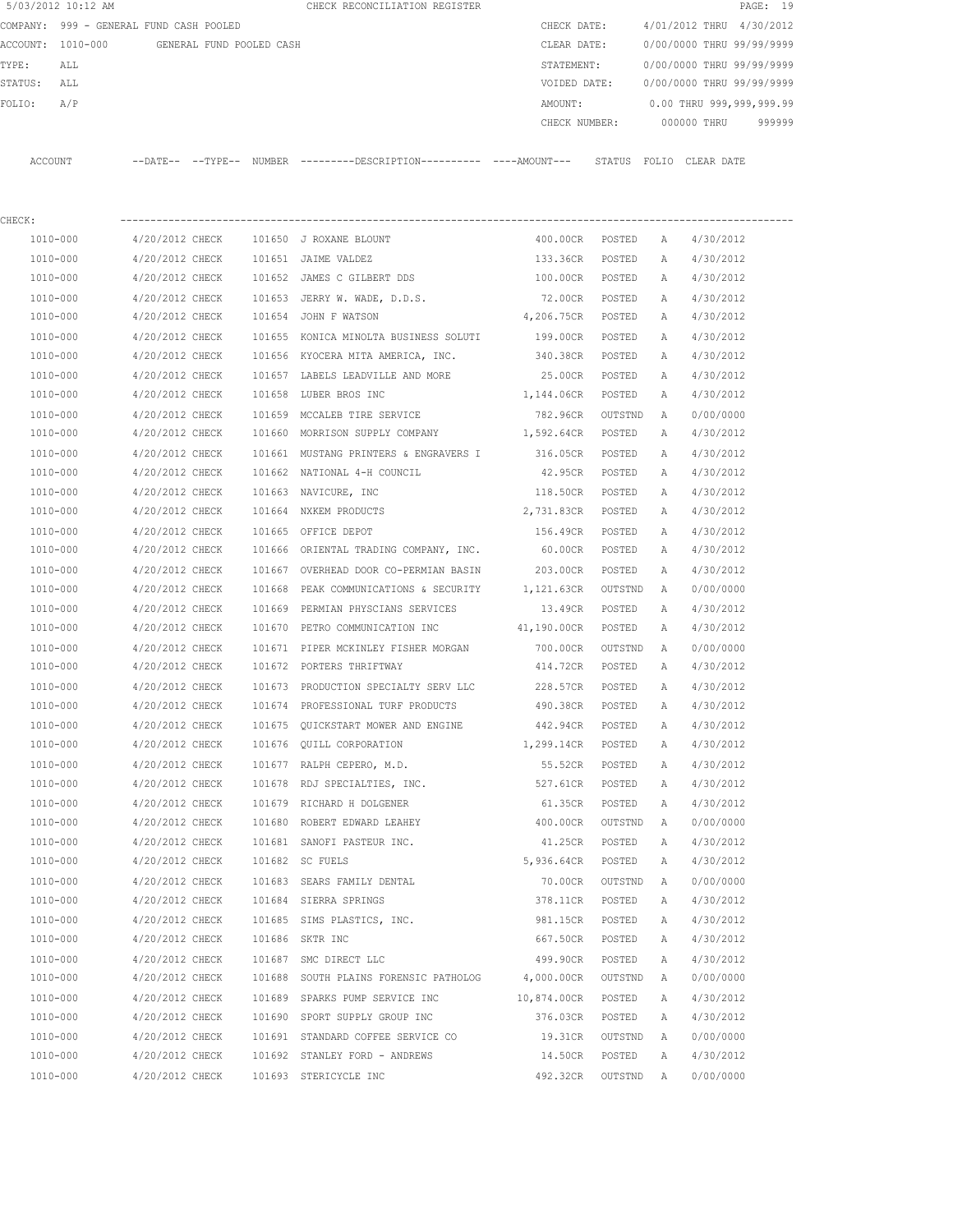|         | 5/03/2012 10:12 AM                      |                 |                          |             | CHECK RECONCILIATION REGISTER                                                                 |                 |                |   |                           | PAGE: 20 |
|---------|-----------------------------------------|-----------------|--------------------------|-------------|-----------------------------------------------------------------------------------------------|-----------------|----------------|---|---------------------------|----------|
|         | COMPANY: 999 - GENERAL FUND CASH POOLED |                 |                          |             |                                                                                               | CHECK DATE:     |                |   | 4/01/2012 THRU 4/30/2012  |          |
|         | ACCOUNT: 1010-000                       |                 | GENERAL FUND POOLED CASH |             |                                                                                               | CLEAR DATE:     |                |   | 0/00/0000 THRU 99/99/9999 |          |
| TYPE:   | ALL                                     |                 |                          |             |                                                                                               | STATEMENT:      |                |   | 0/00/0000 THRU 99/99/9999 |          |
| STATUS: | ALL                                     |                 |                          |             |                                                                                               | VOIDED DATE:    |                |   | 0/00/0000 THRU 99/99/9999 |          |
| FOLIO:  | A/P                                     |                 |                          |             |                                                                                               | AMOUNT:         |                |   | 0.00 THRU 999,999,999.99  |          |
|         |                                         |                 |                          |             |                                                                                               | CHECK NUMBER:   |                |   | 000000 THRU               | 999999   |
|         | ACCOUNT                                 |                 |                          |             | --DATE-- --TYPE-- NUMBER ---------DESCRIPTION---------- ----AMOUNT--- STATUS FOLIO CLEAR DATE |                 |                |   |                           |          |
| CHECK:  |                                         |                 |                          |             |                                                                                               |                 |                |   |                           |          |
|         | 1010-000                                | 4/20/2012 CHECK |                          |             | 101694 SUDDENLINK                                                                             |                 | 26.26CR POSTED | A | 4/30/2012                 |          |
|         | 1010-000                                | 4/20/2012 CHECK |                          |             | 101695 SYNETRA INC                                                                            | 2,772.00CR      | OUTSTND        | A | 0/00/0000                 |          |
|         | 1010-000                                | 4/20/2012 CHECK |                          |             | 101696 SYSCO WEST TEXAS INC                                                                   | 2,541.95CR      | POSTED         | А | 4/30/2012                 |          |
|         | 1010-000                                | 4/20/2012 CHECK |                          |             | 101697 TASCOSA OFFICE MACHINES INC                                                            | 80.94CR         | OUTSTND        | A | 0/00/0000                 |          |
|         | 1010-000                                | 4/20/2012 CHECK |                          |             | 101698 TDCJ CASHIER'S OFFICE                                                                  | 104.69CR POSTED |                | Α | 4/30/2012                 |          |
|         | 1010-000                                | 4/20/2012 CHECK |                          |             | 101699 TEXAS 4-H FOUNDATION                                                                   | 275.00CR        | POSTED         | A | 4/30/2012                 |          |
|         | 1010-000                                | 4/20/2012 CHECK |                          |             | 101700 TEXAS DEPARTMENT OF PUBLIC SAF                                                         | 25.00CR         | POSTED         | Α | 4/30/2012                 |          |
|         | 1010-000                                | 4/20/2012 CHECK |                          |             | 101701 TEXAS GAS SERVICE CORP                                                                 | 587.65CR        | POSTED         | А | 4/30/2012                 |          |
|         | 1010-000                                | 4/20/2012 CHECK |                          |             | 101702 TEXAS JAIL ASSOCIATION                                                                 | 205.00CR        | POSTED         | A | 4/30/2012                 |          |
|         | 1010-000                                | 4/20/2012 CHECK |                          | 101703      | TEXAS ONCOLOGY PA ODESSA                                                                      | 47.68CR         | POSTED         | Α | 4/30/2012                 |          |
|         | 1010-000                                | 4/20/2012 CHECK |                          |             | 101704 THOMAS DUCKWORTH JR                                                                    | 350.00CR        | POSTED         | A | 4/30/2012                 |          |
|         | 1010-000                                | 4/20/2012 CHECK |                          | 101705      | UM AUTO PARTS                                                                                 | 1,544.30CR      | OUTSTND        | A | 0/00/0000                 |          |
|         | 1010-000                                | 4/20/2012 CHECK |                          |             | 101706 VOID CHECK                                                                             | 0.00            | POSTED         | Α | 4/30/2012                 |          |
|         | 1010-000                                | 4/20/2012 CHECK |                          |             | 101707 UNIFIRST                                                                               | 28.32CR         | POSTED         | Α | 4/30/2012                 |          |
|         | 1010-000                                | 4/20/2012 CHECK |                          |             | 101708 VAISALA, INC.                                                                          | 4,592.00CR      | OUTSTND        | A | 0/00/0000                 |          |
|         | 1010-000                                | 4/20/2012 CHECK |                          |             | 101709 VERIZON WIRELESS                                                                       | 416.16CR        | POSTED         | Α | 4/30/2012                 |          |
|         | 1010-000                                | 4/20/2012 CHECK |                          |             | 101710 WAYNE FROST ATTORNEY AT LAW                                                            | 500.00CR        | POSTED         | Α | 4/30/2012                 |          |
|         | 1010-000                                | 4/20/2012 CHECK |                          |             | 101711 WEST PAYMENT CENTER                                                                    | 756.50CR        | POSTED         | Α | 4/30/2012                 |          |
|         | 1010-000                                | 4/20/2012 CHECK |                          |             | 101712 WEST TEXAS AGRIPLEX INC                                                                | 152.50CR        | POSTED         | A | 4/30/2012                 |          |
|         | 1010-000                                | 4/20/2012 CHECK |                          |             | 101713 WEST TX FIRE EXTINGUISHER INC                                                          | 4,787.89CR      | POSTED         | A | 4/30/2012                 |          |
|         | 1010-000                                | 4/20/2012 CHECK |                          |             | 101714 VOID CHECK                                                                             | 0.00            | POSTED         | A | 4/30/2012                 |          |
|         | 1010-000                                | 4/20/2012 CHECK |                          | 101715      | WINDSTREAM COMMUNICATIONS                                                                     | 1,880.11CR      | POSTED         | Α | 4/30/2012                 |          |
|         | 1010-000                                | 4/20/2012 CHECK |                          |             | 101716 WINZER CORPORATION                                                                     | 3,497.42CR      | POSTED         | A | 4/30/2012                 |          |
|         | 1010-000                                | 4/27/2012 CHECK |                          |             | 101717 ALMA ESPINOZA                                                                          | 35.00CR         | OUTSTND        | A | 0/00/0000                 |          |
|         | 1010-000                                | 4/27/2012 CHECK |                          |             | 101718 AMERICAN BUSINESS EQUIPMENT CO                                                         | 130.00CR        | OUTSTND        | A | 0/00/0000                 |          |
|         | $1010 - 000$                            | 4/27/2012 CHECK |                          |             | 101719 BEAR GRAPHICS INC                                                                      | 323.26CR        | OUTSTND        | Α | 0/00/0000                 |          |
|         | 1010-000                                | 4/27/2012 CHECK |                          |             | 101720 CMC BUSINESS SYSTEMS INC                                                               | 261.64CR        | OUTSTND        | Α | 0/00/0000                 |          |
|         | 1010-000                                | 4/27/2012 CHECK |                          |             | 101721 D-7 EAFCS C/O KATHY AYCOCK                                                             | 165.00CR        | OUTSTND        | Α | 0/00/0000                 |          |
|         | 1010-000                                | 4/27/2012 CHECK |                          |             | 101722 D6 TCAAA                                                                               | 100.00CR        | OUTSTND        | Α | 0/00/0000                 |          |
|         | 1010-000                                | 4/27/2012 CHECK |                          |             | 101723 DEPARTMENT OF INFORMATION RESO                                                         | 158.96CR        | OUTSTND        | Α | 0/00/0000                 |          |
|         | 1010-000                                | 4/27/2012 CHECK |                          |             | 101724 DISH NETWORK                                                                           | 91.99CR         | OUTSTND        | Α | 0/00/0000                 |          |
|         | 1010-000                                | 4/27/2012 CHECK |                          |             | 101725 EAN HOLDINGS LLC                                                                       | 311.98CR        | OUTSTND        | Α | 0/00/0000                 |          |
|         | 1010-000                                | 4/27/2012 CHECK |                          |             | 101726 ECTOR COUNTY SHERIFF                                                                   | 55.00CR         | OUTSTND        | Α | 0/00/0000                 |          |
|         | 1010-000                                | 4/27/2012 CHECK |                          |             | 101727 FELIPA ORTIZ                                                                           | 159.00CR        | OUTSTND        | Α | 0/00/0000                 |          |
|         | 1010-000                                | 4/27/2012 CHECK |                          | 101728 GALE |                                                                                               | 285.50CR        | OUTSTND        | Α | 0/00/0000                 |          |
|         | 1010-000                                | 4/27/2012 CHECK |                          |             | 101729 JERRY SCOTT                                                                            | 15,300.00CR     | POSTED         | Α | 4/30/2012                 |          |
|         | 1010-000                                | 4/27/2012 CHECK |                          |             | 101730 JPCA OF TEXAS                                                                          | 60.00CR         | OUTSTND        | Α | 0/00/0000                 |          |
|         | 1010-000                                | 4/27/2012 CHECK |                          |             | 101731 KIDS REFERENCE COMPANY INC                                                             | 51.97CR         | OUTSTND        | Α | 0/00/0000                 |          |
|         | 1010-000                                | 4/27/2012 CHECK |                          |             | 101732 LIDIA VASQUEZ                                                                          | 50.00CR         | OUTSTND        | Α | 0/00/0000                 |          |
|         | 1010-000                                | 4/27/2012 CHECK |                          |             | 101733 LUPKE RICE ASSOCIATES                                                                  | 928.85CR        | OUTSTND        | Α | 0/00/0000                 |          |
|         | 1010-000                                | 4/27/2012 CHECK |                          |             | 101734 MARILU CHAVEZ                                                                          | 235.17CR        | OUTSTND        | Α | 0/00/0000                 |          |
|         | 1010-000                                | 4/27/2012 CHECK |                          |             | 101735 MARY JANE BAEZA                                                                        | 532.76CR        | OUTSTND        | Α | 0/00/0000                 |          |
|         | 1010-000                                | 4/27/2012 CHECK |                          |             | 101736 MUSTANG LUMBER CO                                                                      | 12,774.29CR     | OUTSTND        | Α | 0/00/0000                 |          |
|         | 1010-000                                | 4/27/2012 CHECK |                          |             | 101737 VOID CHECK                                                                             | 0.00            | OUTSTND        | Α | 0/00/0000                 |          |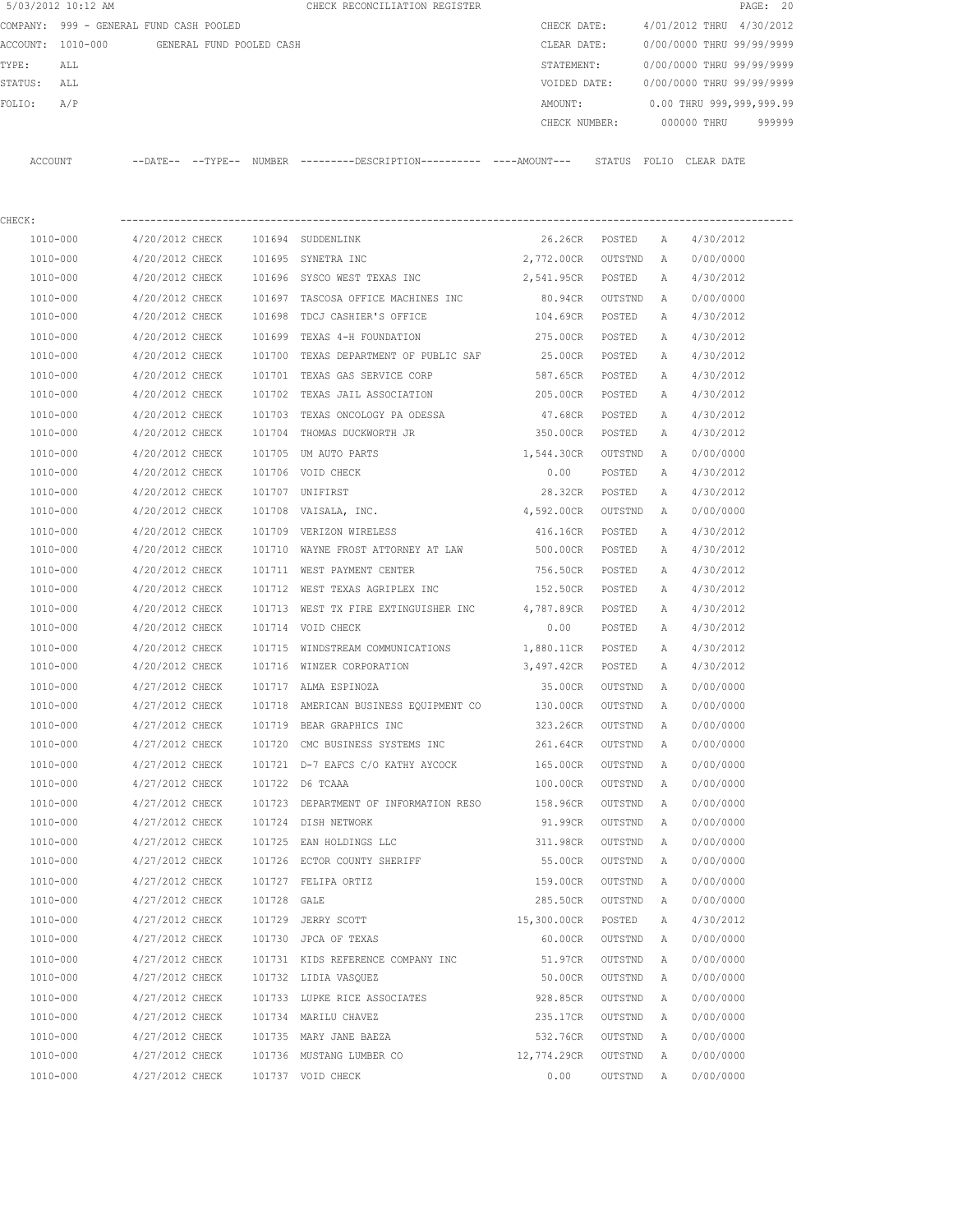|                   | 5/03/2012 10:12 AM                      |                 |                          |               | CHECK RECONCILIATION REGISTER                                                                 |        |                    |                     |              | PAGE: 21                  |        |
|-------------------|-----------------------------------------|-----------------|--------------------------|---------------|-----------------------------------------------------------------------------------------------|--------|--------------------|---------------------|--------------|---------------------------|--------|
|                   | COMPANY: 999 - GENERAL FUND CASH POOLED |                 |                          |               |                                                                                               |        | CHECK DATE:        |                     |              | 4/01/2012 THRU 4/30/2012  |        |
| ACCOUNT: 1010-000 |                                         |                 | GENERAL FUND POOLED CASH |               |                                                                                               |        | CLEAR DATE:        |                     |              | 0/00/0000 THRU 99/99/9999 |        |
| TYPE:             | ALL                                     |                 |                          |               |                                                                                               |        | STATEMENT:         |                     |              | 0/00/0000 THRU 99/99/9999 |        |
| STATUS:           | ALL                                     |                 |                          |               |                                                                                               |        | VOIDED DATE:       |                     |              | 0/00/0000 THRU 99/99/9999 |        |
| FOLIO:            | A/P                                     |                 |                          |               |                                                                                               |        | AMOUNT:            |                     |              | 0.00 THRU 999,999,999.99  |        |
|                   |                                         |                 |                          |               |                                                                                               |        | CHECK NUMBER:      |                     |              | 000000 THRU               | 999999 |
| ACCOUNT           |                                         |                 |                          |               | --DATE-- --TYPE-- NUMBER ---------DESCRIPTION---------- ----AMOUNT--- STATUS FOLIO CLEAR DATE |        |                    |                     |              |                           |        |
|                   |                                         |                 |                          |               |                                                                                               |        |                    |                     |              |                           |        |
| CHECK:            |                                         |                 |                          |               |                                                                                               |        |                    |                     |              |                           |        |
| 1010-000          |                                         | 4/27/2012 CHECK |                          |               | 101738 VOID CHECK                                                                             |        | 0.00               | OUTSTND             | A            | 0/00/0000                 |        |
| 1010-000          |                                         | 4/27/2012 CHECK |                          |               | 101739 MUSTANG PRINTERS & ENGRAVERS I                                                         |        | 750.00CR           | OUTSTND             | $\mathbb{A}$ | 0/00/0000                 |        |
| 1010-000          |                                         | 4/27/2012 CHECK |                          |               | 101740 NANCY JIMINEZ                                                                          |        | 191.60CR           | OUTSTND             | $\mathbb{A}$ | 0/00/0000                 |        |
| 1010-000          |                                         | 4/27/2012 CHECK |                          |               | 101741 NEW DAY COUNSELING                                                                     |        | 516.00CR           | OUTSTND             | Α            | 0/00/0000                 |        |
| 1010-000          |                                         | 4/27/2012 CHECK |                          |               | 101742 OFFICE DEPOT                                                                           |        | 71.53CR            | OUTSTND             | Α            | 0/00/0000                 |        |
| 1010-000          |                                         | 4/27/2012 CHECK |                          |               | 101743 PERMIAN REGIONAL MEDICAL CENTE 580.00CR                                                |        |                    | OUTSTND             | A            | 0/00/0000                 |        |
| 1010-000          |                                         | 4/27/2012 CHECK |                          |               | 101744 OUILL CORPORATION                                                                      |        | 163.72CR           | OUTSTND             | A            | 0/00/0000                 |        |
| 1010-000          |                                         | 4/27/2012 CHECK |                          |               | 101745 RELIANT                                                                                |        | 19,091.42CR        | OUTSTND             | $\mathbb{A}$ | 0/00/0000                 |        |
| 1010-000          |                                         | 4/27/2012 CHECK |                          |               | 101746 RICHARD H DOLGENER                                                                     |        | 94.35CR            | OUTSTND             | A            | 0/00/0000                 |        |
| 1010-000          |                                         | 4/27/2012 CHECK |                          | 101747        | SAM FLORES                                                                                    |        | 600.00CR           | OUTSTND             | Α            | 0/00/0000                 |        |
| 1010-000          |                                         | 4/27/2012 CHECK |                          |               | 101748 SANDOVAL'S MAINTENANCE                                                                 |        | 2,000.00CR         | OUTSTND             | Α            | 0/00/0000                 |        |
| 1010-000          |                                         | 4/27/2012 CHECK |                          |               | 101749 SC FUELS                                                                               |        | 2,814.46CR         | OUTSTND             | Α            | 0/00/0000                 |        |
| 1010-000          |                                         | 4/27/2012 CHECK |                          |               | 101750 SIERRA SPRINGS                                                                         |        | 146.58CR           | OUTSTND             | A            | 0/00/0000                 |        |
| 1010-000          |                                         | 4/27/2012 CHECK |                          | 101751 SPRINT |                                                                                               |        | 156.29CR           | OUTSTND             | A            | 0/00/0000                 |        |
| 1010-000          |                                         | 4/27/2012 CHECK |                          |               | 101752 STANDARD COFFEE SERVICE CO                                                             |        | 254.51CR           | OUTSTND             | $\mathbb{A}$ | 0/00/0000                 |        |
| 1010-000          |                                         | 4/27/2012 CHECK |                          | 101753        | TEXAS ASSOCIATION OF COUNTIES 9,298.52CR                                                      |        |                    | OUTSTND             | Α            | 0/00/0000                 |        |
| 1010-000          |                                         | 4/27/2012 CHECK |                          | 101754        | TEXAS GAS SERVICE CORP                                                                        |        | 250.97CR           | OUTSTND             | Α            | 0/00/0000                 |        |
| 1010-000          |                                         | 4/27/2012 CHECK |                          | 101755        | TPHA                                                                                          |        | 240.00CR           | OUTSTND             | А            | 0/00/0000                 |        |
| 1010-000          |                                         | 4/27/2012 CHECK |                          | 101756        | TXU ENERGY                                                                                    |        | 7,874.27CR         | OUTSTND             | A            | 0/00/0000                 |        |
| 1010-000          |                                         | 4/27/2012 CHECK |                          | 101757        | TYLER TECHNOLOGIES                                                                            |        | 268.87CR           | OUTSTND             | $\mathbb{A}$ | 0/00/0000                 |        |
| 1010-000          |                                         | 4/27/2012 CHECK |                          |               | 101758 UNITED STATES POSTAL SERVICE 1,000.00CR                                                |        |                    | OUTSTND             | $\mathbb{A}$ | 0/00/0000                 |        |
| 1010-000          |                                         | 4/27/2012 CHECK |                          | 101759        | VAISALA, INC.                                                                                 |        | 131,038.00CR       | OUTSTND             | Α            | 0/00/0000                 |        |
| 1010-000          |                                         | 4/27/2012 CHECK |                          |               | 101760 VERNON HOBBS                                                                           |        | 70.00CR            | OUTSTND             | A            | 0/00/0000                 |        |
| 1010-000          |                                         | 4/27/2012 CHECK |                          |               | 101761 WAYNE FROST ATTORNEY AT LAW                                                            |        | 500.00CR           | OUTSTND             | A            | 0/00/0000                 |        |
| 1010-000          |                                         | 4/27/2012 CHECK |                          |               | 101762 WEST PAYMENT CENTER                                                                    |        | 84.50CR            | OUTSTND             | A            | 0/00/0000                 |        |
| 1010-000          |                                         | 4/27/2012 CHECK |                          |               | 101763 WINDSTREAM COMMUNICATIONS                                                              |        | 412.86CR OUTSTND A |                     |              | 0/00/0000                 |        |
| MISCELLANEOUS:    |                                         |                 |                          |               |                                                                                               |        |                    |                     |              |                           |        |
| 1010-000          |                                         |                 |                          |               | 4/13/2012 MISC. 101583 OFFICE DEPOT                                                           | VOIDED | 158.49             | VOIDED              | Α            | 0/00/0000                 |        |
| 1010-000          |                                         | 4/17/2012 MISC. |                          |               | 100934 1991 MINERAL PROPERTY TRUNPOST                                                         |        | 857.46             | POSTED              | А            | 4/17/2012                 |        |
| 1010-000          |                                         | 4/18/2012 MISC. |                          |               | 097727 LILLY A PLUMMER                                                                        | UNPOST | 512.42             | POSTED              | Α            | 4/30/2012                 |        |
| 1010-000          |                                         | 4/18/2012 MISC. |                          |               | 098225 ROMAN LOPEZ                                                                            | UNPOST | 5.00               | POSTED              | Α            | 4/30/2012                 |        |
| 1010-000          |                                         | 4/18/2012 MISC. |                          |               | 098230 SHERIFFS ASSOC. OF TX. UNPOST                                                          |        | 250.00             | POSTED              | Α            | 4/30/2012                 |        |
| 1010-000          |                                         | 4/18/2012 MISC. |                          |               | 098241 UM AUTO PARTS                                                                          | UNPOST | 73.78              | POSTED              | Α            | 4/30/2012                 |        |
| 1010-000          |                                         | 4/18/2012 MISC. |                          |               | 098265 MARY C VILLA                                                                           | UNPOST | 8.00               | POSTED              | Α            | 4/30/2012                 |        |
| 1010-000          |                                         | 4/18/2012 MISC. |                          |               | 098668 DEVIN DOUGLAS GARNER                                                                   | UNPOST | 40.00              | POSTED              | Α            | 4/30/2012                 |        |
| 1010-000          |                                         | 4/18/2012 MISC. |                          |               | 098671 ERIK LUJAN                                                                             | UNPOST | 8.00               | POSTED              | Α            | 4/30/2012                 |        |
| 1010-000          |                                         | 4/18/2012 MISC. |                          |               | 098672 ERNEST PENA HERNANDEZ                                                                  | UNPOST | 8.00               | $\texttt{POSTED}{}$ | Α            | 4/30/2012                 |        |
| 1010-000          |                                         | 4/18/2012 MISC. |                          |               | 098682 PAM J STEVENS                                                                          | UNPOST | 8.00               | POSTED              | Α            | 4/30/2012                 |        |

 1010-000 4/18/2012 MISC. 098709 REBECCA NELSON UNPOST 8.00 POSTED A 4/30/2012 1010-000 4/18/2012 MISC. 098886 DELWIN RAYE RENNER UNPOST 8.00 POSTED A 4/30/2012 1010-000 4/18/2012 MISC. 098893 JACOB N GUTIERREZ UNPOST 8.00 POSTED A 4/30/2012 1010-000 4/18/2012 MISC. 098894 JACQUELYN SULLIVAN UNPOST 40.00 POSTED A 4/30/2012 1010-000 4/18/2012 MISC. 098896 JASON HARPER PICKEREL UNPOST 8.00 POSTED A 4/30/2012